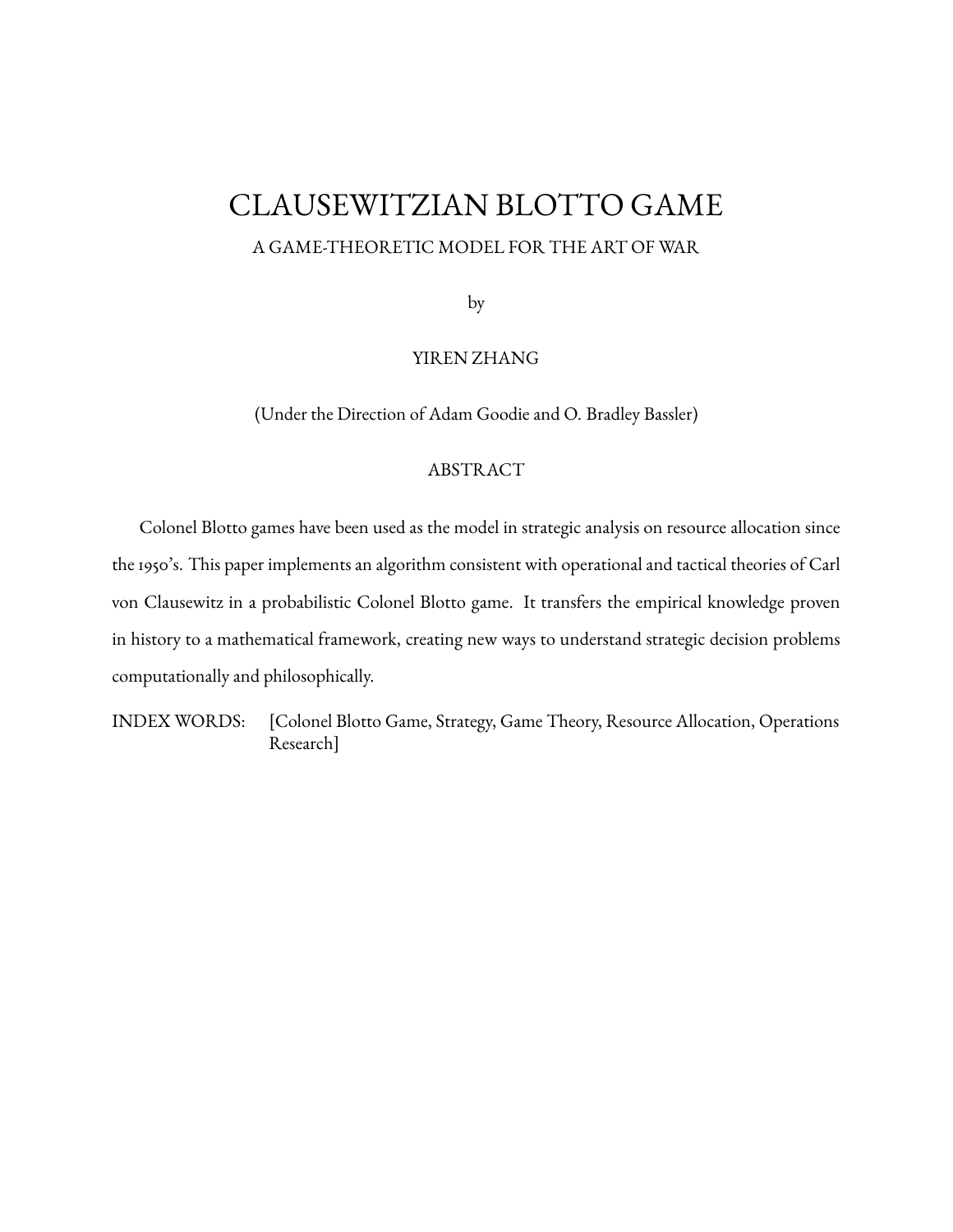# CLAUSEWITZIAN BLOTTO GAME

## A GAME-THEORETIC MODEL FOR THE ART OF WAR

by

## YIREN ZHANG

B.A., Mercer University, 2017

A Thesis Submitted to the Graduate Faculty of the University of Georgia in Partial Fulllment of the Requirements for the Degree

MASTER OF SCIENCE

ATHENS, GEORGIA

2021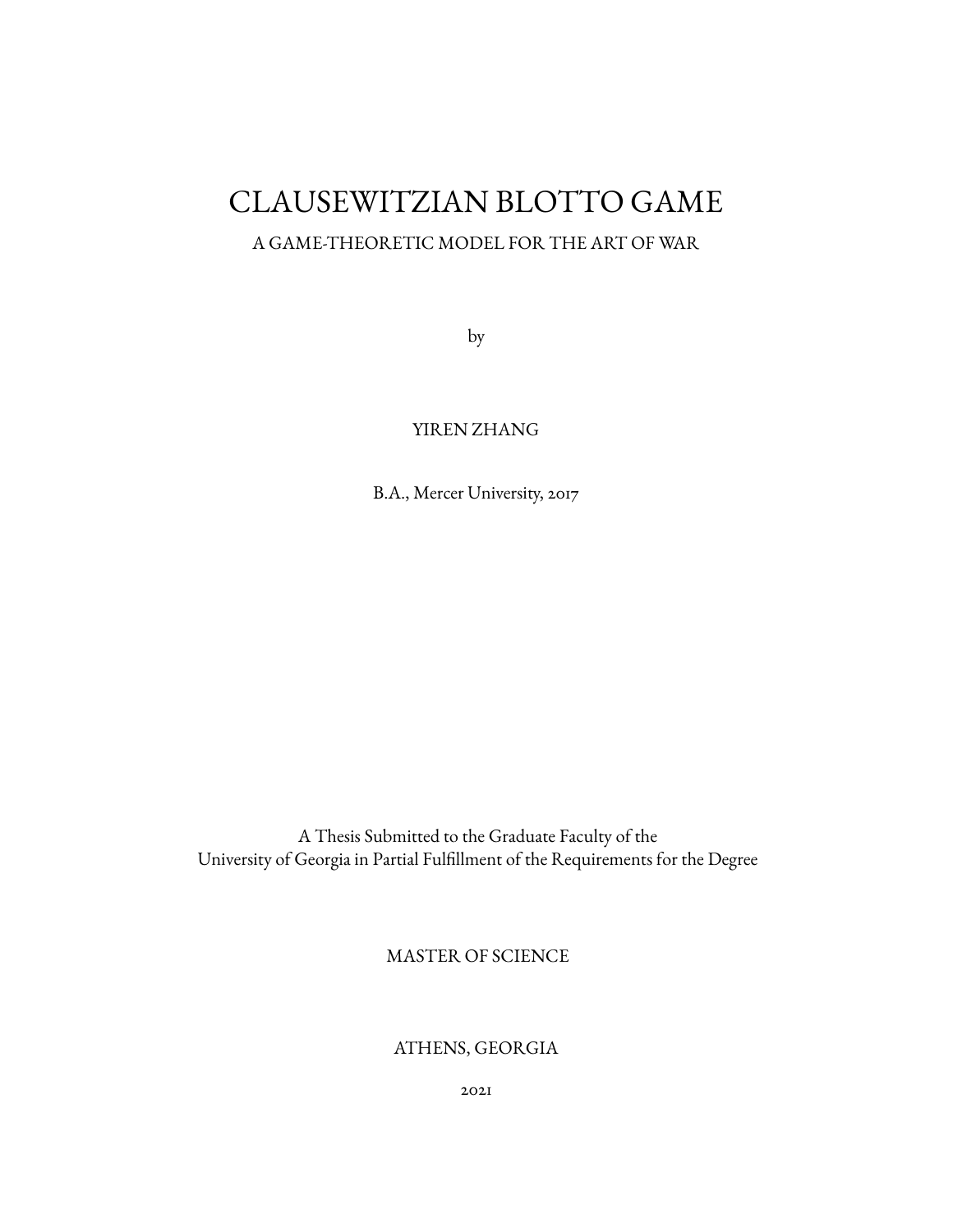©2021

Yiren Zhang

All Rights Reserved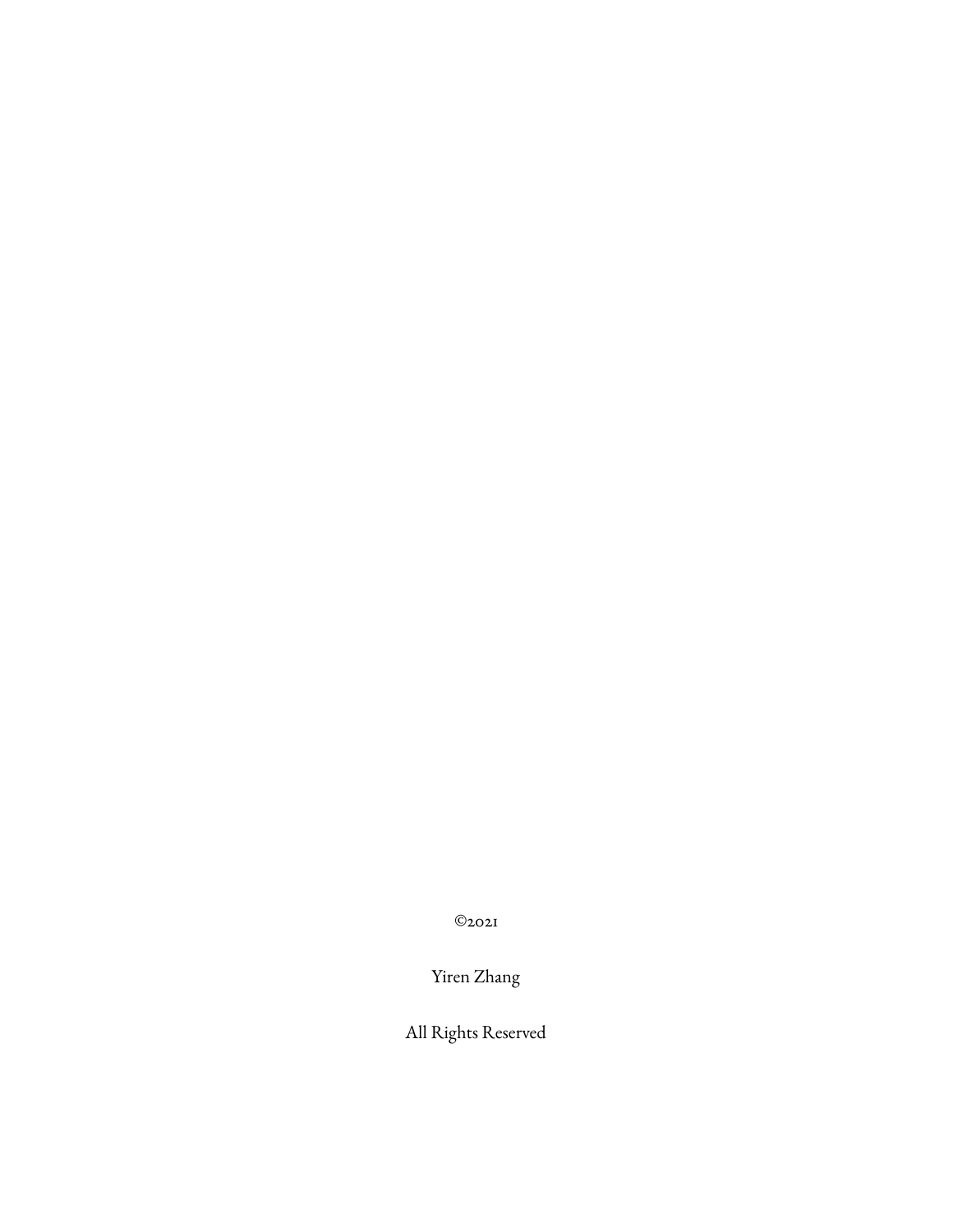## CLAUSEWITZIAN BLOTTO GAME

## A GAME-THEORETIC MODEL FOR THE ART OF WAR

by

## YIREN ZHANG

Major Professor: Adam Goodie O. Bradley Bassler

Committee: Jaewoo Lee

Electronic Version Approved:

Ron Walcott Dean of the Graduate School The University of Georgia August 2021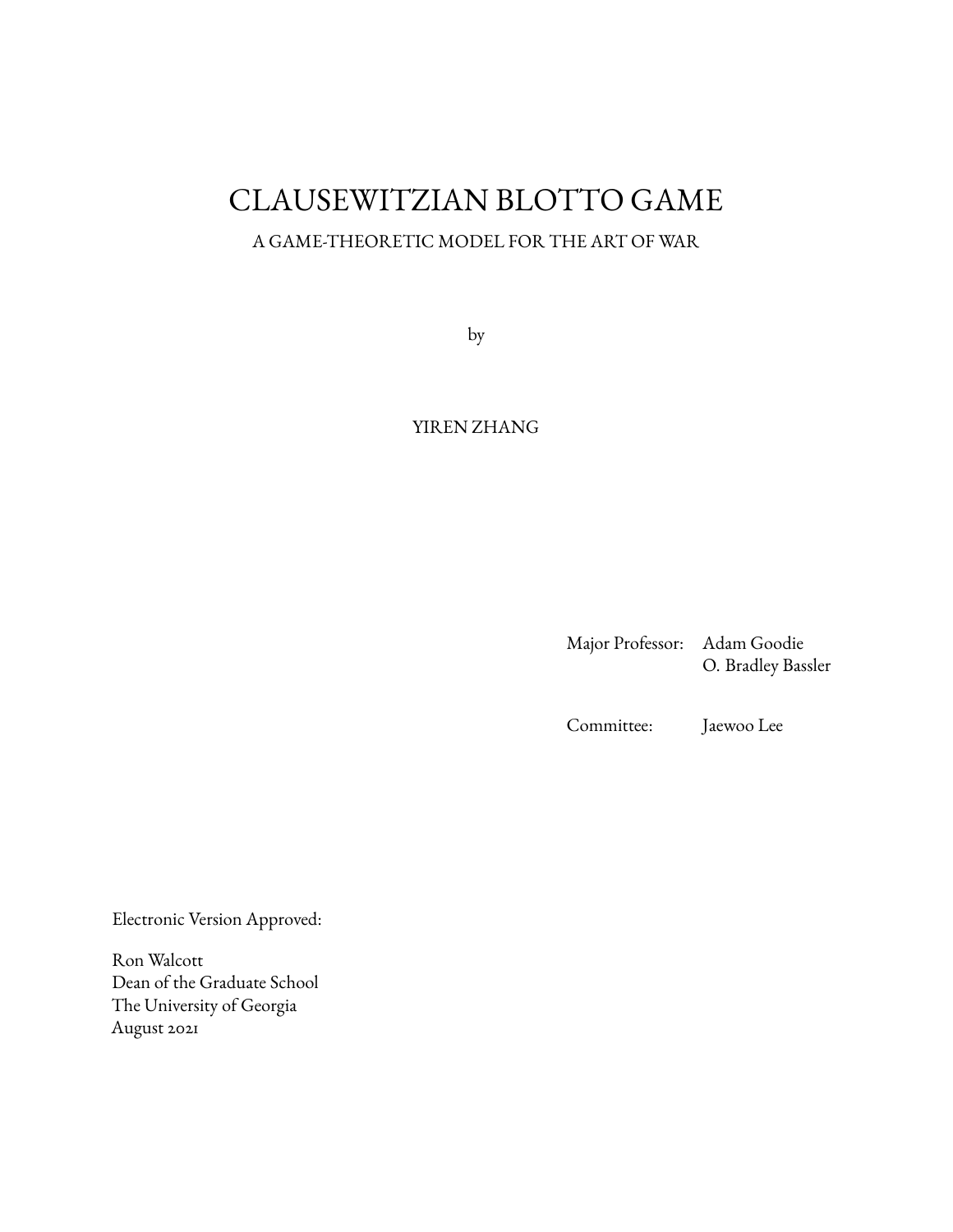#### DEDICATION

I dedicate this work to the bright-eyed Athena, the Inspirer of Humanity, mistress of the crafts of peace and war. Her name is the city of my residence.

And to my friends who philosophized and hiked with me, as well as those at Ramsey Aquatics, who, in their own ways, provided with me the respites on this journey.

Finally, and not the least of all, to my father, whose unwavering confidence and support sustained me in this endeavor.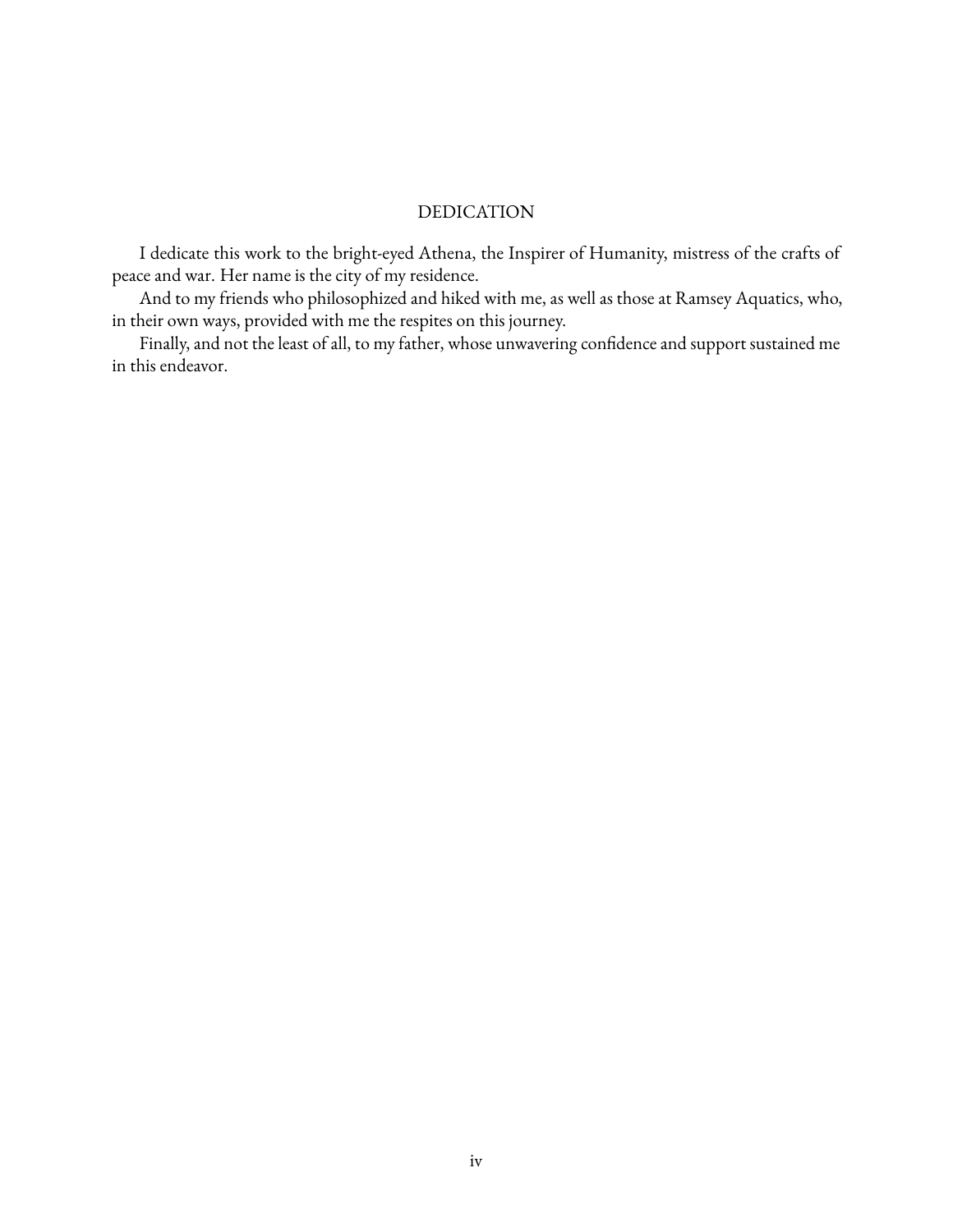### ACKNOWLEDGMENTS

<span id="page-5-0"></span>I would like the thank the committee for the support throughout this project. Especially to Dr. Adam Goodie, who guided me throughout the process, and Dr. Bradley Bassler, who encouraged and challenged me every step on the way.

I also owe my gratitude to Dr. Frederick Maier for the kind help over the years, my friends Dylan Pozorski, John Speed Meyers and Ryan McArdle, whose feedback and suggestions helped to guide my thought throughout this quest.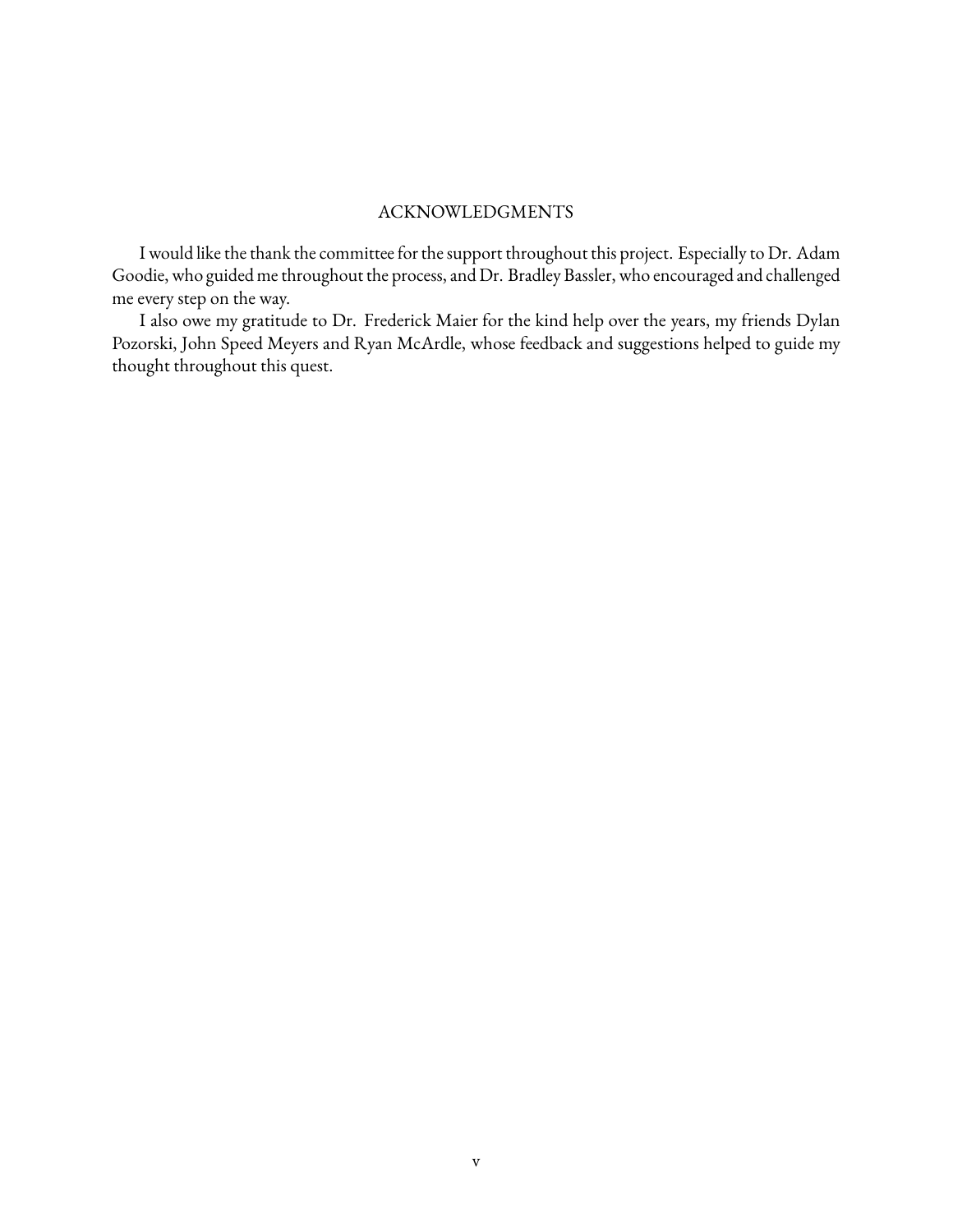## TABLE OF CONTENTS

|                         |              | Acknowledgments                                                                                             | $\mathbf{v}$           |
|-------------------------|--------------|-------------------------------------------------------------------------------------------------------------|------------------------|
| $\mathbf I$             |              | Background                                                                                                  | $\mathbf{I}$           |
|                         | I.I          | Introduction                                                                                                | $\mathbf I$            |
|                         | I.2          |                                                                                                             | $\mathbf I$            |
|                         | I.3          | Resolution                                                                                                  | $\mathbf{2}$           |
| $\mathbf{z}$            |              | <b>Forms and Objectives</b>                                                                                 | $\boldsymbol{4}$       |
| 3                       |              | <b>General Method</b>                                                                                       | 7                      |
|                         | 3.1          |                                                                                                             | $\overline{7}$         |
|                         | 3.2          |                                                                                                             | 9                      |
|                         | 3.3          | The Oblique Order $\dots \dots \dots \dots \dots \dots \dots \dots \dots \dots \dots \dots \dots \dots$     | $_{\rm II}$            |
|                         | 3.4          |                                                                                                             | 13                     |
|                         | 3.5          |                                                                                                             | $\mathbf{I}\mathbf{S}$ |
| $\overline{\mathbf{4}}$ |              | <b>Simulations</b>                                                                                          | <b>18</b>              |
|                         | 4.I          |                                                                                                             | 18                     |
|                         | 4.2          |                                                                                                             | 18                     |
|                         | 4.3          |                                                                                                             | 20                     |
|                         | 4.4          |                                                                                                             | 2I                     |
|                         | 4.5          | The End of Myth $\dots \dots \dots \dots \dots \dots \dots \dots \dots \dots \dots \dots \dots \dots \dots$ | 25                     |
|                         | 4.6          |                                                                                                             | 27                     |
| $\mathsf{S}$            |              | Conclusion                                                                                                  | 30                     |
|                         | Appendix     |                                                                                                             | 32                     |
|                         | Bibliography |                                                                                                             | 36                     |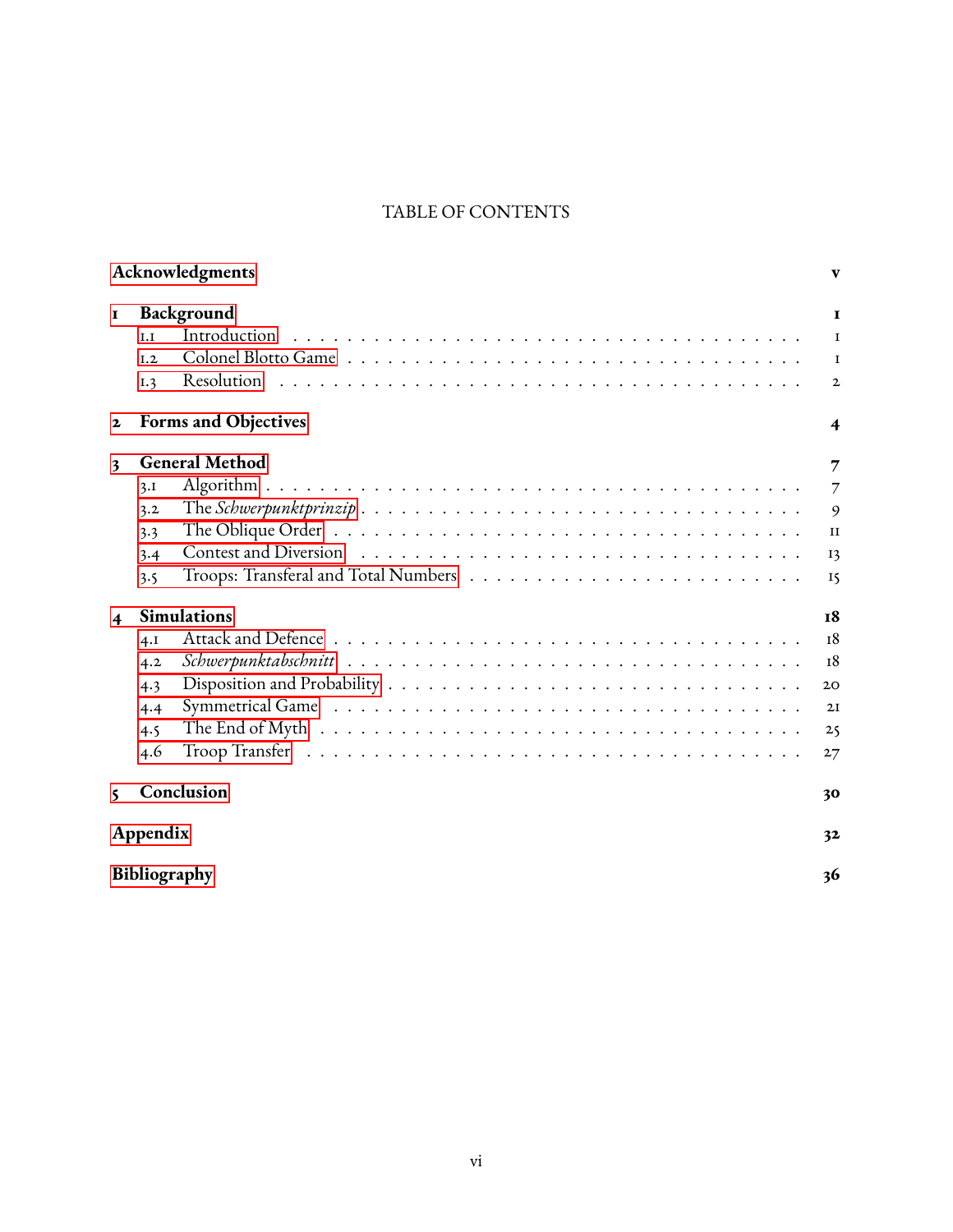#### CHAPTER 1

#### BACKGROUND

#### <span id="page-7-1"></span><span id="page-7-0"></span>§ 1.1 Introduction

#### § 1.1.1 The Battle of Leuctra

The men of the Boeotian League arrayed themselves on the plain of Leuctra, in the summer of 371 BC, before the Lacedaemonian host. These men were led by the audacious Epaminondas, Strategos of Thebes, whose ambition to secure the League's future invited the enmity of Lacedaemon. An army 11,000 strong [\[15,](#page-43-0) Chapter 20] invaded Boeotia, marching behind the mighty Cleombrotus, king of Sparta. All that stood in their way, were the 7,000 Boeotians. <sup>1</sup> [\[13,](#page-42-0) Chapter 9]. It was the triumph at Leuctra that propelled Thebes into hegemony, and secured Ep[am](#page-7-3)inondas' reputation as one of the most celebrated captains in antiquity.

This paper will use a variation of the colonel Blotto game to model this conflict, and analyze the tactics within the game theoretical framework. It is also an attempt to model the classical theories of conflict first promulgated in the 19th century by theoreticians like Carl von Clausewitz and Antoine-Henri Jomini. The insights from this analysis should not be interpreted as solely a matter of military history, but also a way of understanding decision making and resource allocation common in the field of operations research.

Although the connection between Clausewitz and game theory had been noted by [\[21\]](#page-43-1)[\[14\]](#page-43-2), and with specific reference to Colonel Blotto Games in  $[g]$ , the works have largely rely on concepts of strategic theories without modeling this understanding into an operational mechanism. This paper is an attempt to model a problem that could be solved using the operational concepts in Clausewitz' work.

#### <span id="page-7-2"></span>§ 1.2 Colonel Blotto Game

Colonel Blotto Game was first proposed in Borel's paper in 1921 [\[2\]](#page-42-2). It is a two-player, zero-sum game with the following setup:

- Each player has t amount of "troops" as the budget;
- The game is divided into  $m$  areas of contests, or "battlefields", to which a non-negative amount of troops are assigned, such that  $t > m^2$  $t > m^2$ ;

<span id="page-7-3"></span><sup>&</sup>lt;sup>1</sup>Different historical sources provided conflicting numbers for the sizes of the armies. This paper uses Plutarch's in *The Life of Peliooidas* Chapter XX., which is considered to be a realistic estimation by Lazenby. The translation provided the next page reads "two thousand men-at-arms and one thousand horse". However, the Ancient Greek text is "ὁπλίτας µυρίους, ἱππεῖς δὲ χιλίους", which may suggest an error in the translation, as a µυρίους(myriad) and a χιλίους(chiliad) adds up to 11,000.

<span id="page-7-4"></span><sup>&</sup>lt;sup>2</sup>The Blotto game is intended to have enough combinations of troops in battlefields to make the strategy problems interesting, but a Blotto game does not especially rely on t outnumbering m by several orders of magnitude to work. The diagrams in this paper uses a relatively small  $t$  for visual clarity, but the strategies of a Blotto game does not especially rely on  $t$  being orders of magnitudes greater than m to work. For example,  $m = 3, t = 4$  is a game with little depth in strategy,  $m = 3, t = 10$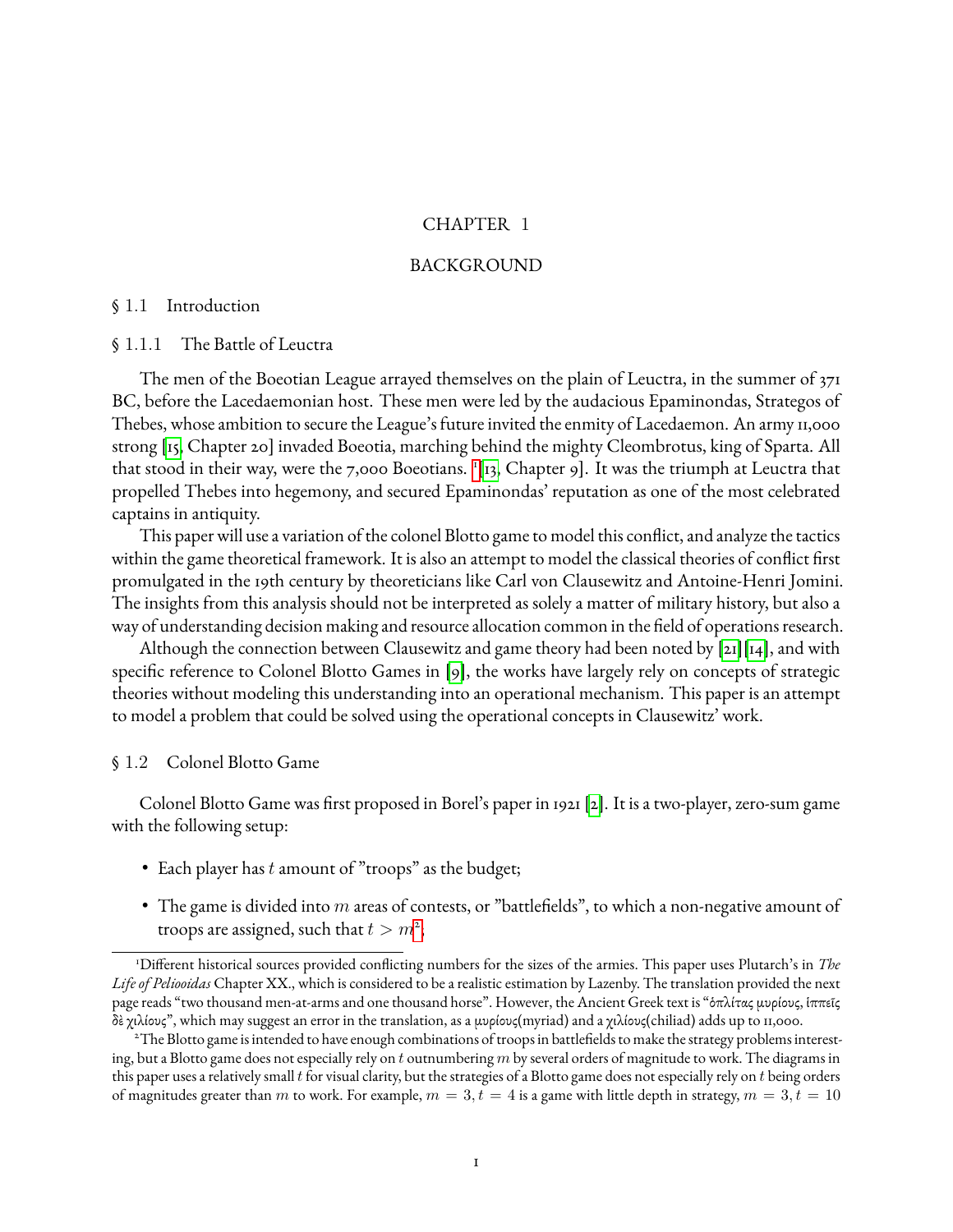- Each player has  $t$  amount of troops as the budget;
- For each battlefield, a Contest Success Function (will be abbreviated as CSF) determines the outcome of the contest;
- The game ends after the relevant conditions are satisfied.

Since [\[5\]](#page-42-3) first formulated Borel's model as a military strategy simulation, the game has developed many variants. The game can differ chiefly in three areas: the CSF, victory condition, and manner in which the conflicts are resolved. Though the original Blotto game resolves all battlefields simultaneously, recent papers have developed a sequential variety, which assigns troops to the subsequent battlefield after the previous contest had been resolved, such as the gladiator game[\[7\]](#page-42-4)[\[16\]](#page-43-3) This paper is draws inspiration from the time-sensitive nature of a sequential Blotto game, but instead uses time as a discriminator to shape the battlefields in contest. The troop assignment and resolution are effectively simultaneous.

#### § 1.2.1 Model

If we can imagine two Greek phalanxes facing each other, we might get something similar to Figure 1.1: two tightly packed bodies of men that share similar qualities in most aspects, but differ chiefly in numbers, which is the factor modeled in Blotto games. The game can be formally defined as a series of battlefields  $\mathfrak{B}=\{\mathfrak{b}^1,...,\mathfrak{b}^m\}.$  Each battlefield  $\mathfrak{b}^i$  contains a pair of tuples $(s_A,s_B),$  where  $s=(\mu,\kappa).$   $\mu$  represents the amount of troops assigned to the battlefield, and  $\kappa \in \{-1,1\}$  the form of action. The significance of each components will be discussed in the next chapter.



**Figure 1.1:** The balance of force

Figure 1.1 represents a strategic intuition that the Boeotians are not in a position of strength: If each row represents a Blottonian battlefield, we can draw the conclusion that for each battlefield, the Lacedaemonians on average can afford to put down 6 troops, whereas the Boeotians can only offer 4 troops. If  $\mu$  is the only factor in deciding the outcome of this game, then the Boeotians are at a disadvantage. The strategy that can overcome this disadvantage to a large degree will be discussed in Chapter 3, and the mechanisms that supports this strategy will be explained below and in Chapter 2.

#### <span id="page-8-0"></span>§ 1.3 Resolution

Before we explain how CSF resolve the conflict, attentions must be directed to the number of bat-tlefields: Unlike the classical majoritarian Blotto game [\[10\]](#page-42-5), the players are given their victory objects

and  $m = 50, 547, 438$  have different sizes of problem space, but both have the strategic depth to be interesting. This paper assumes  $t$  to be sufficiently large.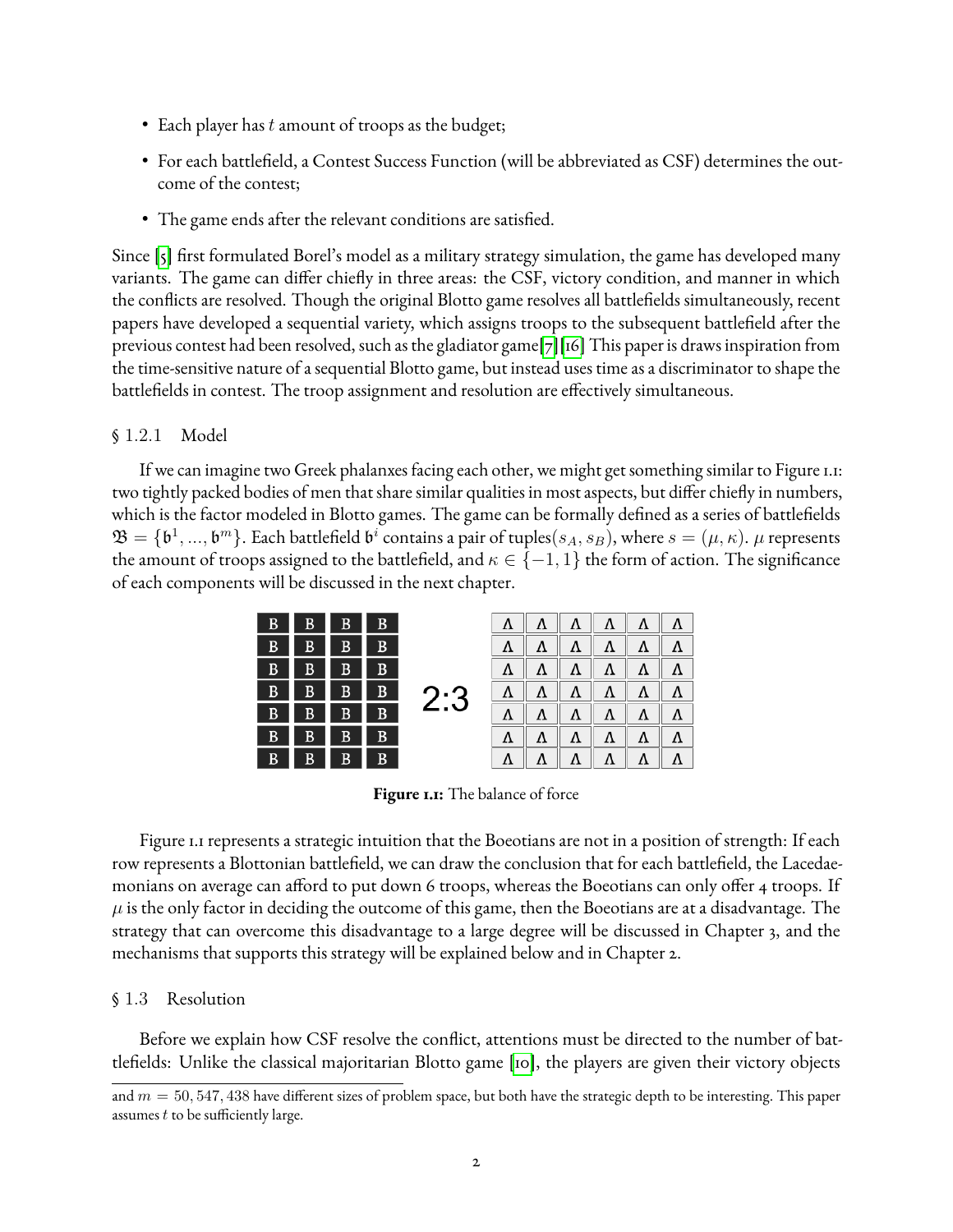exogenously as  $w$ 's, whose sum is smaller than the total number of battlefields. Therefore there is no need to continue the game after  $|\mathfrak{C}|$  number of battlefields are resolved, because after so many resolutions, it is guaranteed that one side would have achieved w wins. We will use  $\mathfrak C$  and  $\mathfrak D$  to represent the set of battlefields that are in the contest, and the set of those that serve only as diversion For this paper, we will assume that  $|\mathfrak{D}| > |\mathfrak{C}|$ , because the effects of concentration, which will be discussed in the following chapters, is amplified as  $|\mathfrak{D}|$  increases. The resolution has two parts: firstly, to determine  $|\mathfrak{C}|$ , and secondly, to find the winner of the  $|\mathfrak{C}|$ -battlefield contest, both will use the Tullock CSF.

The Tullock lottery function [\[22\]](#page-43-4) is a widely studied stochastic CSF. It derives the probability of success for Player A on the battlefield  $i$  based on the  $\mu_A^i$  and  $\mu_B^i$ :

$$
p_A^i = \frac{\mu_A^i}{\mu_A^i + \mu_B^i}
$$
 (1.1)

It is a general model that represents the degree of control a player has over an adversarial situation given the player and the opponent's investment of troop resources - the more troops bywhich the playeroutnumbers the opponent, the more likely the what the player intends will come to pass.If the player wishes the battlefield to be contested, then  $\kappa = +1$  should be assigned, and  $-1$  if otherwise, The player may still have to assign troops to the battlefields that they do not wish to be entered into the contest because a negative  $\kappa$  allows the troops to slow down the resolution priority, which will be discussed in detail in Chapter 2. We can put all battlefields on a timeline based on  $\chi$  in descending order, where:

$$
\chi^i = p_A^i * \kappa_A^i + p_B^i * \kappa_B^i \tag{1.2}
$$

Battlefields arranged in  $\chi$ -descending order represents the timeline of the battle: The battlefields with higher  $\chi$  is promoted in the order. Equation 1.2 does not necessarily represent a contest, because when both players have the same  $\kappa$  signs, they are in agreement, which would put them in the first or the last on the timeline. When a battlefield has  $\chi = -1$ , it will not be resolved. Therefore,  $p_A$  serves double duty in this game: to take the battlefield and to move the resolution earlier or later in the timeline when the two players disagree on their  $\kappa$  values.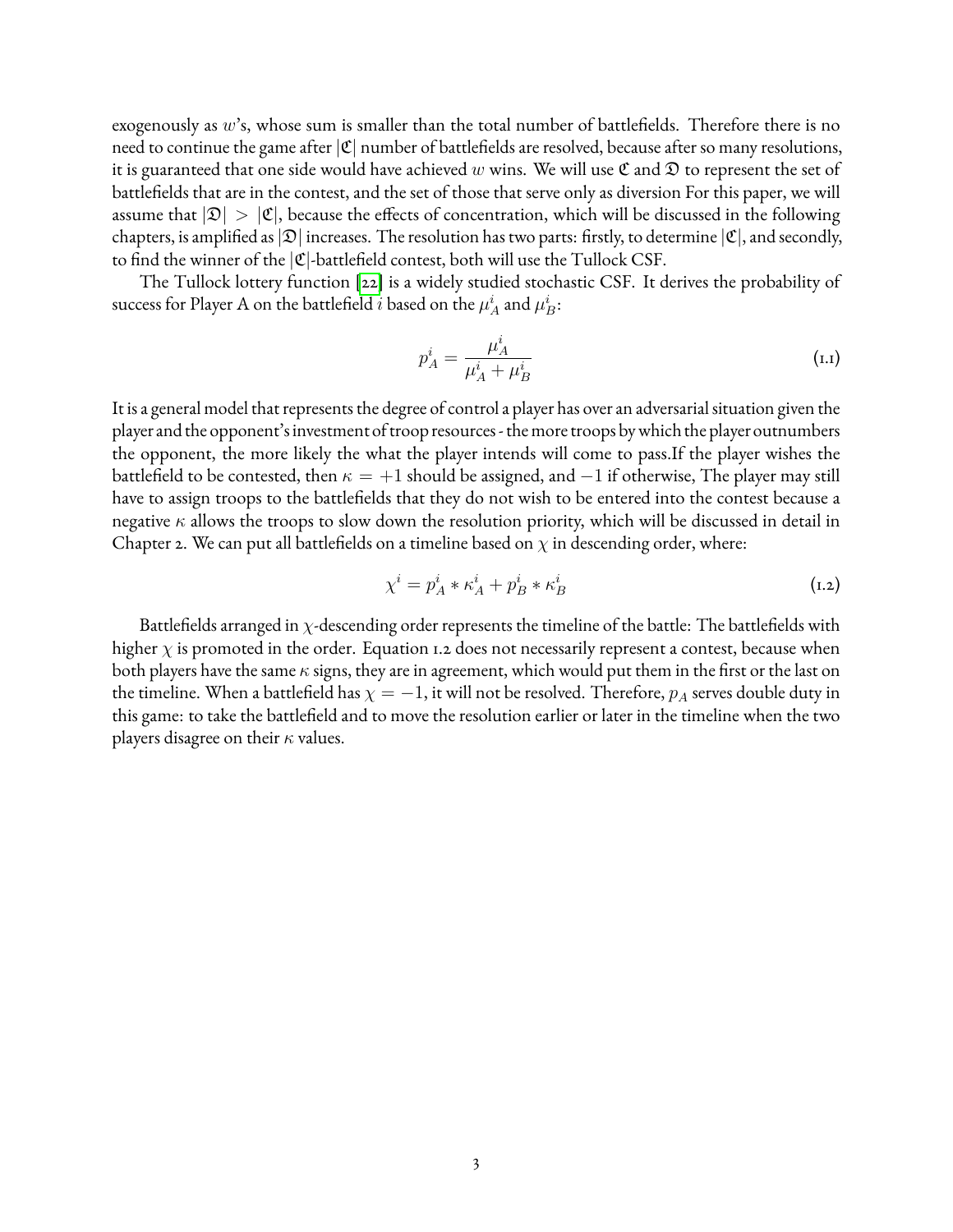#### CHAPTER 2

#### FORMS AND OBJECTIVES

<span id="page-10-0"></span>For this to be termed a Clausewitzian game, its mechanism will be explained in his theory of strategy. It is not difficult to understand the role of  $\mu$  in a strategy, as they are present in all Blotto games. But  $\kappa$  is a novel addition: The Clausewitizian conception of conflict begins with the forms, based on their effects, he divided actions into those with a positive objective and the those with the negative objective. The positive and the negative are often associated with the attack and defence respectively. This biform framework is distinct from a uniform, zero sum game, in which a player can only attack, and loses exactly as much as the other side gains. Such perfect polarity is closer to fiction than to real life[\[3\]](#page-42-6) (Book I, Sections 14-17), whose complexities often contains mitigating factors.

**Definition 1.** A positive objective is the objective of progress. A negative objective is that of deferral.

Conceptually, when a player continues to achieve positive objectives, they would eventually win. If they continues to achieve negative objectives, against the opponent's positively motivated actions, then their opponent cannot win. A battlefield does not have a contest if no player has a positive objective on it – The player must achieve positive objectives to win the game, and a mutually defensive battlefield does not contribute to this overarching process, which is why they will never be in the contest.

However, it is better not to commit to an unfavorable decision, but to wait until a more opportune moment to arise (Book I, Chapter 1, Section 13). This offence-defence dichotomy decouples the circumstances on one side from the other side when analyzing  $\mu$  and  $\chi$ , making the analysis reflexive. In a game where attack is the only action, if A has a disadvantage on a battlefield to attack B, translates to B's advantage to attack A. But Clausewitz observed that in war, the only conclusions that can be drawn safely is that B has an advantage to be attacked by A( in this case, A is attacking, and B defending). It is a statement solely about A's decision, and does not translate to B should attack as before. Because attack and defence are two different games, it is harder to attack than to defend. In Book VI Chapter 1, Clausewitz remarked that defence is inherently the stronger form, meaning on the same battlefield, the side with the negative objective can achieve it with less troops than the side with positive objective. As is with everything governed by inertia, it is easier to keep the status quo. When it is disadvantageous to attack or defend, one can either adjust troop numbers or change to the other form.

The function of positive objectives is two fold: mechanically, to take the required  $w$  battlefields. In order to achieve decisive victories however, it must also prevent the opponent from doing the same. Both [\[6\]](#page-42-7) (Supplementary) and Clausewitz (Book IV, Chapter 9) identify the neutralization of the opponent's forces as the main objective in a war – one loses when one has lost the army. If both sides loses their armies, then the situation remains indecisive. Therefore, the number of positive objectives is bounded by the constraint. In effect, its number shapes the size of contest  $|\mathfrak{C}|$ .

It should be noted, therefore, that having attained the required number of battlefield wins is not automatically winning the game: In the beginning of the game, neither player attains the required  $w$ battlefield wins to win the game, this situation is an indecisive equilibrium. As we resolve more and more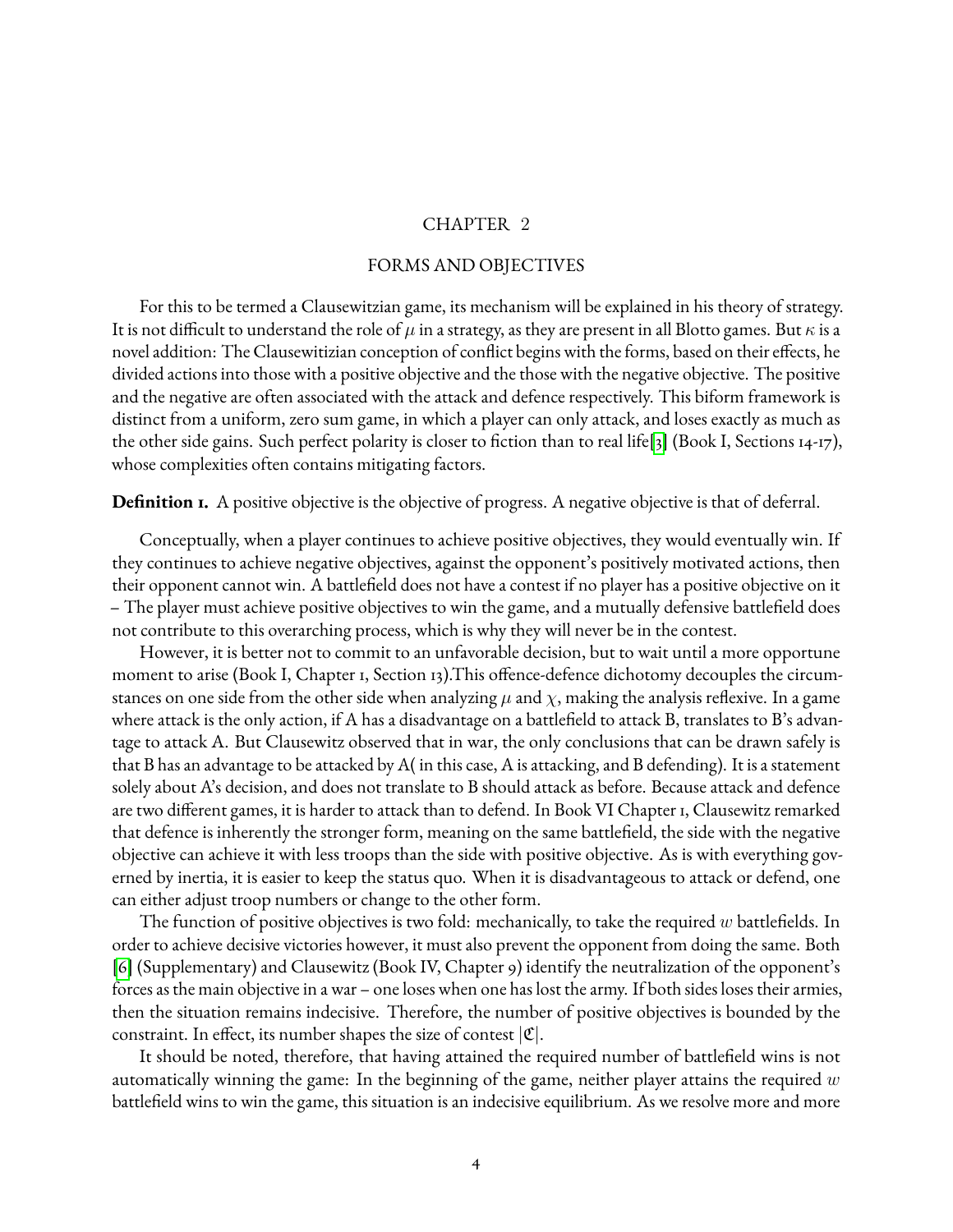battlefields, at some point we will have a situation where one player has collected enough battlefield wins, but the other has not; At this point, the equilibrium is upset, and the result decisive. If the battlefield resolutions continues however, we may face another kind of indecisive equilibrium in which both sides have reached their numbers. If to win in a duel is to destroy one's opponent, then a "win-win" scenario is one in which both sides are destroyed.

**Definition 2** (Mutual Destruction). If both players achieved all of their respective positive objectives, then neither can claim victory.

If the positive objective means to upset the equilibrium, then it must increase to prevent the equilibrium from restoring itself, which means higher cost of resources. Mutual destruction is a concern when considering the scope of the contest  $|\mathfrak{C}|$ , because the probability of mutual destruction increases if the scope is too large.

#### § 2.0.1 Overall Chance

There are  ${_{n}}C_{h}$  ways for Player A to win  $h$  out of  $n$  battlefields. Let  $N = \{1,...,n\},$  the set  $F_{h}$  be the enumeration of all the subsets  $S \subset N$  such that  $|S| = h$ , which represents the battlefields won in the scenario. We use  $S^c$  to represent the complement of  $S,$  which is the battlefields lost in the same scenario. Then the probability of winning is the joint probability  $\prod p^j$ j∈S  $j_A^j$   $\prod$   $p_I^j$  $h\in S$  $_B^j$ . For A to win against the belief of B's strategy  $f_B$ ', he must win least  $w_A$  out of  $|\mathfrak{C}|$  battles. and at most  $|\mathfrak{C}|$ , the probability of winning the game is :

$$
P_A(f_A, f'_B) = \sum_{h=w_A}^{n} \sum_{S \in F_h} \prod_{j \in S} p_A^j \prod_{h \in S^c} p_B^j
$$
 (2.1)

The calculation in Equation 2.1 is simplified to a cumulative binomial probability function in a special case when we know  $p_A$  is the same value for all battlefields[\[8\]](#page-42-8):

$$
P_A(f_A, f'_B) = \sum_{i=w_A}^{n} {}_{n}C_i * p_a{}^{i} * (1 - p_a)^{(n-i)} \tag{2.2}
$$

A further special sub-case of binomial probability when the the number of required successes is the same as the number of trials, it becomes the joint probability:

$$
P_A(f_A, f'_B) = p_A^{w_A} \tag{2.3}
$$

We can compare  $P_A$ 's from different strategies to evaluate the effectiveness of each strategy.

#### § 2.0.2 Operational Implications of the Forms

The outlook of a game would be different with the same troop assignment, depending on whether they are pursuing a negative or positive objective. The game strategy can be divided into two groups: Contest (C), which contains battlefields that will be resolved; Diversion ( $\mathfrak{D}$ ), which includes the rest of the battlefields. The contest includes the battlefields with the highest  $\chi$  values until the  $(w_A + w_B - 1)$ th battlefield is reached. Because all battlefields with the same  $\chi$  occupies the same spot on the timeline, any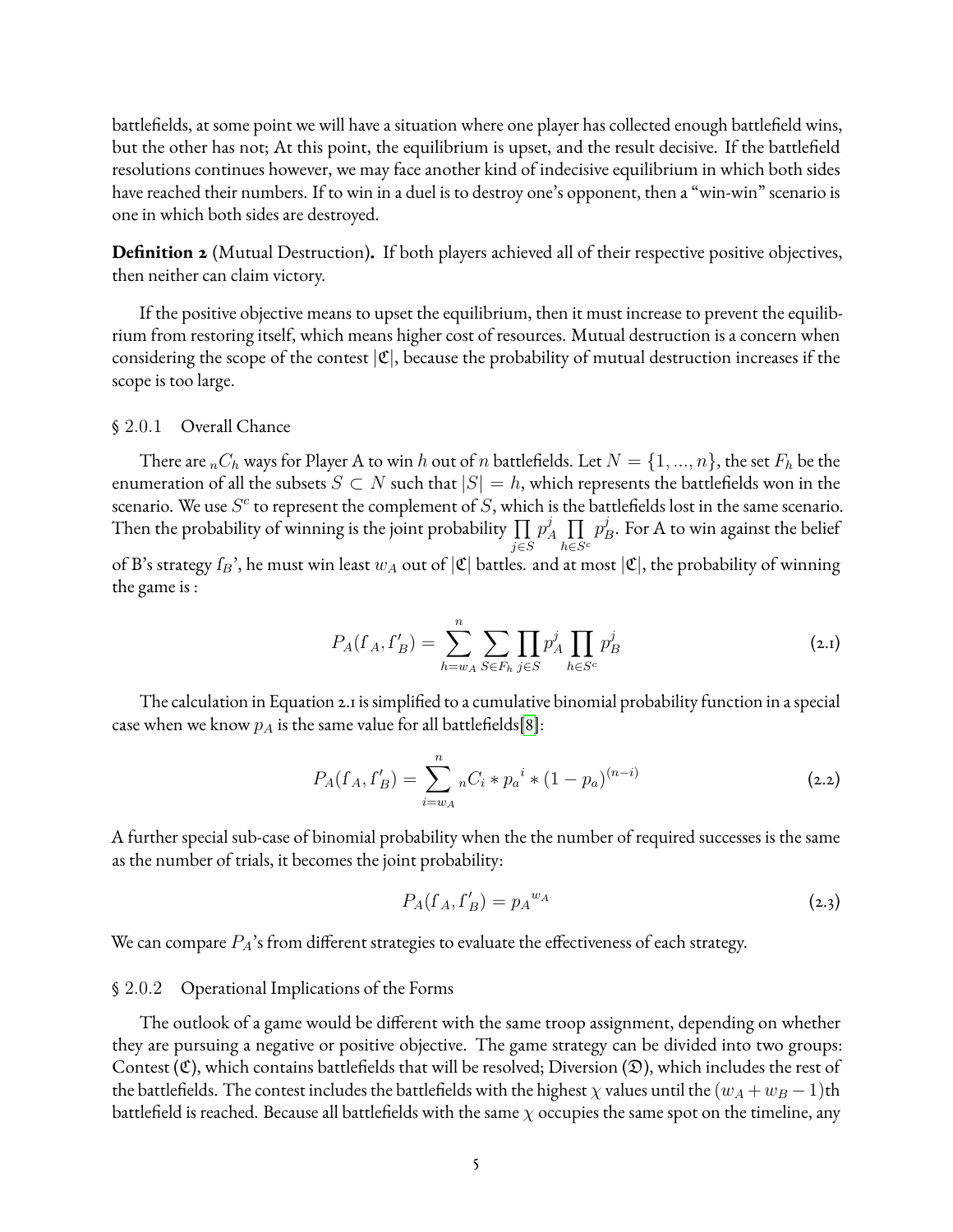additional battlefields that share the  $\chi$  value would also be included, in which case the contest is extended. The number of battlefields in the contest  $|\mathfrak{C}|$  does not mean how long the actual game would last, but as a maximum possible length it defines a parameter of the strategy. A strategy to win at least three battlefields out of five is necessarily different from a strategy to win at least three battlefields out of a million.

When  $|\mathfrak{C}|$  is larger than necessary, it is possible for both players to achieve their respective objectives, in which case Definition 2 will apply, and the winner must win more battlefields to prevent mutual destruction.

$$
w_A = \begin{cases} w_A & n \le w_A + w_B - 1 \\ n - w_B + 1 & n > w_A + w_B - 1 \end{cases}
$$
 (2.4)

A good strategist should avoid such expansive contests, for they make winning the game harder for either player regardless of their strategies within these contests.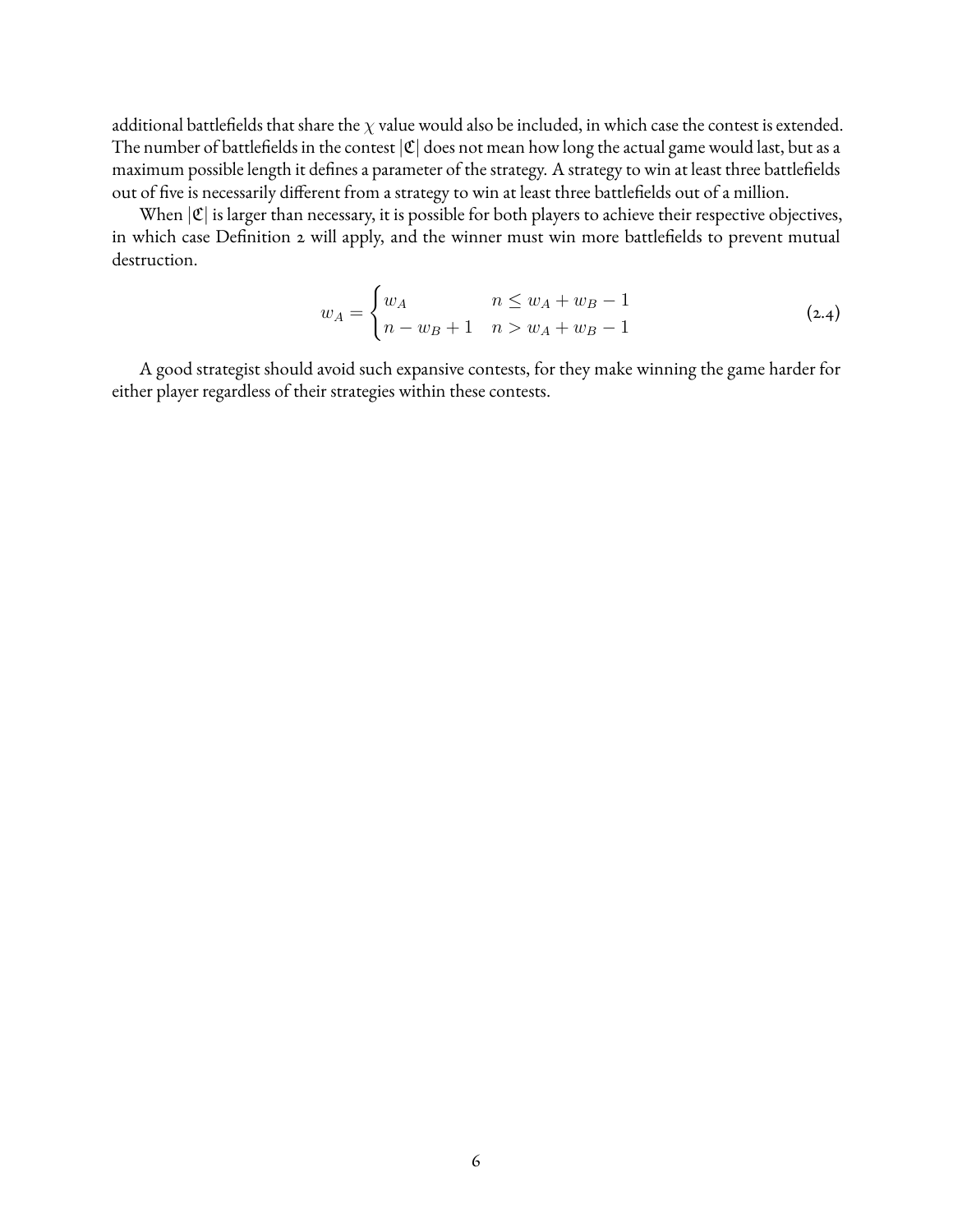#### CHAPTER 3

#### GENERAL METHOD

<span id="page-13-0"></span>Our goal is to upset the indecisive equilibrium in A's favor by coming up with a better strategy. This chapter will provide the algorithm, and discuss the game mechanisms it exploited.

#### <span id="page-13-1"></span>§ 3.1 Algorithm

The previous chapter has illustrated the effect of disposition and posture of troops in a battle, which shall be the considerations of strategy discussed in this chapter. The core idea of strategy was to cherry pick the battlefields in which the player outnumbers the opponent for contest. By excluding enough of the opponent's troops, one can upset the equilibrium.

The primary interest of this paper is to establish a framework: Because we take  $f_B$ ' to be true, we only have to deal with pure strategy. The following functions are used to find the battlefields that require attention:

$$
c+ = index(\arg \max_{b \in \mathfrak{C}} \chi(b)), \quad c- = index(\arg \min_{b \in \mathfrak{C}} \chi(b)),
$$
  
\n
$$
q+ = index(\arg \max_{b \in \mathfrak{C}} p_A(b)), \quad q- = index(\arg \min_{b \in \mathfrak{C}} p_A(b)),
$$
  
\n
$$
d+ = index(\arg \max_{b \in \mathfrak{D}} \chi(b)), \quad d- = index(\arg \min_{b \in \mathfrak{D}} \chi(b))
$$

 $c+, c-, d+, d$ -locate the battlefield of with the greatest/least  $\chi$  values in the contest and diversion respectively. While  $q+$ ,  $q-$  locate the battlefields with the greatest/least  $p_A$  values in the contest. The algorithm change the troop disposition through adjustments on these battlefields, see Appendix for the an example that shows troop disposition at each major step.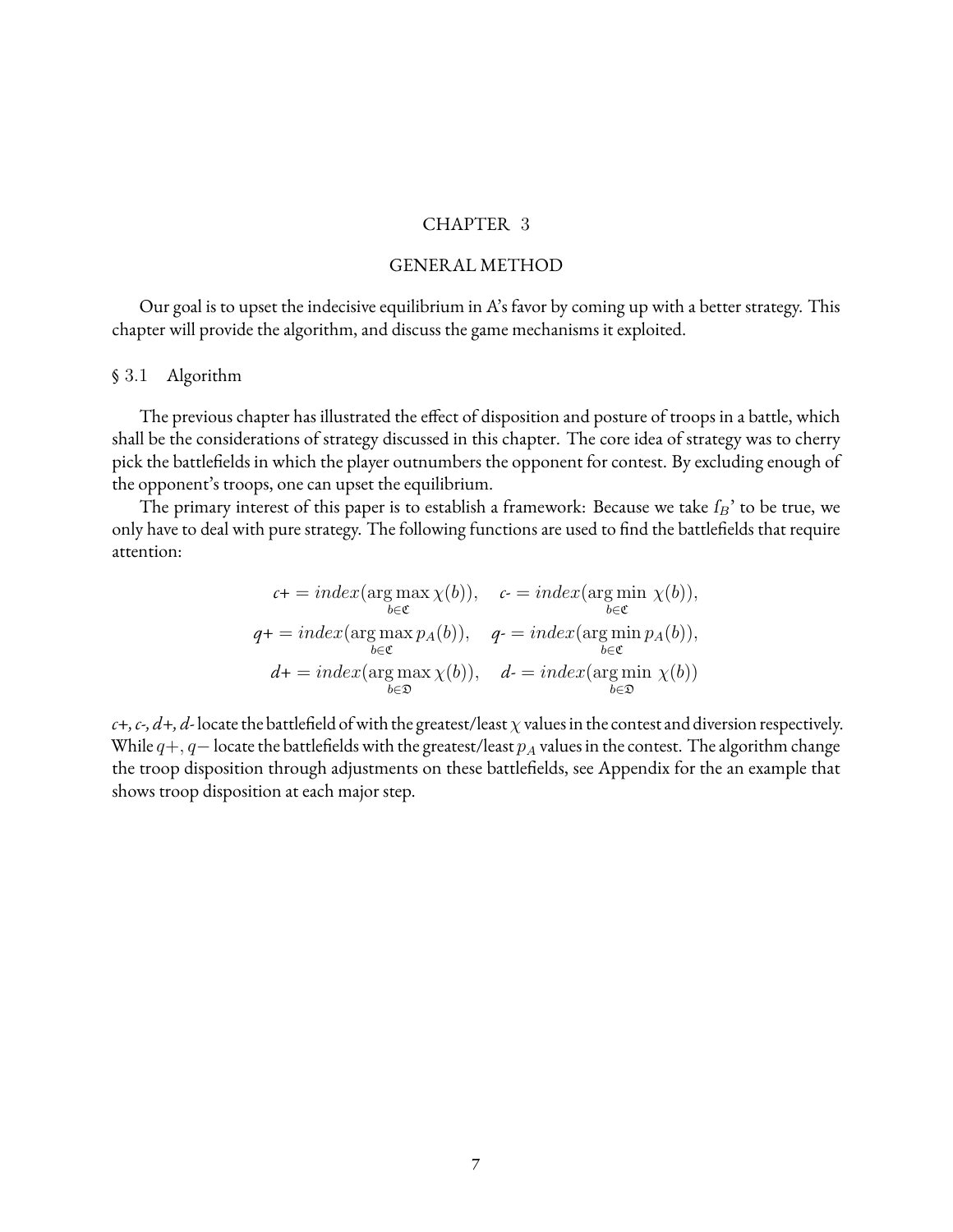**Algorithm 1:** Troop Allocation in Symmetrical Contests

```
Input: f_B'Output: f_A1 Arrange f_B' in \mu-ascending order;
 \mathbf{a} if s_B^x and s_B^y have the same \mu value \mathbf{then}3 The one with higher \kappa takes precedence;
 4 end if
  5 let \widehat{\mu}_A = \frac{t_A}{m}\frac{t_A}{m};
 6 Initialize strategy f_A = \{(\widehat{\mu}_A, +1)^1, ..., (\widehat{\mu}_A, +1)^m\}, and reserve R = 0;
 7 Let |\mathfrak{C}| = w_A + w_B - 1, set \kappa_A^{n+1}\kappa_A^{n+1}, ..., \kappa_A^m to -1;8 Let \mathfrak{C} = {\mathfrak{b}^1, ..., \mathfrak{b}^n} and \mathfrak{D} = {\mathfrak{b}^{n+1}, ..., \mathfrak{b}^m};
 9 while \chi(\mathfrak{b}^{d-}) = -1 do
\mathbf{I} Transfer all troops on that battlefield to R;
11 end while
\mathbf{r_1} \text{ for } i \in [\mathfrak{C}]+1, m] \text{ do}\mathbf{f}if \chi^i > -1 then
 \mathbf{1}_{\mathbf{14}} \parallel \parallel Transfer troops from s_A^i to R, such that \chi^i is as close to \chi^{d+} as possible without
                  exceeding it;
\mathbf{r}_5 end if
16 end for
17 while \chi^{c-} \leq \chi^{d+} do
 \mathbf{r}8 \parallel Transfer troops from R to \mu_A^{c-1}\frac{c-}{A};
19 end while
_{20} while R > 0 do
 \mathbf{r} if \chi^{c-} \leq \chi^{d+} then
22 \blacksquare Transfer troops from R to \mu_A^{c-1}\frac{c-}{A};
23 else
24 \blacksquare Transfer troops from R to \mu^{q-1}_A_{A}^{q-};
25 \mid \text{end if}26 end while
_{27} return I_A
```
This type of problem, in which we try to find and invest in the battlefield that gives the player most payoffs, may be generalized as a reinforcement learning problems, like the multi-armed bandit [\[20\]](#page-43-5)<sup>1</sup>[.](#page-14-0) The agent may be trained to gravitate towards battlefields with small  $\mu_B$  values, so as to increase the probability of success. But the game B can be seen as a metagame to the game C which is the *real* game because it guarantees decisive outcomes, and its outcome determines the outcome of the game B. C is not played with the starting  $t_A$ ,  $t_B$  orm, but with the troops of both sides that were assigned to the first ( $w_A+w_B-1$ ) battlefields on the timeline, and  $\mathfrak C$  is not defined at the beginning of the game, but is shaped by the strategies of the two sides. Therefore our strategy has two purposes: first, to configure the contest battlefield, and second, to optimize probability of success of this contest. The strategist (agent) is not solely motivated by the improvement of probabilities of success, but is also constrained by the chronological priority. This

<span id="page-14-0"></span><sup>&</sup>lt;sup>1</sup>Considering that there are  ${}_{m}C_{(w_{A}+w_{B})}$  combination of battlefields, it may be a substantial number.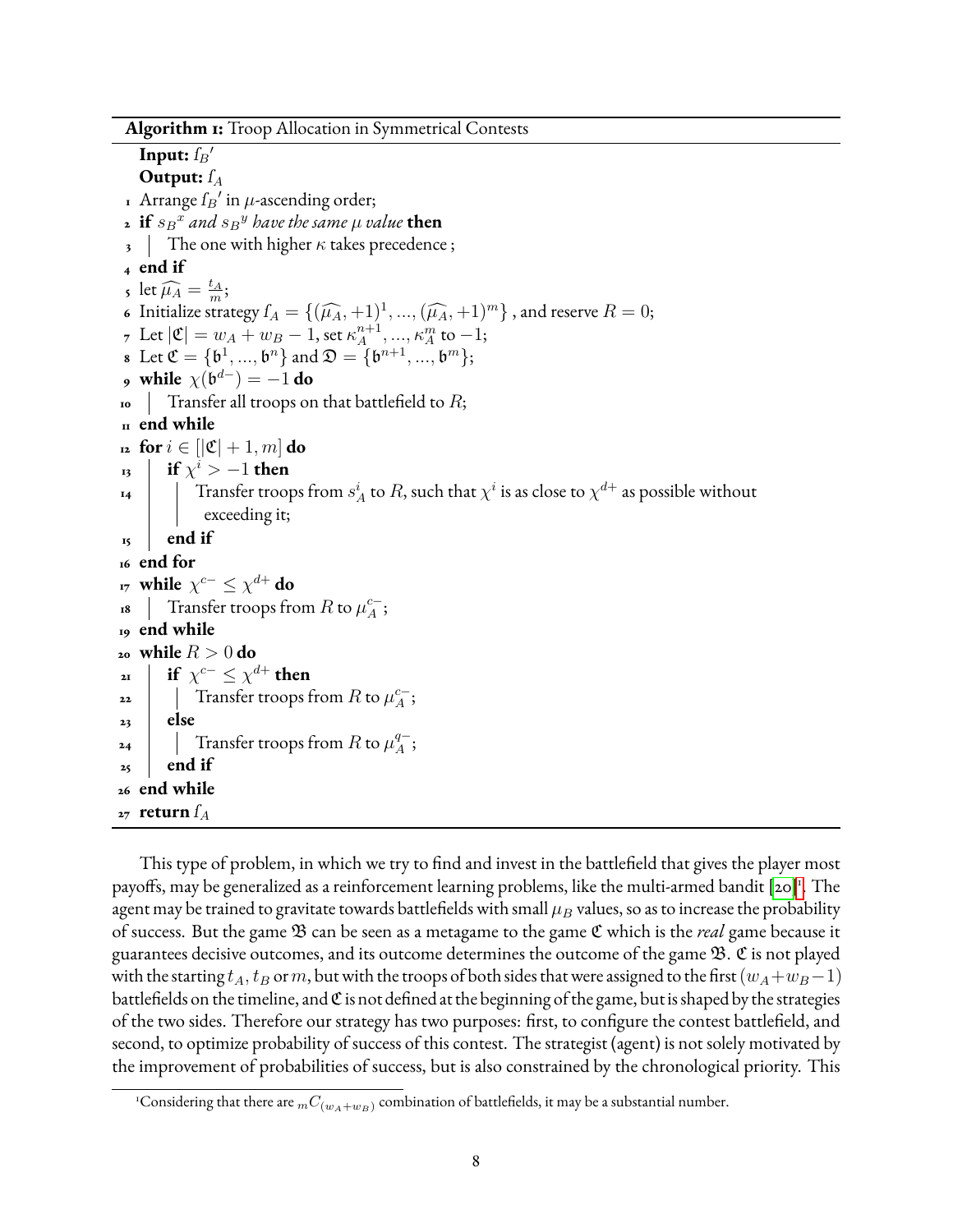algorithm, and *Schwerpunkt* as the concept itself, should be viewed as heuristics that would save time and computational resources when dealing with such problems. Once  $\mathfrak C$  is defined and R is determined, the rest of the game may be solved with machine learning as usual. The main contribution to our strategic concept is the shaping  $\mathfrak{C}$ , rather than playing out the contest.

The purpose of the algorithm is to find the battlefields in which B is weak, to create advantages in these battlefields, and finally to ensure that these battlefields are resolved. Our understanding of strength is both quantitative and qualitative: when  $\mu_B^i<\mu_j,$  then B is weaker in  $\mathfrak{b}^i$  is than in  $\mathfrak{b}^j.$  If  $\mu_B^i=\mu_j,$  and  $\kappa^i = -1, \kappa^j = 1$ , then then B is stronger in  $\mathfrak{b}^i$ , because  $\kappa^i = -1$  is the stronger form.

#### <span id="page-15-0"></span>§ 3.2 The *Schwerpunktprinzip*

From the example in the foregoing chapter, we can see that the contest in  $\mathfrak C$  battlefields, when  $|\mathfrak C|=$  $w_A + w_B - 1$ , ensures that one side achieves all of its positive objectives, and the other side does not. This phenomenon encompasses the notion of "decisiveness".

**Definition 3** (Decisive Contest). A contest between two players is decisive if and only if there can only be one winner and one loser from the contest.

Operationally, only  $|\mathfrak{C}| = w_A + w_B - 1$  guarantees this outcome.

Our intuition should tell us that the probability of winning is related to how many troops are in these battlefields.  $C$  is identified, in the Prussian tradition of strategic thinking, with the concept of *Schwerpunkt*("Center of Gravity").

**Definition 4** (*Schwerpunkt* as a strategic concept). A *Schwerpunkt* is the source of counteracting force that maintains the equilibrium.

The upsetting of the equilibrium of force, by the means of neutralizing the source of the opponent's ability to resist, will end the contest in one's favor, thus was a decisive victory achieved. The Prussian war philosopher wrote:

The skilful assemblage of superior forces at the decisive point—has its foundation in the right appreciation of those points, in the judicious direction which by that means has been given to the forces from the very first, and in the resolution required to sacrifice the unimportant to the advantage of the important— that is, to keep the forces concentrated in an overpowering mass.(Book III, Chapter 8)

It follows, therefore, that all non-decisive battlefields must be ruthlessly sacrificed in order to achieve such concentration.

In order to operationalize the *Schwerpunkt* concept, it is necessary to show how it fits in game mechanics: The equilibrium is maintained until one side satisfies its  $w$  condition. Therefore the strategic objective translates to the operational imperative to win  $w$  battlefields before the opponent, specifically the  $w$  battlefields in which the opponent is least able to overcome. The weak points are those with the least amount of troops. When the numbers are the same, the troops that are attacking weaker than those in defence, since attack is the weaker form of the two.

We will begin with an example to illustrate the effect of changing each variable in the strategy.

Notations and legends were introduced for the ease of description and presentations, which are explained as follows: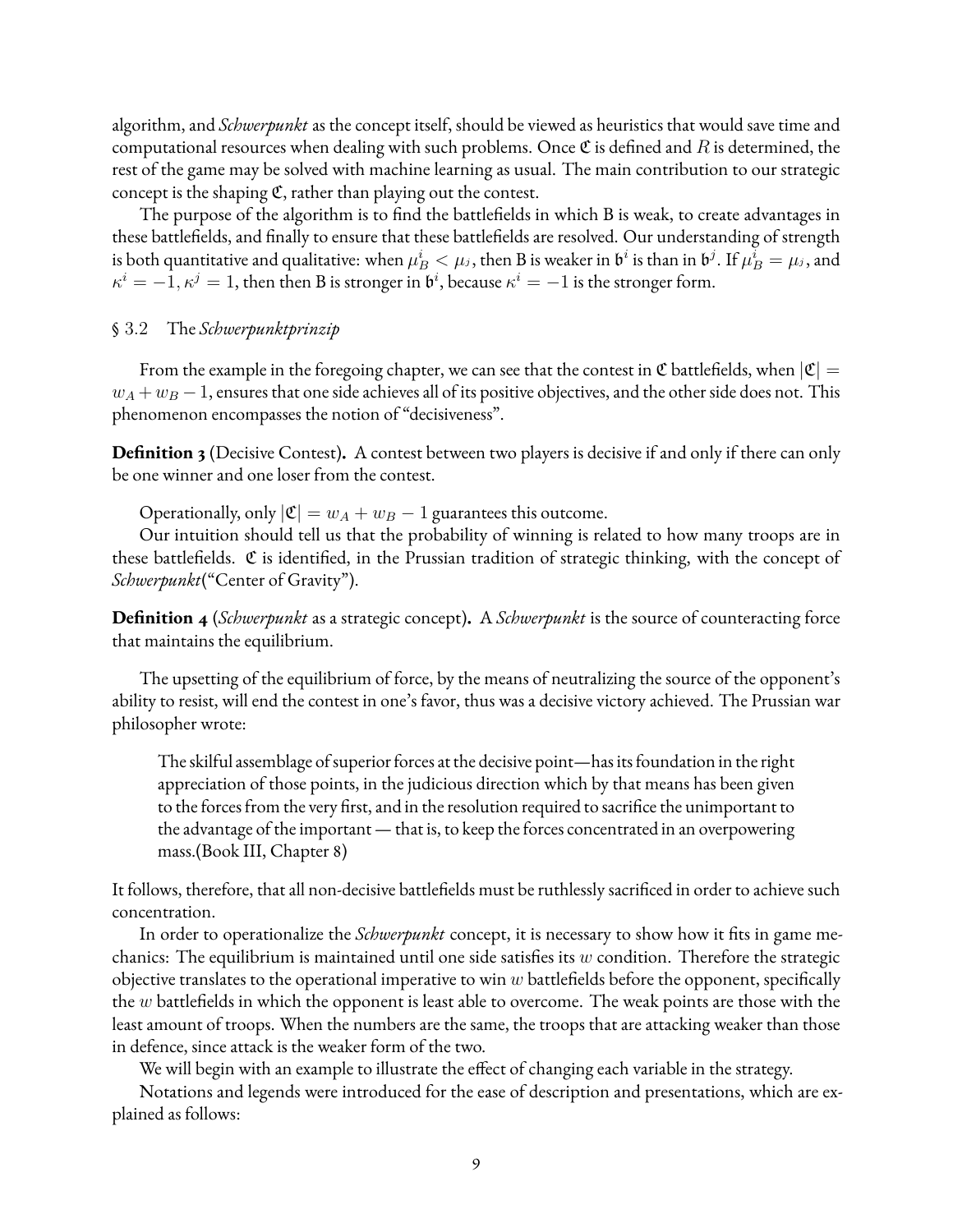- 1. On diagrams,  $\blacksquare$  indicates that the entire file of the same color has the positive objective,  $\blacksquare$  likewise indicates a negative objective;
- 2. Unless specified in subscripts, the values for  $t$  and  $w$  are for both players;
- 3. Strategies are written in a simplified notation, e.g.,  $I_A = \{(5, +1), (5, -1)\}$  is written as  $I_A =$  $\{+5, -5\};$
- 4. When describing the victory condition for the contest, we use  $w_x/|\mathfrak{C}|$  to represent the notion "x must win  $w_x$  battlefields out of  $|\mathfrak{C}|$  to win the game". e.g., "A must win at least 3 out of 5 battlefields to win the game" is expressed as  $3+/5$ ;



Assuming B does not change, A can move the troops from one battlefield to another to adjust the  $\mu$  values. But admittedly there is no point in such manoeuvre, because the strategy of spreading troops evenly is the Nash equilibrium, in this unfortunate case however,  $P_A = P_B = 0.125$ . Any unilateral action from A will upset this equilibrium in the opponent's favor.This would have been a sound strategy without the mutual destruction rule. This would normally be the end of game theory analysis, but the comparison of Figures 3.2 with 3.4 reveals a strange picture: The players are not only at odds with each other, but also with the mutual destruction rule. Any deviation from the optimal strategy increases the chance of mutual destruction. On the whole, the game is not worth playing.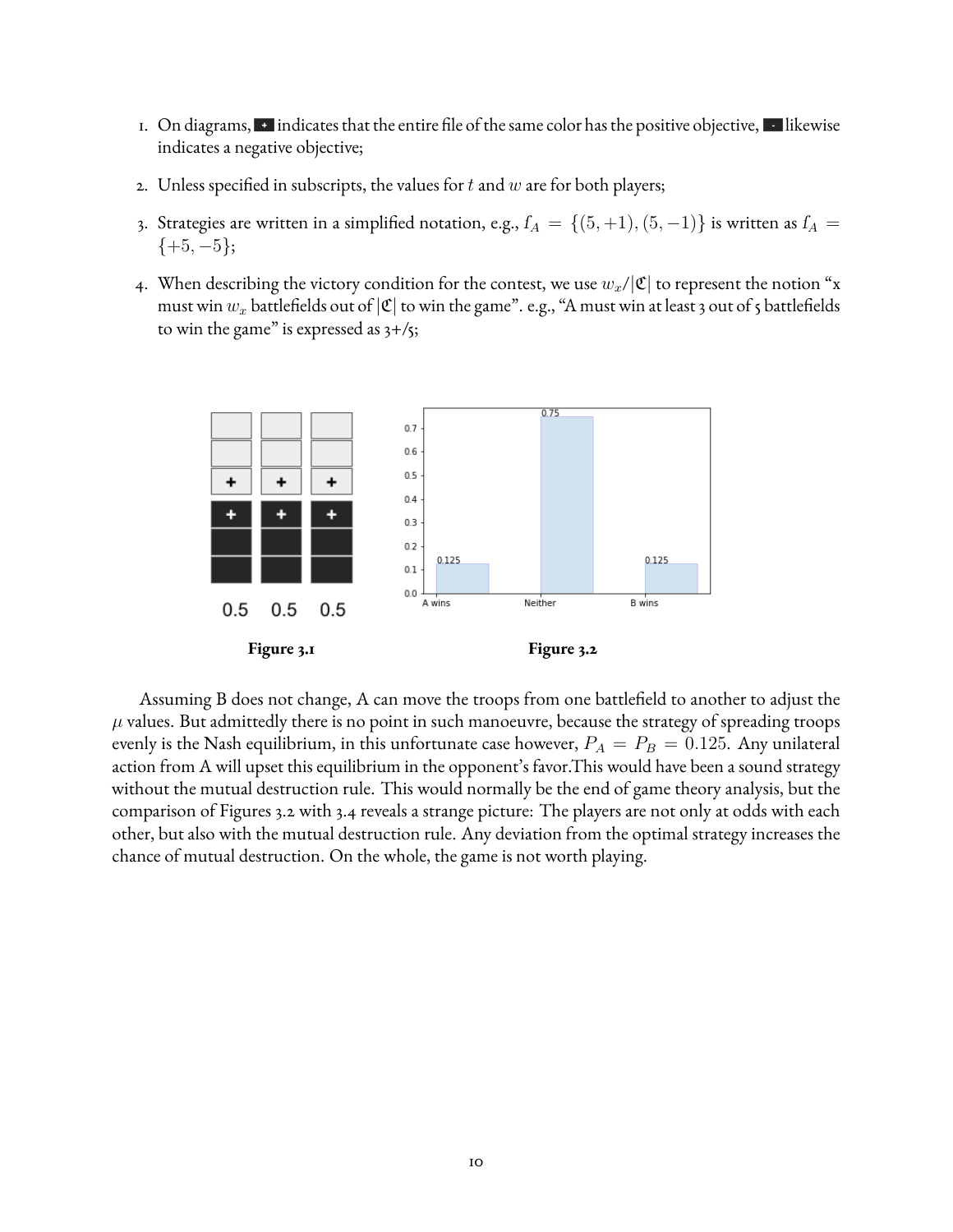

The probability of mutual destruction comes from the extra battlefields in the contest. If the game requires each player to win at least 2 games, A is still worse off concentrating troops than splitting them evenly.

#### <span id="page-17-0"></span>§ 3.3 The Oblique Order

The only conclusion we can draw from the previous example must be a refutation of the *Schwerpunkt* principle. A complete concentration of all available troops on the decisive contest is impractical, because it leaves all the other battlefields undefended. Any moderate attempt at concentration merely takes a smaller step in the same wrong direction: To deviate from the evenly-split strategy is to walk away from the Nash equilibrium, hence the paradox: One can only achieve a local advantage by unilateral concentration, but if the effect of the weakening in other battlefields comes at the same time, the cost of a global disadvantage is greater than the benefit of concentration. Optimal mediocrity, it seems, prevails in such games.

Hitherto we have only discussed the probabilistic considerations with respect to troop division. We know that positioning troops merely trade a probable victory in one battlefield for a more probable disaster in another. The temporal dimension gives the players agency to pick the battles they want to fight through a negotiation that creates the opportune moment for the decisive action.

Let us now consider the formation of troops, for now we specifically mean bodies of soldiers, rather than the resources in the model. There are two basic formations widely used throughout history: that of the parallel order and the oblique order[\[6\]](#page-42-7) (Chapter 4, p.147). If we consider a battlefield as a 2-dimensional space, everyone in a formation parallel to the opponent's would meet their opposite at the same time. By comparing these distances of two sections, we can find out which section concludes its fighting first. In a parallel order, every fight begins at the same time. Jomini regarded the parallel order as almost always undesirable, and inferior to the oblique order. The latter is achieved by refusing one wing<sup>[2](#page-17-1)</sup> and advancing the other: The formation deployed in such a fashion resembles a diagonal line, allowing the advanced wing to make contact before the center, and the center before the refused wing. The following diagrams illustrates the difference:

<span id="page-17-1"></span><sup>2</sup> It means this side of the formation is held back.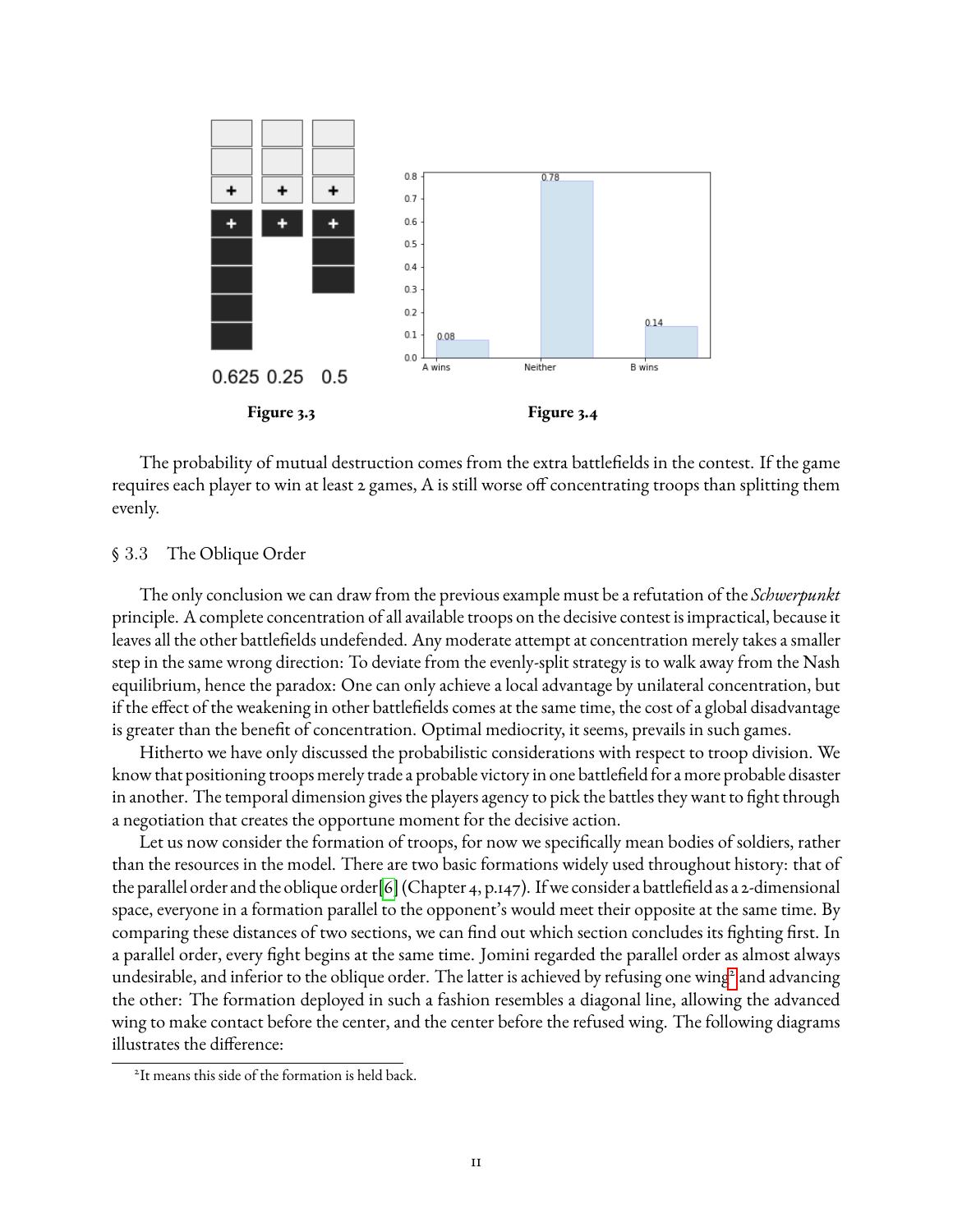



The oblique order breaks up one large event into a sequence of smaller events. The advantages it confers corresponds to the advanced and refuse wings: the advanced wing pushes its contests ahead on the timeline, naturally suited for positive objectives. The refused wing has the same property as a negative objective, whose aim is to delay the decision. The synergy between the oblique order and the *Schwerpunkt* is unmistakable: It allows the tactician to shift a considerable mass of troops to the advanced wing, without *simultaneously* suffer the penalty of weakening the rest of the formation, creating the opportune moment for the decisive action.

In summary, the solution to the paradox contains two parts: Oblique order adds a temporal dimension to the problem space, which can be qualitatively divided into the "before" and the "after". This extra degree of freedom allows concentration of troops in the "before" part of the game to improve the chance without repercussions.

The effect of excising the temporal freedom is demonstrated below: Still assuming  $w = 1$  and  $m = 3$ , the only course is to reduce the size of the contest  $|\mathfrak{C}|$  instead. We partition the game by using defense to delay some of the battlefields, the game is no longer a singular event that encompasses all outcomes at once, but spreading them over a period of time. For example:





**Figure 3.6 Figure 3.7:** Winning a 1/1 game with  $p_A = 0.625$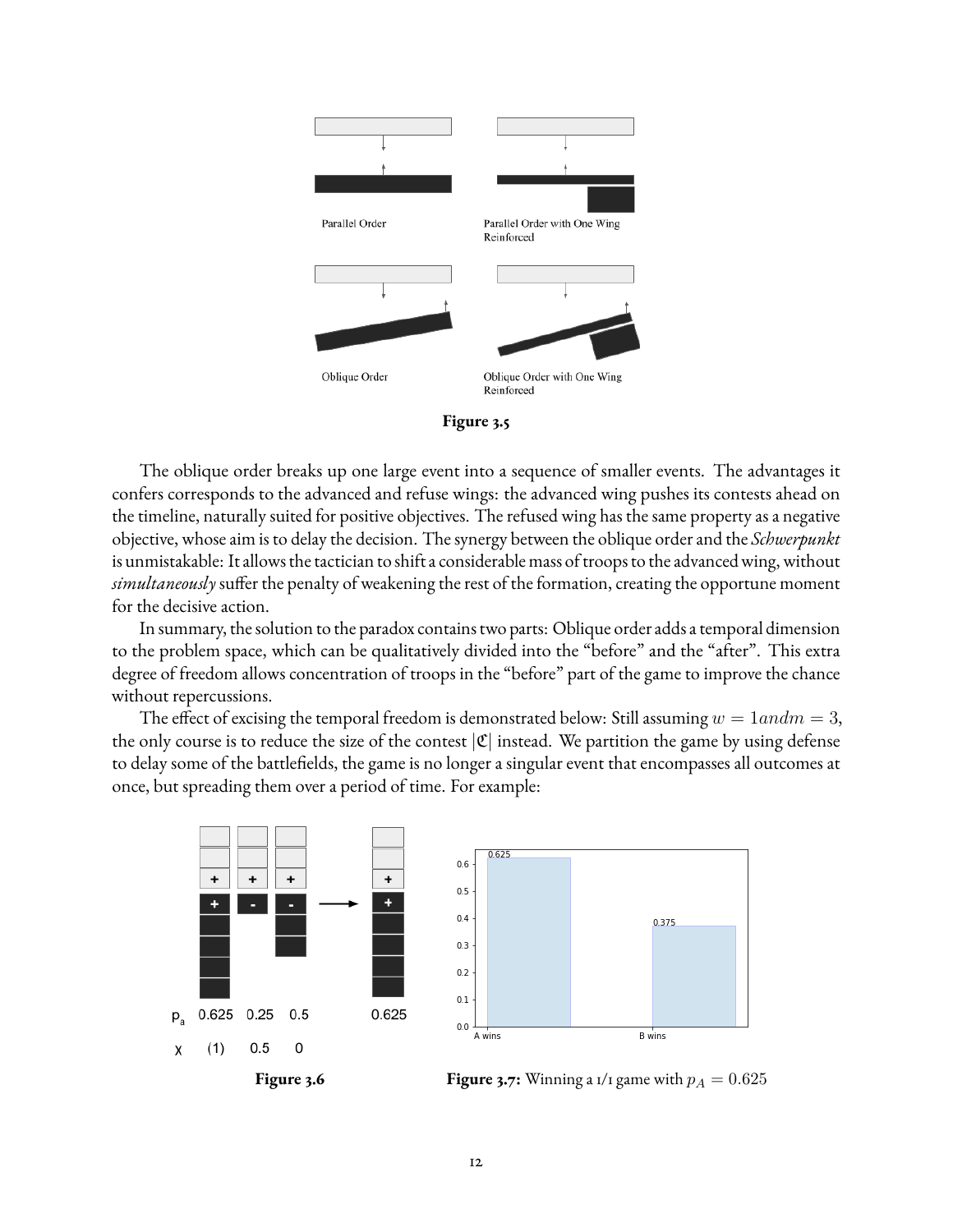By adopting a defensive posture at  $\mathfrak{b}^{2,3}$ , A is able to reduce the scope of the contest to only  $\mathfrak{b}^1$ , in which A enjoys a relative superiority. Since the previous probability of success was 0.08, which has turned into 0.625, we can conclude that the strategy  $I_A = \{(+5, -1, -3\}$  is superior to  $I_A = \{+5, +1, +3\}$ against what A believes to be B's strategy  $I_B^{\prime} = \{+3, +3, +3\}$  A does not improve the chance by clever disposition of troops, but simply by controlling the agenda of the battlefield resolution. It is not hard to imagine  $t_A$  being less than  $t_B$ , and still managed to achieve a disproportionately high chance of success in this way.

The probability of winning the game  $P_A$  is affected by several factors:

- The strategy of the opponent  $f_B$ ';
	- $-$  The number of troops  $\mu_A$ ,  $\mu_B$  in each contested battlefield;
	- $-$  The number of battlefields in contest  $|\mathfrak{C}|$ ;
- The total number of battlefields;  $|\mathfrak{B}|$
- The number of total troops  $t_A, t_B$ ;
- The number of positive objects  $w_A, w_B$ ;

Our focus is on games that are more or less symmetrical, here we mean any game with  $t_A \simeq t_B, w_A = w_B$ . Traditional definition of symmetry, in a majoritarian Blotto game, requires  $t_A = t_B$ , which [\[17\]](#page-43-6) has explored. But since part of our motivation is to show how the side with less troops could still create a strategy that dominates the opponent's, this requirement is relaxed. Generality of the observations is not lost when  $w_A \neq w_B$ , however. The difference in troop numbers may be great in some circumstances due to the strategies chosen by both sides, but in all cases,  $t$  must be sufficient to allow the player to complete the same number of objectives as their opponent does.

#### <span id="page-19-0"></span>§ 3.4 Contest and Diversion

The key to the success of a *Schwerpunkt* is to separate the troops at the resolution of the  $|\mathfrak{C}|$ -th battlefield. In another word, we would like to show that after concentration,  $\chi^{c-} > \chi^{d+}$ . We restrict this analysis to the scenarios when  $\chi^x \,=\, p_A - p_B.$  Therefore, we can safely say that if the battlefield  $\mathfrak{b}^x\in\mathfrak{C},\mathfrak{b}^y\in\mathfrak{D}$  and  $\chi^x>\chi^y,$  then  $p_A^x>p_A^y.$  In another word, when A manages to move a battlefield into the contest phase despite opposition, then this A is more likely to win in this battlefield than the ones in the diversion.

**Lemma 1.** Given 
$$
\mu_B^i < \mu_B^j
$$
, if  $\mu_A^i = \mu_A^j$ , then  $p_A^i > p_A^j$ .  
\n*Proof.*  $p_A^i > p_A^j = \frac{\mu_A^i}{\mu_A^i + \mu_B^i} > \frac{\mu_A^j}{\mu_A^j + \mu_B^j}$ . Since  $\mu_A^i = \mu_A^j$ , we will use  $\mu_A$ , then  
\n
$$
\frac{\mu_A}{\mu_A + \mu_B^i} > \frac{\mu_A}{\mu_A + \mu_B^j} = \mu_A(\mu_A + \mu_B^j) > \mu_A(\mu_A + \mu_B^i)
$$
\n
$$
= \mu_A^2 + \mu_A\mu_B^j > \mu_a^2 + \mu_A\mu_B^i
$$
\n
$$
= \mu_A\mu_B^j > \mu_A\mu_B^i
$$
\n
$$
= \mu_B^j > \mu_B^i
$$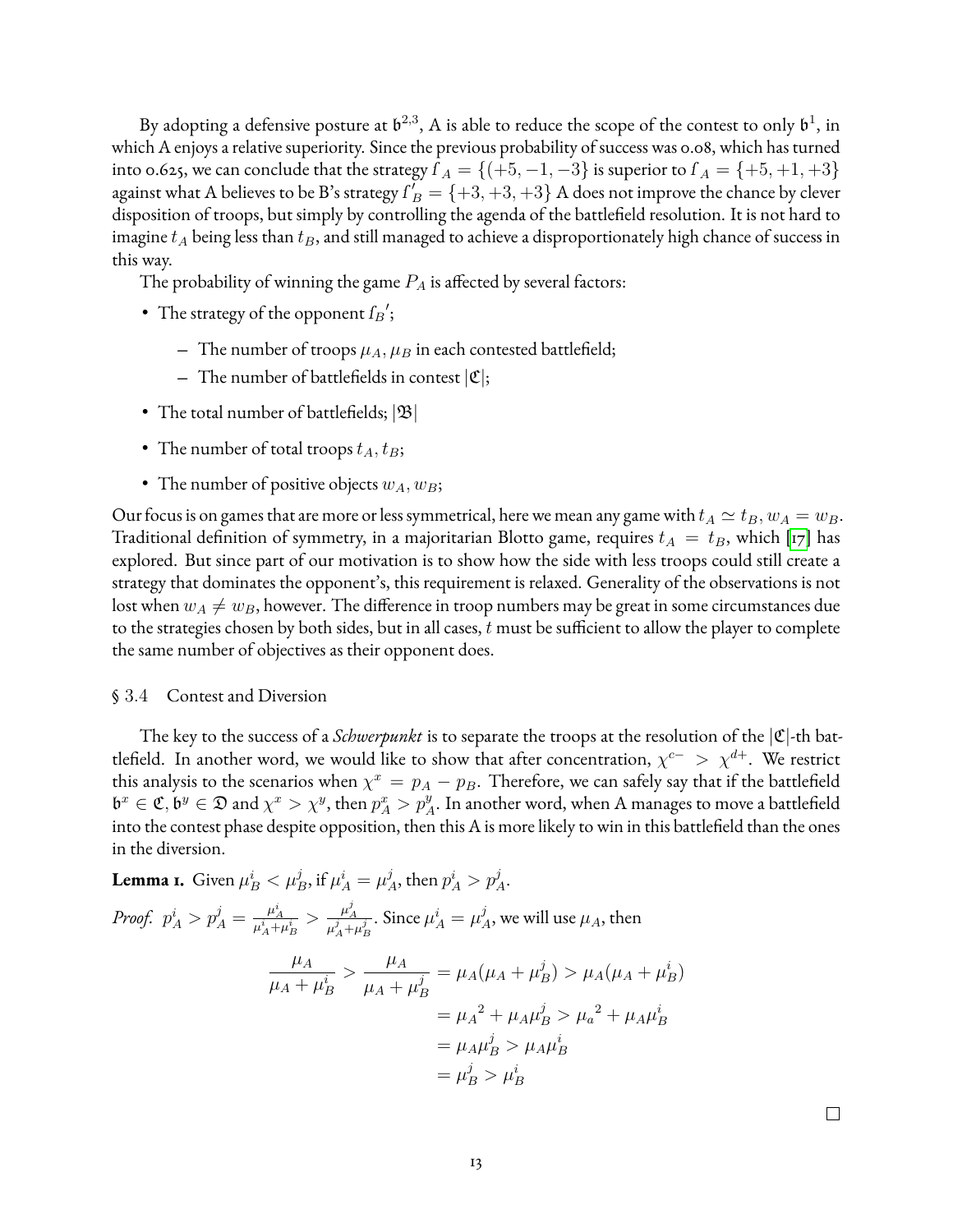Lemma 1 tells us where to attack: with the same amount of investment  $\mu_A,$  A is more likely to succeed in  $\mathfrak{b}^i$  than in  $\mathfrak{b}^j$ . This is due to the denominator in the equation. Therefore we can predict that the magnitude of change is greater in  $\mathfrak{b}^i$  , given the change in  $\mu_A$  in both battlefields.

If  $\mu_B^i<\mu_B^j$  and  $\mu_A^i=\mu_A^j=\mu_A,$  then for any non-zero value  $r,$  the differences of add  $r$  in  $\mathfrak{b}^i$  and  $\mathfrak{b}^j$ are:

$$
\left|\frac{r}{\mu_A + r + \mu_B^i}\right|
$$
, and  $\left|\frac{r}{\mu_A + r + \mu_B^j}\right|$ 

Note that operationally,  $r$  would have to be an integer rounded toward zero<sup>[3](#page-20-0)</sup>.

**Corollary 1.1.** If  $\mu_B^i < \mu_B^j$  and  $\mu_A$  is constant, then for any non-zero value  $r,$ 

$$
\left|\frac{r}{\mu_A + r + \mu_B^i}\right| > \left|\frac{r}{\mu_A + r + \mu_B^j}\right|
$$

A transfer of  $r$  troops from  $\mathfrak{b}^j$  to  $\mathfrak{b}^i$  is good for improving  $p_A$ , if and only if

$$
\left|\frac{r}{\mu_A + r + \mu_B^i}\right| > \left|\frac{-r}{\mu_A - r + \mu_B^j}\right|
$$

From which we take the denominator

$$
(\mu_A + r + \mu_B^i) < (\mu_A - r + \mu_B^j)
$$
\n
$$
(\mu_B^i + r) < (\mu_B^j - r)
$$

let r be such value that

$$
(\mu_B^i + r) = (\mu_B^j - r)
$$

Since  $\mu_B^j > \mu_B^i$ ,  $0 < r < \frac{\mu_B^j - \mu_B^i}{2}$ .

From Equation 1.2, we can rewrite  $\chi$  as a function:

$$
\chi^{i} = \begin{cases} p_A - p_B = \frac{\widehat{\mu}_A}{\widehat{\mu}_A + \mu_B^{i}} - (1 - \frac{\widehat{\mu}_A}{\widehat{\mu}_A + \mu_B^{i}}), & i \in [1, |\mathfrak{C}|] \\ -p_A + p_B = -\frac{\widehat{\mu}_A}{\widehat{\mu}_A + \mu_B^{i}} + (1 - \frac{\widehat{\mu}_A}{\widehat{\mu}_A + \mu_B^{i}}) & i \in [(|\mathfrak{C}| + 1), m] \end{cases}
$$
(3.1)

for when A uses an evenly split strategy, and the  $\kappa$ 's of the two sides do not match on  $\mathfrak{b}^i$ . We know that in a decisive game,  $p_B = 1 - p_A$ , therefore

then the differences in  $\chi$  from a transfer of  $r$  troops from  $\mathfrak{b}^i$  to  $\mathfrak{b}^j$  are:

$$
\chi^{i\prime} = \frac{\widehat{\mu_A} + r}{\widehat{\mu_A} + r + \mu_B^i} - (1 - \frac{\widehat{\mu_A} + r}{\widehat{\mu_A} + r + \mu_B^i})
$$
\n(3.2)

$$
\chi^{j'} = (1 - \frac{\mu_B^j}{\widehat{\mu}_A - r + \mu_B^j}) - \frac{\mu_B^j}{\widehat{\mu}_A - r + \mu_B^j}
$$
(3.3)

<span id="page-20-0"></span> $3r < 0$  represents the amount of troops transferred in the reverse direction. To round toward zero is to round up if  $r < 0,$ and down if  $r > 0$ .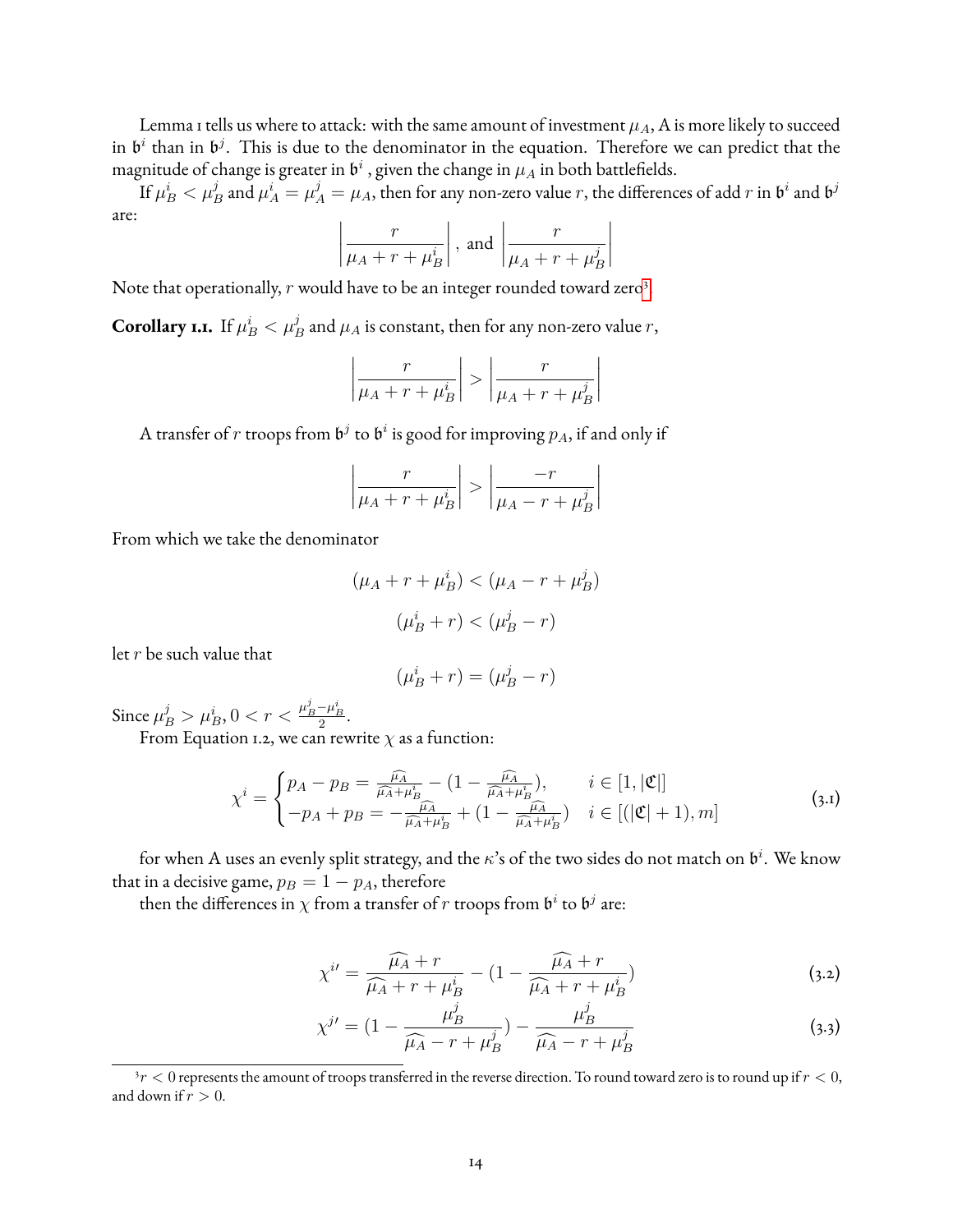for  $\mathfrak{b}^i\in\mathfrak{C}$  and  $\mathfrak{b}^j\in\mathfrak{D}.$  Because  $\chi^i=p_A^i-(1-p_A^i),$  the effect of  $r$  additional troops is doubled from that of  $p_A$ . Let  $\chi^{i\prime}$  be the value after receiving r troops:

$$
\left| \chi^{i} - \chi^{i} \right| = \left| (p_A - (1 - p_A)) - ((p_A + \frac{r}{\mu_A + r + \mu_B^{i}}) - (1 - (p_A + \frac{r}{\mu_A + r + \mu_B^{i}}))) \right|
$$
  
= 
$$
\left| 2 * p_A - 1 - 2p_A + 2 * \frac{r}{\mu_A + r + \mu_B^{i}} \right|
$$
  
= 
$$
\left| 2 * \frac{r}{\mu_A + r + \mu_B^{i}} \right|
$$

and vice versa for  $\chi^j.$  This means that the same general pattern as shown in Lemma 1 holds true for both probability of success p and chronological priority  $\chi$ : If holding  $\mu_A$  constant, the battlefields with a higher  $\mu_B$  are more stable than those with lower.

**Theorem 2.** If  $\mu_B^1 < \mu_B^2 < \ldots < \mu_B^m$ ,  $\mu_A^1 = \mu_A^2 = \ldots = \mu_A^m = \widehat{\mu_A}$  and  $\widehat{\mu_B} = \widehat{\mu_A}$ , then there exist a positive value  $r$  in  $\mu_B^d$ , such that  $\frac{d-}{B}$ , such that  $\chi^{d-t} \leq \chi^{d+} < \chi^{c-t}$ 

*Proof.* Suppose r is at such value that

$$
\chi^{d-\prime} = \chi^{d+}
$$

since  $\mu_B^{c-}<\mu_B^{d-},\chi^{c-}$  is improved to a greater extent than  $\chi^{d-}.$ 

$$
\left| 2 * \frac{r}{\mu_A + r + \mu_B^{c-}} \right| > \left| 2 * \frac{r}{\mu_A + r + \mu_B^{d-}} \right|
$$

if  $\chi^{d-t} = \chi^{d+}$ , then  $\chi^{c-t} > \chi^{d+}$ .

This would shows that concentric movement can be a profitable excise when pursued without excess. Not only will it improve  $p,$  but also prevent  $\mathfrak{b}^{d+},$  or any other diversionary battlefields from being counted as a part the contest.

When quantitative advantages are not clear, such as in the event of facing an evenly split strategy, our troop disposition is much simpler: assign minimal troops to each diversionary battlefields, because the contest is attacking into an attack with  $\chi^{c-}=1$ , a diversion is successful so long as the  $\chi^{d+}< 1.$ 

#### <span id="page-21-0"></span>§ 3.5 Troops: Transferal and Total Numbers

When the improvement in  $\chi^i$  allows it of offset the change in  $\chi^j$ , A is able to control the timing. Interestingly, this ability is more affected by  $f_B$  than  $t_A$  and  $t_B$ . Suppose we have two battlefields  $\mathfrak{b}^i \in \mathfrak{C}$ and  $\mathfrak{b}^j \in \mathfrak{D}$ . In either battlefield,  $\widehat{\mu_A} = 150, \mu_B^1 = 100, \mu_B^2 = 200$ . If we began to transfer troops  $\mu_A^j$ A to  $\mu_A^i$ , we can expect the marginal utility, i.e. the amount by which  $\chi$  is changed per transferred troop, to decrease in  $\mathfrak b^i$  and increase in  $\mathfrak b^j$ , until A must stop in order to avoid subverting the preferred temporal relation  $\chi^1 > \chi^2$ . This threshold looks like Figure 3.8:

This threshold is the maximum amount of troops A can spare from the diversionary battlefield without jeopardizing control of the timeline - the



 $\Box$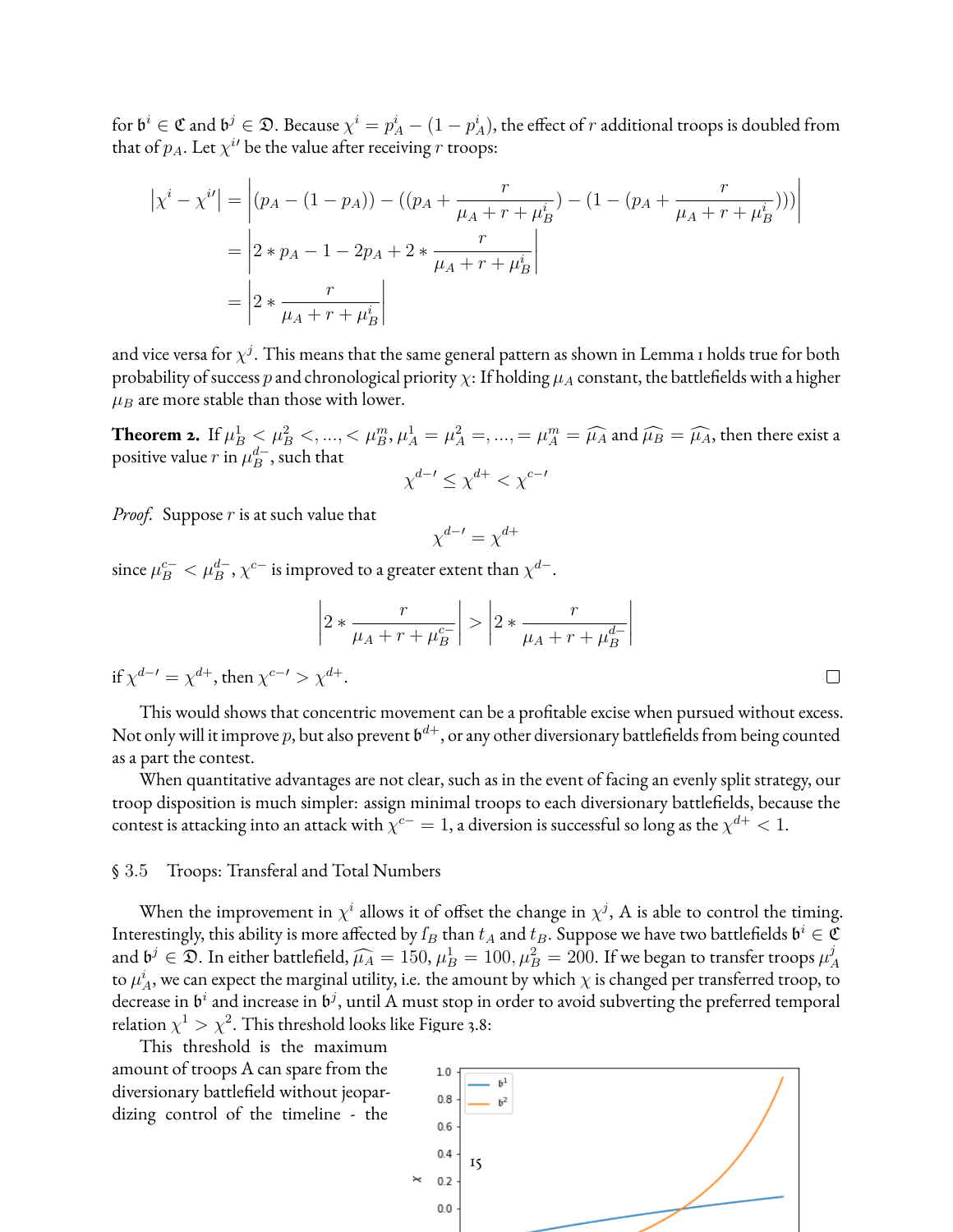maximum concentration that can be achieved in  $\mathfrak{b}^1$ . This number may be smaller when more battlefields are involved, since  $\chi^{c-}$  is the threshold. We observe that  $\mu_A$  can reach a strategic critical mass, sometimes below  $\mu_B$ , to achieve certain leverage. Nevertheless, the greater number, when used properly, is always an advantage. On the other hand, when this critical mass is not reached, A would not be able to formulate any meaningful concentration-

based strategy, and is completely at the mercy of fortune. The critical mass of A is, to a large degree, affected by the B's own degree of concentration:



**Figure 3.9:** Depends on how B assigns troops and how many troops A has, the latter might be able to spare the majority of defensive troops or none at all.

The first graph describes an awkward situation where A cannot take off a single troop without attaining the overall numerical superiority themselves  $\{(+150, -150), (-150, +150)\}$ . The impasse can be circumvented by prioritizing battlefields that are also the opponent's positive objects  $\{(-150, -150), (+150, +150)\}.$ This consideration is not based on numerical weakness, but due to the troops of having the positive objectives, and therefore are weaker than those who have negative objectives. This situation makes the diversionary battlefields stronger than the contest, which means A could dominate B in the contest by concentrating to a greater degree on the weaker battlefields. The best strategy, noted Clausewitz: "is always to be very strong, first generally then at the decisive point. " (Book III, Chapter 11)<sup>[4](#page-22-0)</sup>. Here, the strength on a battlefield should not be interpreted as troop numbers on each battlefield, but the likelihood of the troops succeeding their given objectives: A symmetrical game does not allow A to have  $p_A > 0.5$ 

<span id="page-22-0"></span><sup>4</sup> emphasis is original.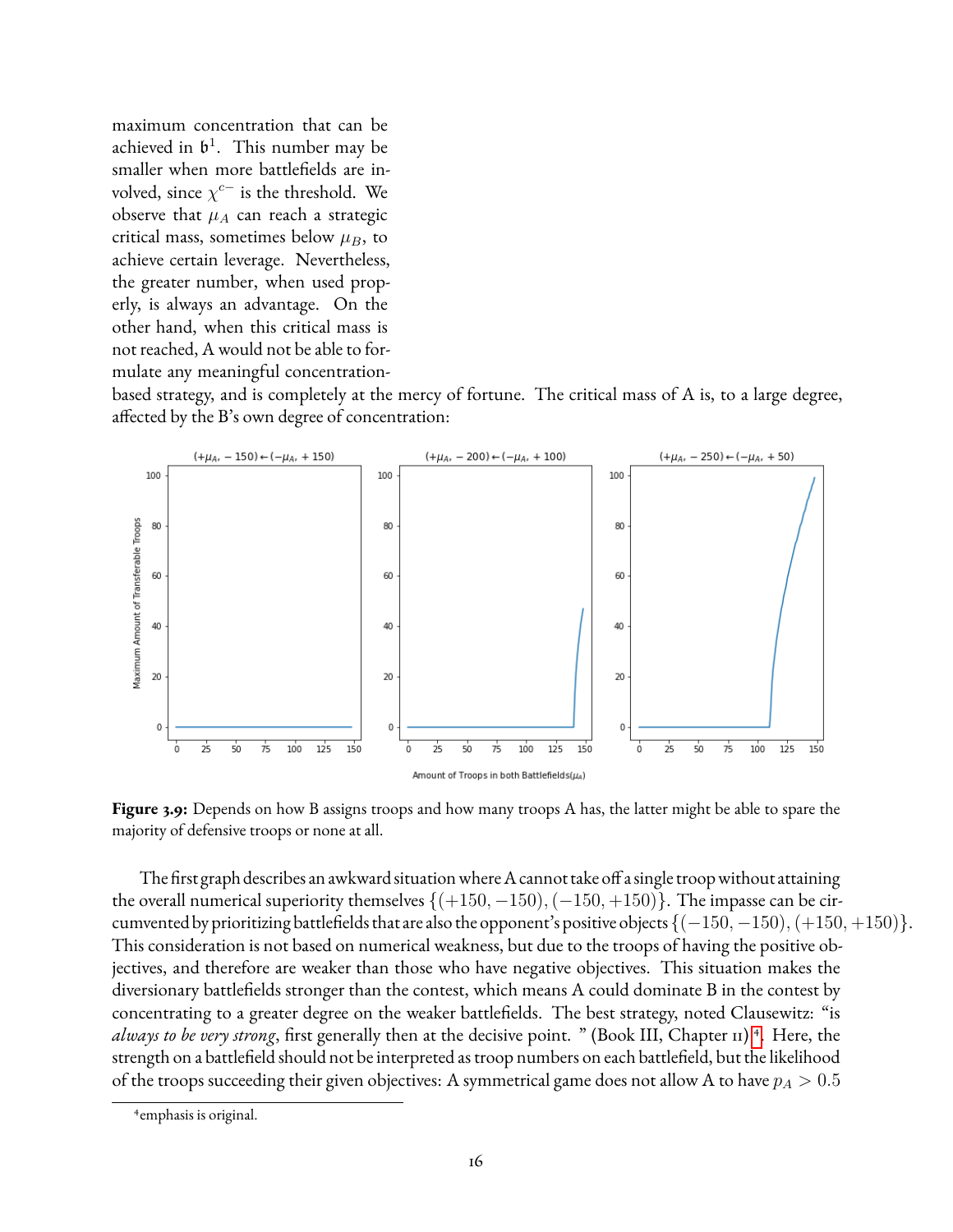on every battlefield. Therefore, the diversionary battlefields are not meant to be that strong, just strong enough to prevent the opponent from achieving their positive objectives in time.

If we look at the middle and the right graph, we see that A was able to spare troops when  $\mu_A = 141$  and  $\mu_A = 111$  respectively. If we only consider these two battlefields, it means A is capable of wresting away B's control of timeline att<sub>A</sub> = 282 and  $t_A = 222$  respectively, even if B outnumbers A with  $t_B = 300$ . This advantage multiplies with number of battlefields. If there were two of each such battlefields, A would be able to attain the same strategic advantage with 564 and 444 troops against B's 600 troops, confirming the observation that the weaker player has relatively greater advantage when there are more battlefields.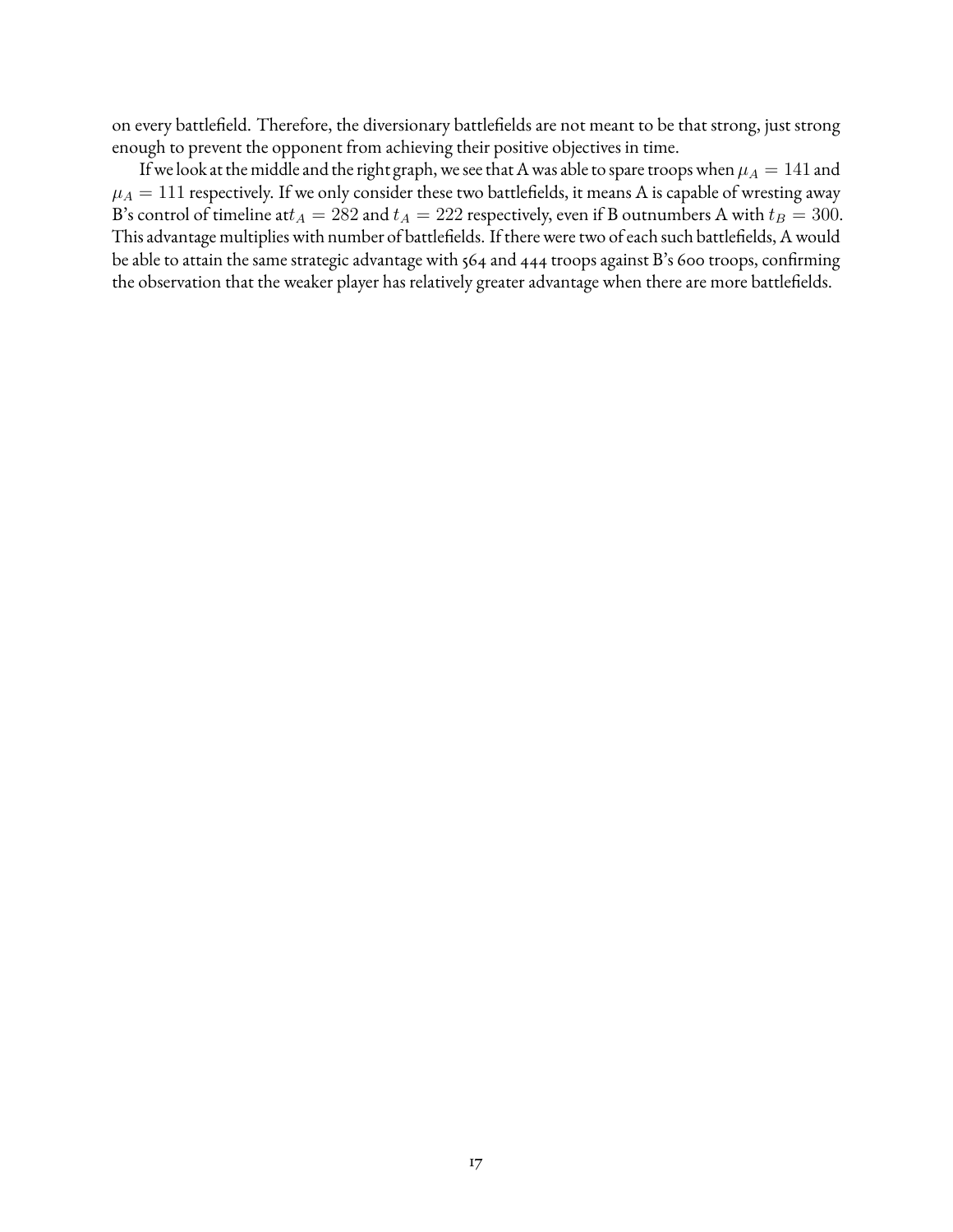#### CHAPTER 4

#### SIMULATIONS

<span id="page-24-0"></span>The games below explore different scenarios in order to demonstrate the concepts outlined in Chapters 2 and 3. Notations and legends were introduced for the ease of description and presentations, which are explained as follows:

- 1. On diagrams,  $\cdot$  indicates that the entire file of the same color has the positive objective,  $\cdot$  likewise indicates a negative objective;
- 2. Unless specified in subscripts, the values for  $t$  and  $w$  are for both players;
- 3. Strategies are written in a simplified notation, e.g.,  $I_A = \{(5, +1), (5, -1)\}$  is written as  $I_A =$  $\{+5, -5\};$
- 4. When describing the victory condition for the contest, we use  $w_x/|\mathfrak{C}|$  to represent the notion "x must win  $w_x$  battlefields out of  $|\mathfrak{C}|$  to win the game". e.g., "A must win at least 3 out of 5 battlefields to win the game" is expressed as  $3+/5$ ;

#### <span id="page-24-1"></span>§ 4.1 Attack and Defence

This example demonstrates the effect of defence with respect to the contest:



**Figure 4.1:** When both sides are attacking, the game is resolved in the shortest time

The extent of delay depends on the number of troops, but the effect of delay is present regardless of  $\mu$ , to achieve this qualitative result with minimum investment is a pillar of this strategy.

#### <span id="page-24-2"></span>§ 4.2 *Schwerpunktabschnitt*

Vego [\[23\]](#page-43-7) defines the term *Schwerpunktabschnitt* as the lateral width of the main attack. In this game, it means the number of battlefields the player wishes to concentrate resources. It is effectively a subjective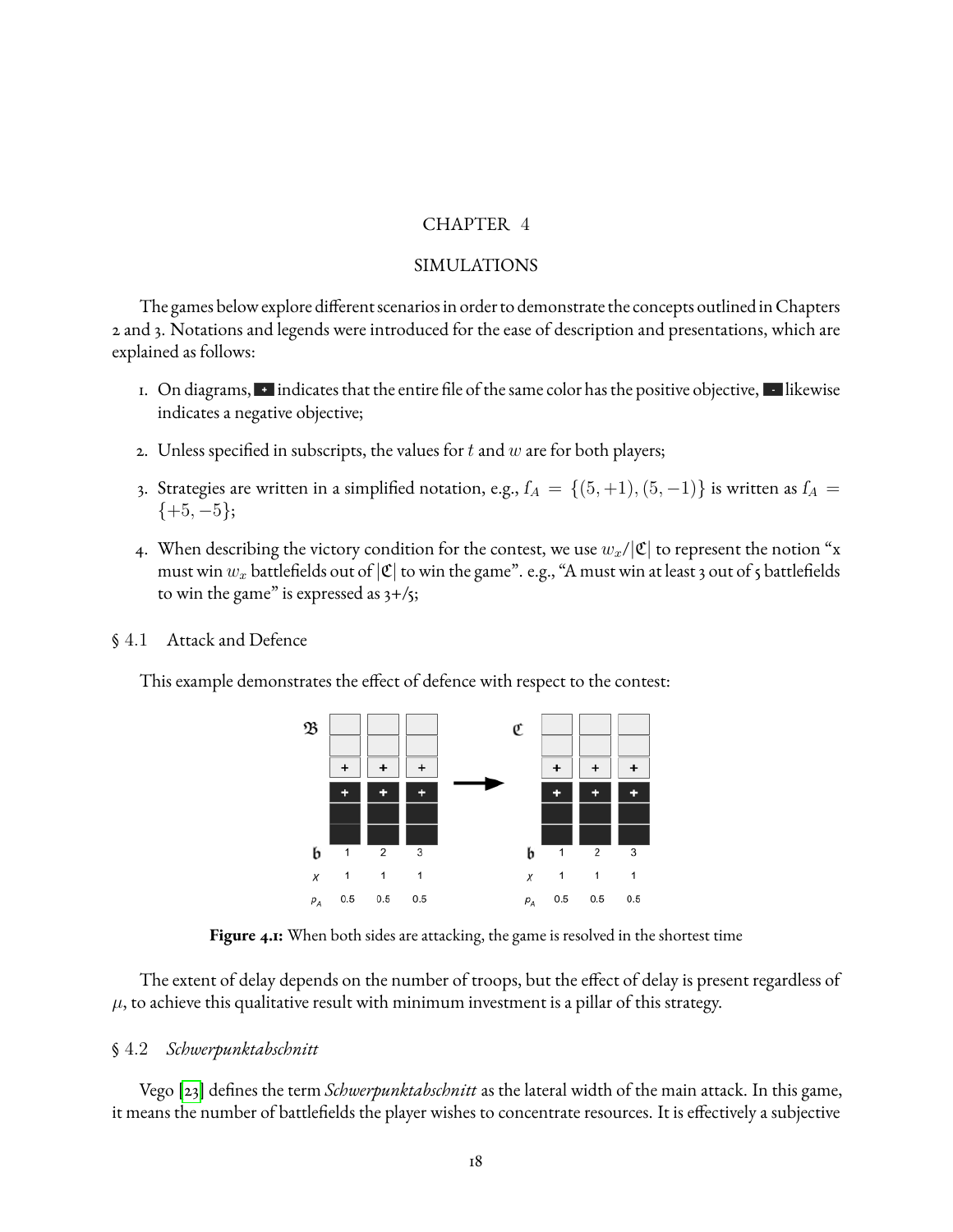

**Figure 4.2:** The delay of resolution in  $\mathfrak{b}^3$  takes it out of the contest.

estimation of  $|\mathfrak{C}|$ . It affects how one would allocate troops across battlefields, which in turn, affects the probability of winning the game.

Suppose we have a game  $\mathfrak{B} = \{ \mathfrak{b}^1, ..., \mathfrak{b}^{10} \}$ .  $t = 70, w = 3$ . Assuming  $f_B$ ' is an evenly split strategy with no negative object  $(f_B' = \{+7, +7, +7, +7, +7, +7, +7, +7, +7, +7\})$ . A can choose one of the two options:

- 1.  $I_A = \{+21, +21, +21, -1, -1, -1, -1, -1, -1\}$ , by which A assumes  $|\mathfrak{C}| = w_A$ ;
- 2.  $I_A = \{+13, +13, +13, +13, +13, -1, -1, -1, -1, -1\}$ , by which A assumes  $|\mathfrak{C}| = (w_A + w_B -$ 1).

These two strategies are fundamentally different, because they play different games:

- $f_{\rm A}$ I is an "all-in" approach that takes the concept of *Schwerpunkt* to an extreme a  $\frac{3}{3}$  game with higher  $p_A$  for individual battlefields;
- $f_A$ 2 plays a 3+/5 game, with relatively lower  $p_A$  for individual battlefields.

Below is a comparison between  $f_A$ I and 2, as  $|\mathfrak{C}|$  increases:

| $ 0\rangle$<br>$\Gamma_A$ | $\mathbf{2}$ |  |  |  |                                                                        |  |
|---------------------------|--------------|--|--|--|------------------------------------------------------------------------|--|
| 1.                        |              |  |  |  | 0.00   0.00   0.42   0.48   0.52   0.15   0.04   >0.01   >0.01   >0.01 |  |
| 2.                        |              |  |  |  | 0.00   0.00   0.27   0.56   0.77   0.47   0.19   0.05   0.01   >0.01   |  |
| W                         |              |  |  |  |                                                                        |  |

#### **Table 4.1**

This tells us that it is preferable to focus on  $|\mathfrak{C}|$  rather than  $w_A$  battlefields. Note that practically,  $|\mathfrak{C}|$ cannot exceed 5 without A attacking in the diversionary battlefields, but it shows us the complete trend of  $P_A$ : In either option, the probability of success reaches its maximum when  $|\mathfrak{C}|=5$ , because the contest is decisive after *exactly*  $\zeta$  resolutions. This is determined by  $w_A$  and  $w_B$ , irrespective of either player's strategy.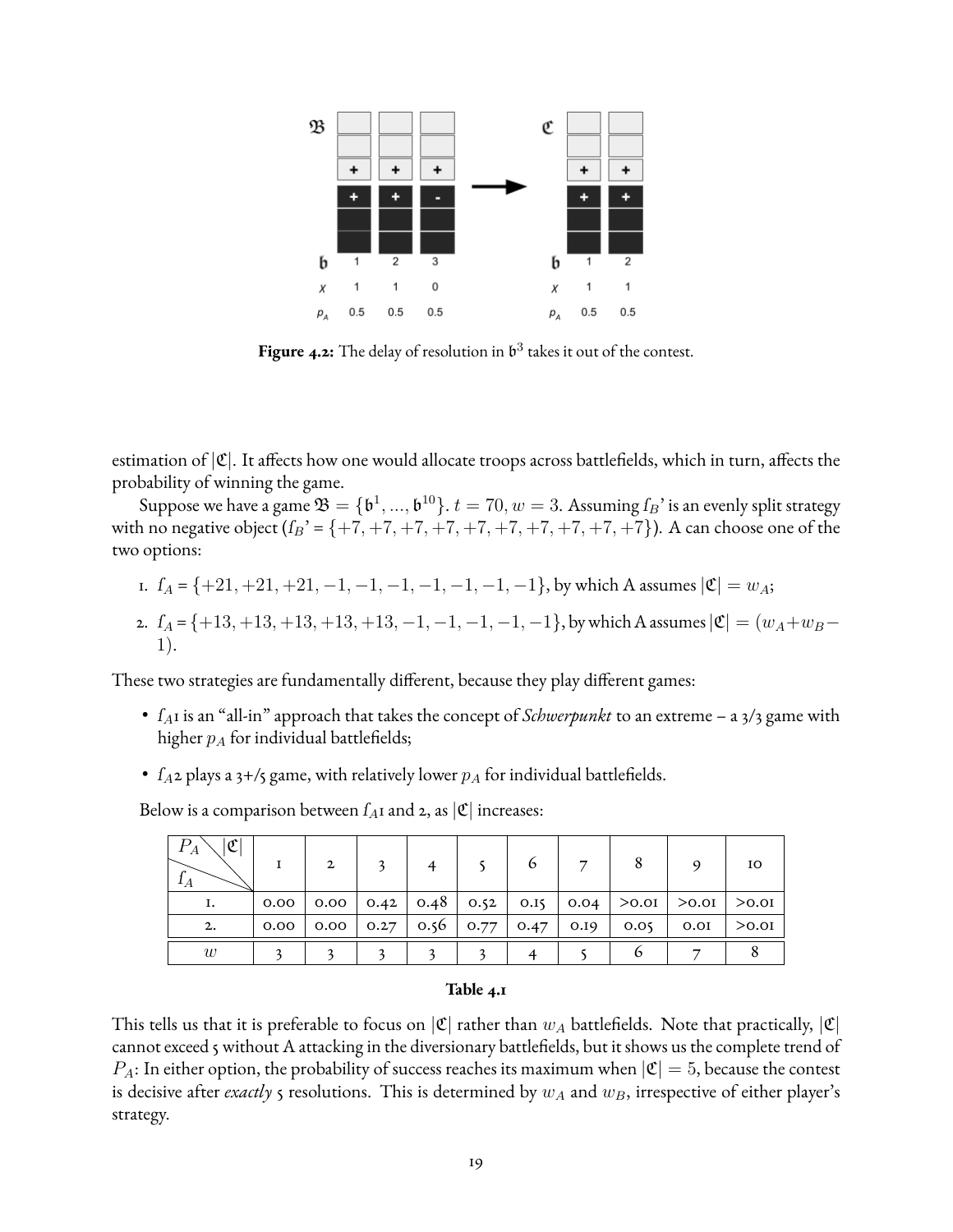

 $1($ Neither A Wins  $0.8$ **B** Wins Probability<br>0.4  $02$  $0.0$  $|\mathfrak{C}|$ 

**Figure 4.3:**  $f_A$ 1 is optimized for 3-battlefield contests **Figure 4.4:**  $f_A$ 2's performance begins to overtake  $f_A$ 1 after 4 battlefields

As shown in Figures 4.3 and 4.4, indecision is entirely absent at the  $(w_A + w_B - 1)$ -th resolution, the equilibrium began immediately to restore itself as mutual destruction takes effect.

We can see how many positive objects  $I_A$  has as a way of adjusting individual  $p_A$ 's in C. After 5 resolutions,  $P_A 1 < P_A 2$ , which would make the second strategy dominant. But if we check at the end of 3 resolutions, the probabilities are quite different:

$$
P_1^{(3)} = 0.625^3 \approx 0.24
$$
  

$$
P_2^{(3)} = 0.5^3 \approx 0.13
$$

P

This means  $f_{A}$ I is better than  $f_{A}$ 2 *before* the second strategy can catch up. Unfortunately, with three resolutions, the game is more likely to be in a state of indecision (draw) than A winning. It may be considered as a temporal advantage if over-concentration of sufficient resources allows  $P_1 > 0.5$  before the ( $w_A + w_B - 1$ )-th resolution. But if we hold t constant, and there is no time constraints,  $f_A$ 2 is always preferable to  $f_{A}$ , because over-concentration increases the risk by eliminating redundancy.

#### <span id="page-26-0"></span>§ 4.3 Disposition and Probability

Having discovered the unique property of  $(w_A + w_B - 1)$ -battlefield contest, our problem can be re-phrased as "whether some battlefields in contest should have higher  $p_A$ 's than others, or they should be as close to each other as possible". In this test, only the contest is concerned. The contest strategies look like this

|    | $\mathbf{I}$ | $\mathbf{2}$ |       |       |       | 6     |       |
|----|--------------|--------------|-------|-------|-------|-------|-------|
| B' | $+40$        | $+40$        | $+40$ | $+40$ | $+40$ | $+40$ | $+40$ |
| Aī | $+40$        | $+40$        | $+40$ | $+40$ | $+40$ | $+40$ | $+40$ |
| A2 | $+56$        | $+56$        | $+56$ | $+56$ | $+56$ | -0    | -0    |
| A3 | $+70$        | $+70$        | $+70$ | $+70$ | -0    | -0    | -0    |

**Table 4.2**

Below is the analysis of the probabilities of different outcomes with The two response strategies.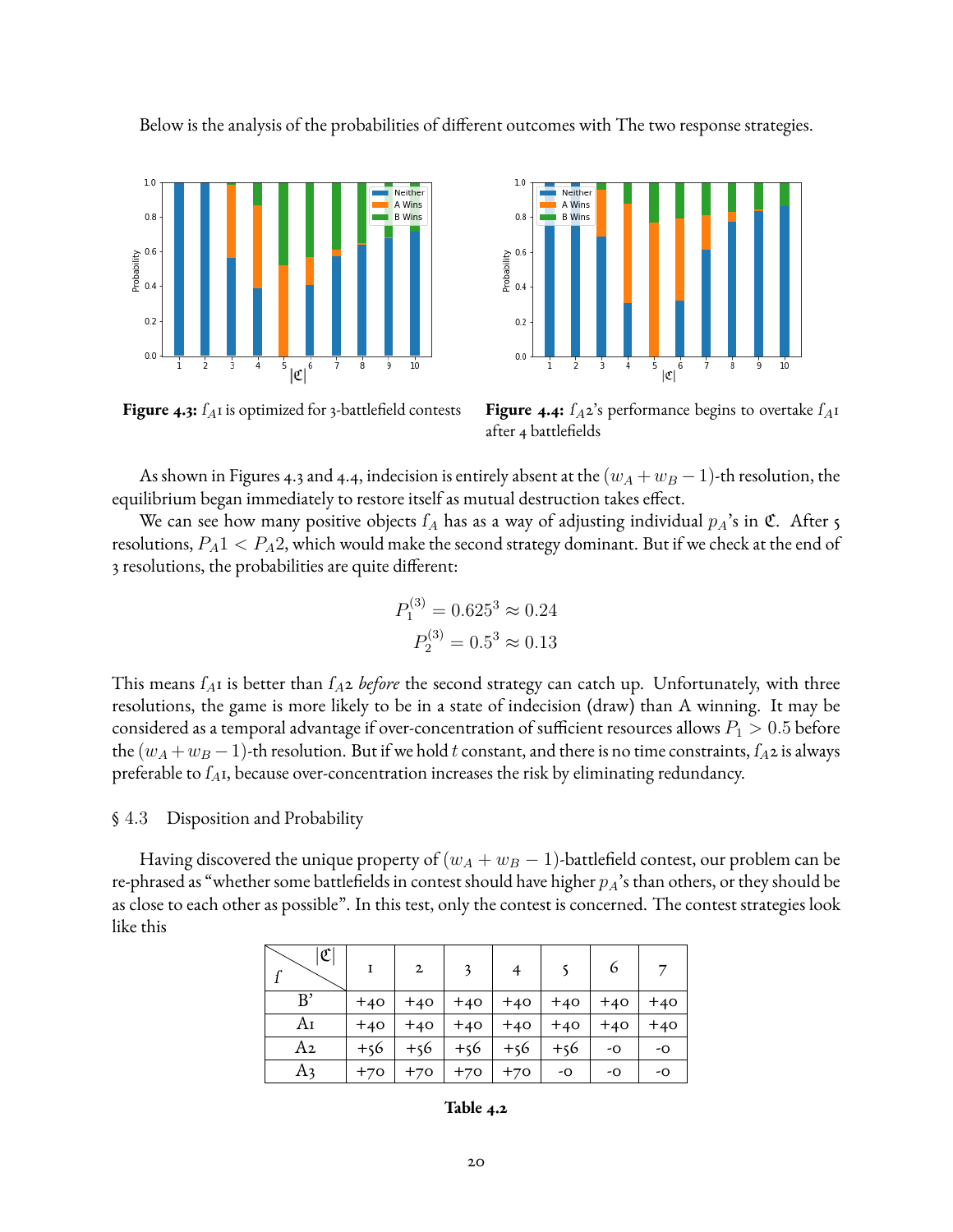This is a classical 4+/7 symmetrical majoritarian Blotto game, in which mirroring strategy is the Nash equilibrium. Strategies  $f_A2$  and  $f_A3$  transform it into different games: a 4+/5 game and a 4/4 game respectively. We notice that the fail-safe redundancy decreases as the extent of over-concentration grows. The figure below shows the probability of winning as area under curve:



Figure 4.5: Comparison between different levels of concentration

The increase in individual battlefields does not offset the loss in highlighted areas. The practical implication is that there is no need to apply the *Schwerpunkt* principle recursively, because the price of strategic freedom is higher than the reward of improving the odds for individual battlefields.

#### <span id="page-27-0"></span>§ 4.4 Symmetrical Game

Suppose the game is  $t = 28$ ,  $w = 2$ ,  $m = 7$  We begin by evenly distribute troops across all battlefields. The *Schwerpunkt* is identified with the  $(w_A + w_B - 1)$  battlefields that are the weakest.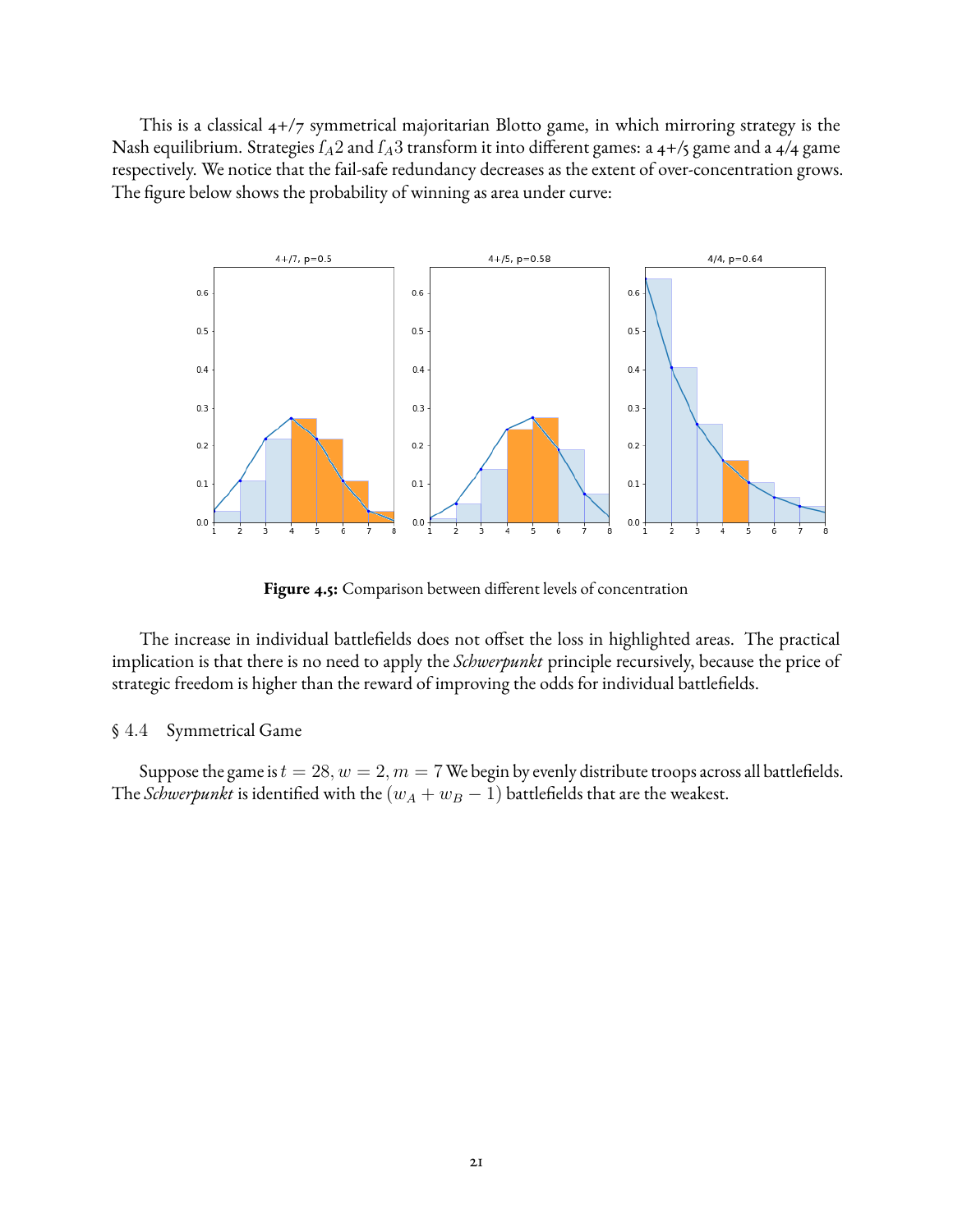|        |                                           |                  | ິ<br>J |  | Ð |  |  |  |  |  |
|--------|-------------------------------------------|------------------|--------|--|---|--|--|--|--|--|
| $1_B$  |                                           |                  |        |  |   |  |  |  |  |  |
|        |                                           |                  |        |  |   |  |  |  |  |  |
| σ      | $\mathfrak{b}^6$<br>ք հ                   | $\mathfrak{b}^7$ |        |  |   |  |  |  |  |  |
| ᠵ      | $\mathfrak{b}^3$<br>$\mathfrak{b}^4$<br>b |                  |        |  |   |  |  |  |  |  |
| ת<br>Ά | 0.5                                       |                  |        |  |   |  |  |  |  |  |

**Table 4.3:** Initial evenly split strategy



Figure 4.6: Arranged from the weakest to the strongest

From Figure 4.6, we can clearly see that A's troops in  $\mathfrak{b}^{1,2,3,4}$  are not required, because B was not attacking. These battlefields are able to transfer their troops to  $\mathfrak{b}^{5,6,7}$  to increase the odds.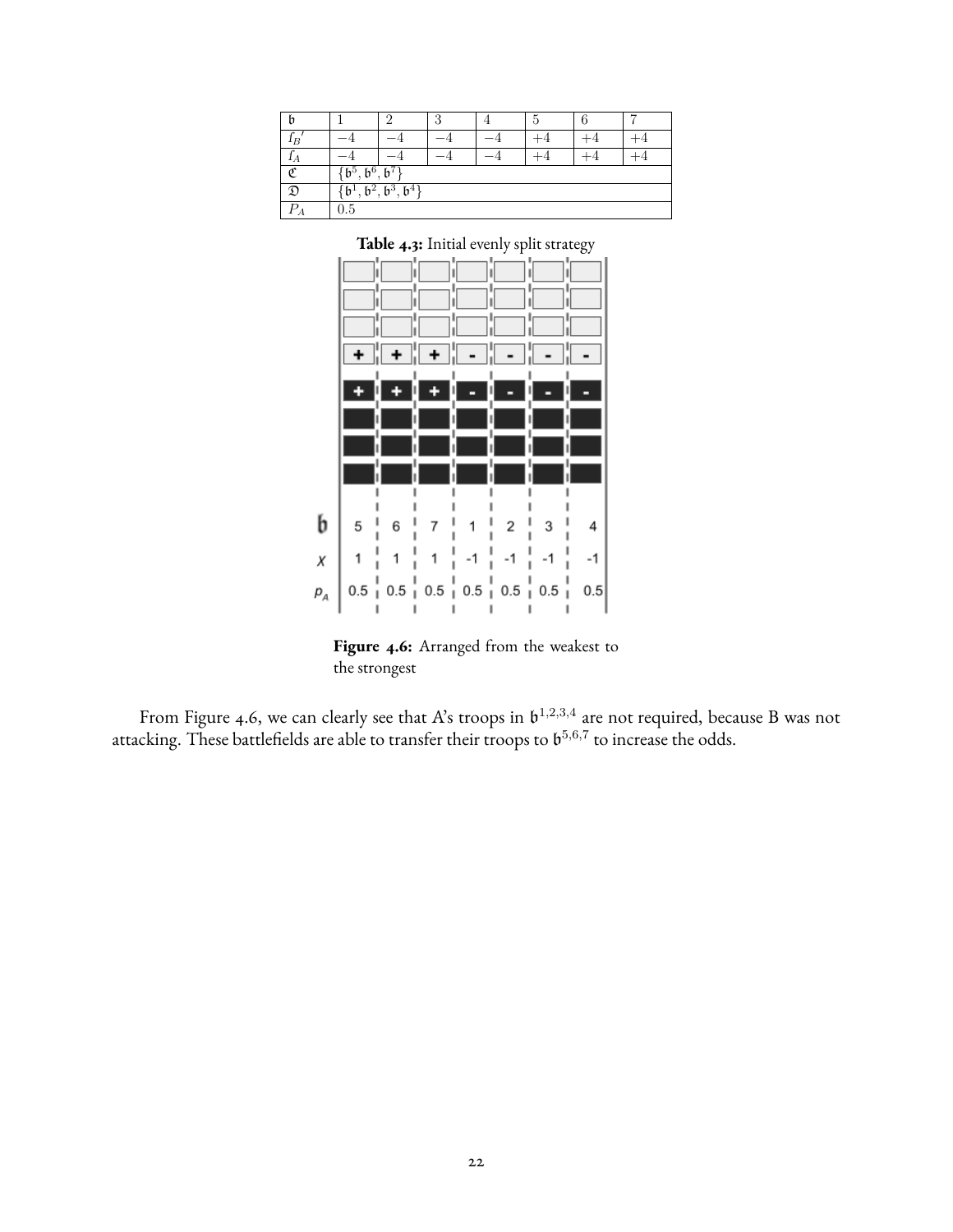| b                          |                                        | ↶                     | 3 |  | Ð |  |  |  |  |  |
|----------------------------|----------------------------------------|-----------------------|---|--|---|--|--|--|--|--|
| $_{\scriptscriptstyle IB}$ |                                        |                       |   |  |   |  |  |  |  |  |
| А                          |                                        | $+$ y<br>$-\cup$<br>_ |   |  |   |  |  |  |  |  |
| σ                          | b <sup>6</sup><br>$b^5$                | $b^7$                 |   |  |   |  |  |  |  |  |
| ന                          | $\mathfrak{b}^{4}$<br>$\mathfrak{b}^3$ |                       |   |  |   |  |  |  |  |  |
| D<br>Ά                     | $\approx 0.78$                         |                       |   |  |   |  |  |  |  |  |



**Table 4.4:** Initial evenly split strategy

**Figure 4.7:** Oblique order with complete concentration of troops

b

This example also exploits the qualitative weakness of positive objectives mentioned in the previous chapter, used when no numerical advantage present itself. When comparing with the *prima facie* probability of 0.5 in a decisive contest, The strategy

$$
f_A = \{-0, -0, -0, -0, +10, +9, +9\}
$$

raises the probability to 0.78 by concentrating on the three decisive battlefields  $\mathfrak{b}^{5,6,7}.$  One should not forget that the goal is to seek out battlefields in which one has disproportionate advantage, not to maximize concentration for its own sake. If we continue the game from B's perspective, it will be apparent that the degree of concentration is no safe indicator of the effectiveness of strategy: Suppose B was given  $I_A' = \{-0, -0, -0, -0, +10, +9, +9\}$ . B would have to acknowledge the importance of the battlefields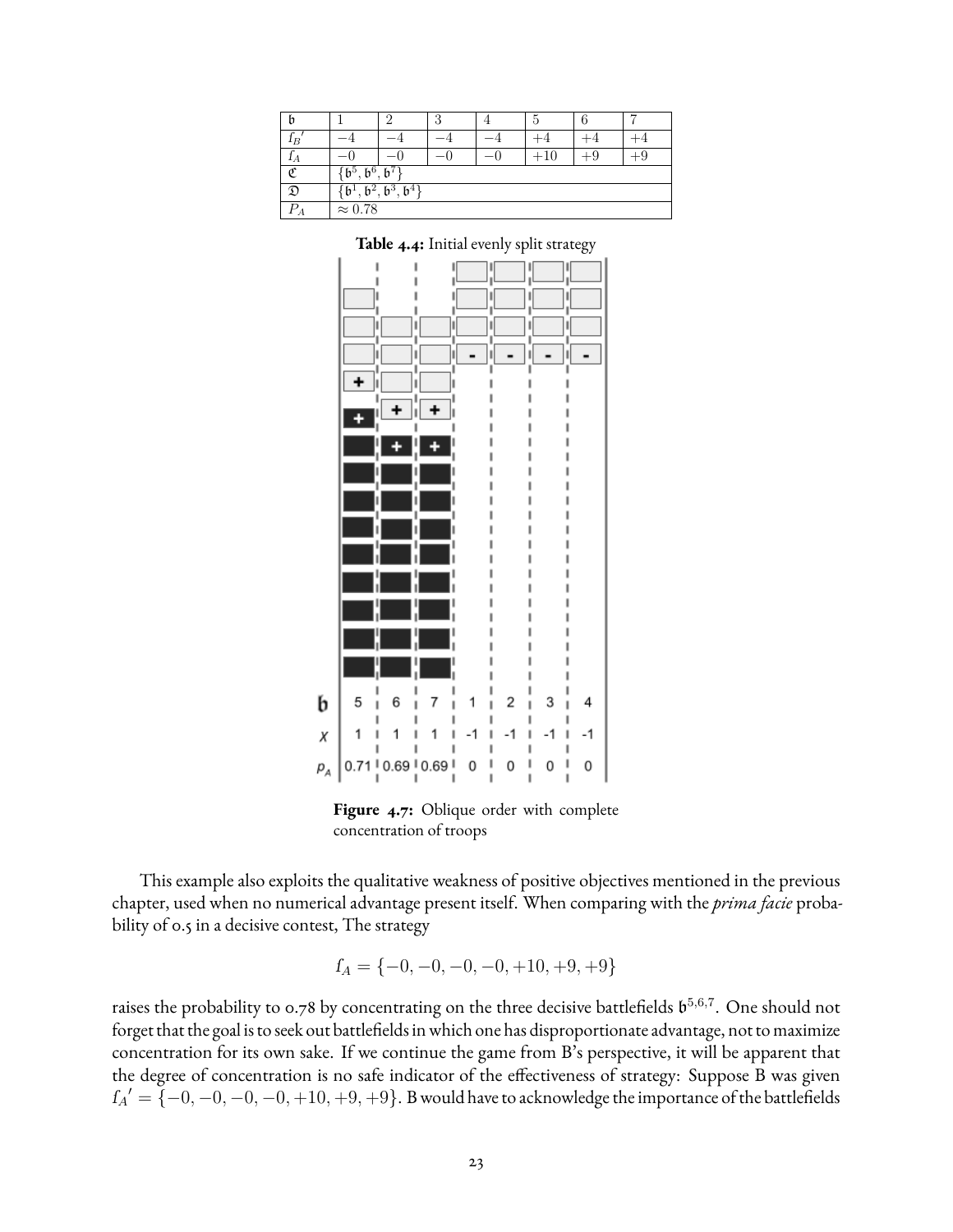$\mathfrak{b}^{5,6,7}$ , but they are not decisive in B's strategy, because contesting in strong battlefields is inefficient. Instead, B should focus on the unopposed battlefields  $\mathfrak{b}^{1,2,3}$ :

| b              |                                                                                                 | $\overline{2}$            | 3   | 4     | 5    | 6    |       |  |  |  |  |
|----------------|-------------------------------------------------------------------------------------------------|---------------------------|-----|-------|------|------|-------|--|--|--|--|
| $f_A$          | - 1                                                                                             | — ( )                     | — U | $-()$ | $+9$ | $+9$ | $+10$ |  |  |  |  |
| $f_B$          | $+9$                                                                                            | $+8$<br>$^{+8}$<br>— ( )  |     |       |      |      |       |  |  |  |  |
| X              |                                                                                                 | 0.82<br>0.8<br>0.8<br>n/a |     |       |      |      |       |  |  |  |  |
| $p_B$          |                                                                                                 | 0.09<br>0.1<br>0.1<br>0   |     |       |      |      |       |  |  |  |  |
| ¢              | $\mathfrak{b}^3$<br>$\sqrt{b^2}$<br>$\mathfrak{b}^{\scriptscriptstyle{\perp}}$                  |                           |     |       |      |      |       |  |  |  |  |
| $\mathfrak{D}$ | $\overline{\mathfrak{b}^6}$<br>, 6 <sup>7</sup><br>$, \bar{\mathfrak{b}}^5$<br>$\mathfrak{b}^4$ |                           |     |       |      |      |       |  |  |  |  |
| $P_B$          |                                                                                                 |                           |     |       |      |      |       |  |  |  |  |

**Table 4.5:** Note that  $\mathfrak{b}^4$  is abandoned by both sides



Figure 4.8: Concentration as a matter of principle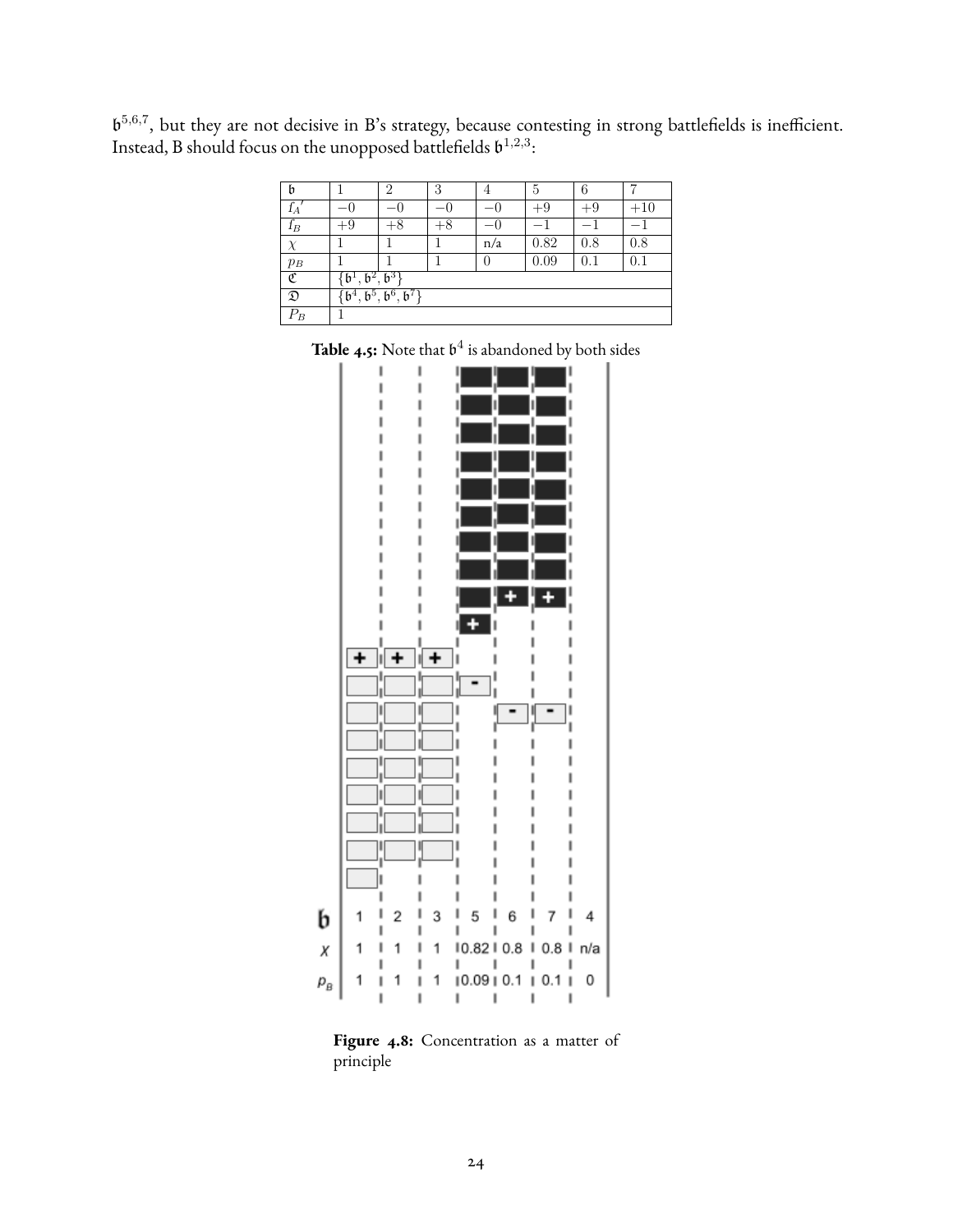In this instance, B is guaranteed to win by avoiding the entirety of A's troops in battlefields  $\mathfrak{b}^{1,2,3}$ . Even though B's troops is more spread out than A's. A *Schwerpunkt*-based strategy, if not quickly realized, leaves itself vulnerable to exploitation by another *Schwerpunkt*-based strategy.

One can appreciate the tremendous leverage gained from picking the right targets from a glance at Figure 4.8: In fact, B can achieve this outcome with as few troops as 5, no more than the stones with which David slew the legendary Goliath.

#### <span id="page-31-0"></span>§ 4.5 The End of Myth

In the beginning, we referenced the sizes of armies of both sides, and noted the disparity. This test looks for the connections between  $P_A$  and  $t_A$  when A is disadvantaged. In all three games,  $t_A$  is gradually reduced while  $t_B$  holds still, without changing the strategy of either player. In the first game,  $w_A = w_B = 2$ , and the starting conditions are as below:

|  |      | $\perp$ 3 |      |  |      |
|--|------|-----------|------|--|------|
|  | $-4$ |           | $-4$ |  |      |
|  |      |           |      |  | ⊢ +ນ |

#### **Table 4.6**

The second game begins with  $t_A = t_B = 280$ .

|           |      | . റ |      |       |       |     |
|-----------|------|-----|------|-------|-------|-----|
|           |      |     | ⊥∪   |       |       |     |
| $\lambda$ | $-0$ |     | $-0$ | $+94$ | $+93$ | -90 |

#### **Table 4.7**

The final game in this set is exactly the same condition as the previous one, except  $w=3.$  It changes the troop disposition to cover  $|\mathfrak{C}| = 5$ , but the principle is the same:

|                |           | ິ     |       | ∽     |       |       |
|----------------|-----------|-------|-------|-------|-------|-------|
| $\epsilon$     | -40       |       | $-40$ |       |       |       |
| $\overline{ }$ | $-\Gamma$ | $+56$ | $+56$ | $+56$ | $+56$ | $+56$ |

**Table 4.8**

The results are as following: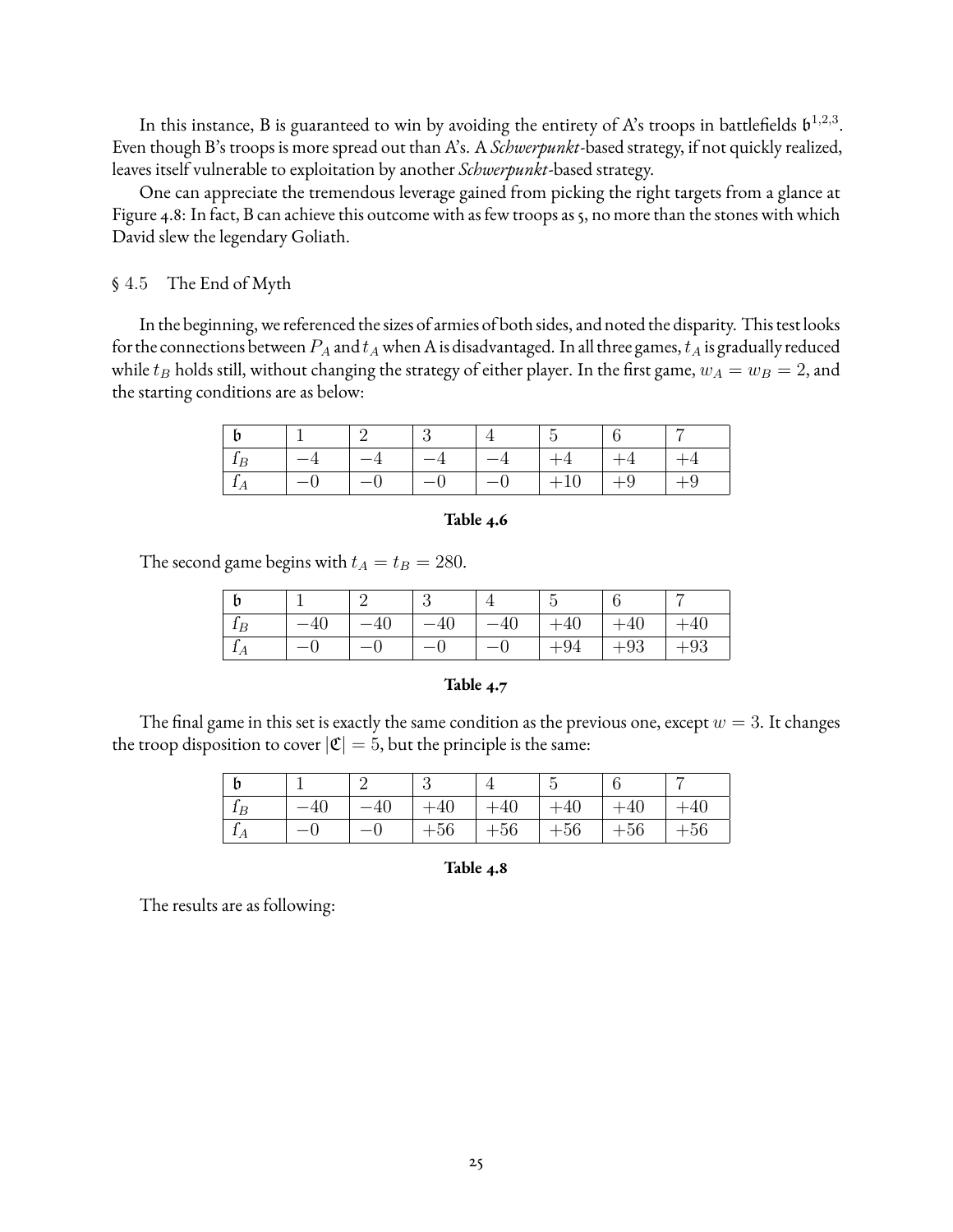

**Figure 4.9**

Assuming the strategy does not change, the trend of winning probability  $P_A$  is not affected by the total number of troops: Although a large number might allow more minute adjustments as shown in tables 4.6 and 4.7 ({10,9,9} does not become {100,90,90}, but a more evenly distributed {94,93,93}), their improvements are marginal. When comparing the first two and the third game, the first two are  $2+/3$ games, the third is a 3+/5 game. If we consider  $P_A = 0.5$  as the equilibrium, A can do away with over half of the total troops, and still remain on equal footing when A only has to win a 2+/3 game, the 3+/5 game shown in the last panel is much less generous. When m stays the same, the increase in  $|\mathfrak{C}|$  increases B's concentration without B's active adjustment in strategy.

Following up on the last game, the next is to explore the role of  $m$ . Both players retain their respective strategies (A still concentrate on 3 battlefields, while B evenly split troops across all  $m$  battlefields).



**Figure 4.10**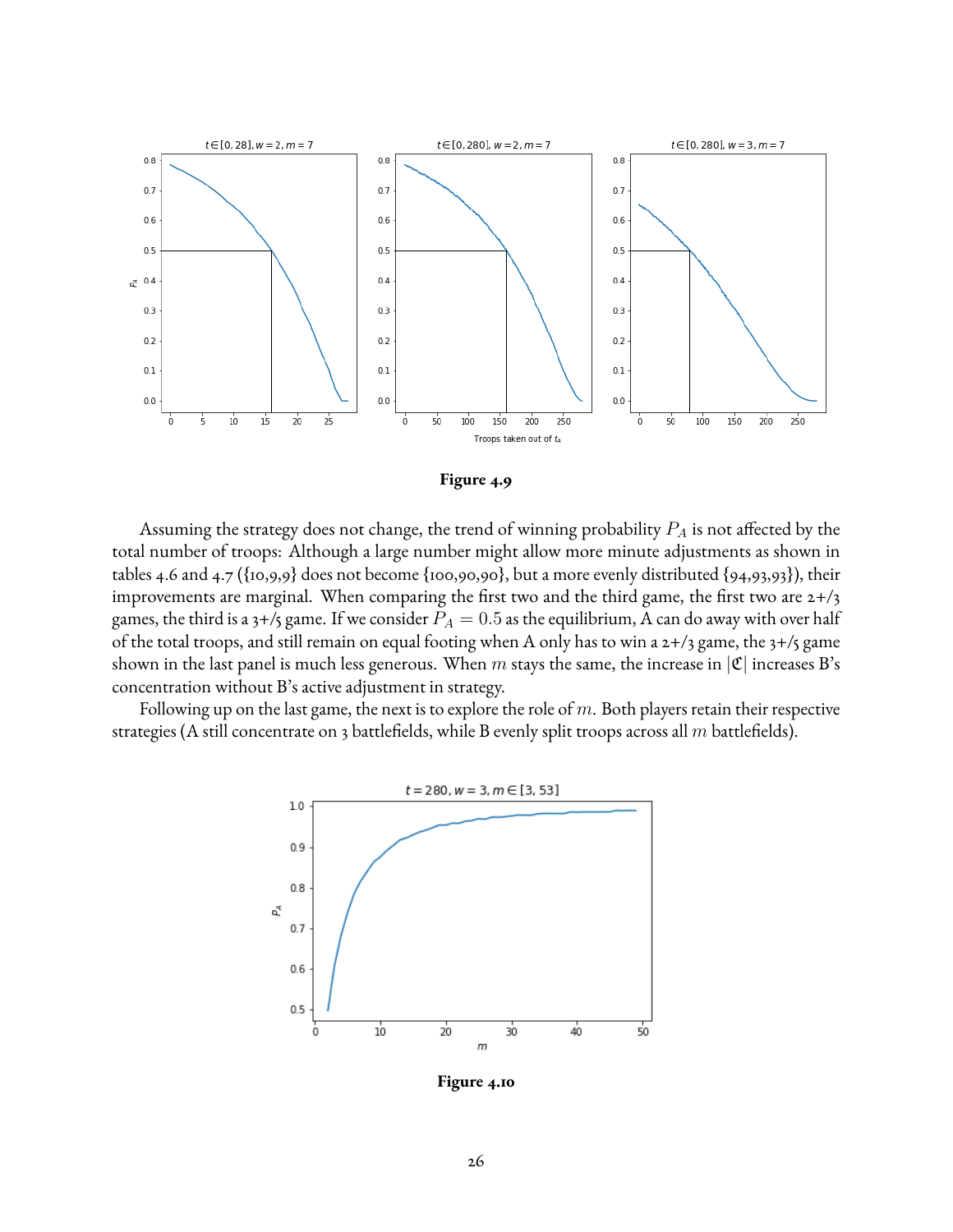It should be noted that  $f_B$  is an evenly split strategy, which represents the worst-case scenario. Below is a comparison with a randomly assigned strategy:



**Figure 4.11:**  $f_B$  is random, note the scale on the y-axis is slightly higher

When B does not assign troops evenly, the diluting effect of  $\widehat{\mu}_B = \frac{t_B}{m}$  $\frac{t_B}{m}$  is compounded by  $\frac{\mu_A^x}{\mu_A^x + \mu_B^x}$ , where  $\mu_B^x < \widehat{\mu_B}$  : One can always find a weak spot when the opponent's strategy is not evenly distributed,<br>which makes the series converse quicker on J. In either case, the Schwertuckt player benefits from greater. which makes the series converge quicker on 1. In either case, the *Schwerpunkt* player benefits from greater diversion. This phenomenon fits the observation that an increase in the dimensions of the conflict is inherently beneficial to the weaker player (whose incentive in employing novel strategies is greater than their stronger opponent) [\[18\]](#page-43-8).

#### <span id="page-33-0"></span>§ 4.6 Troop Transfer

We noted that A was able to move more troops from  $\mathfrak D$  to  ${\mathfrak C},$  The restriction largely came from chronological ordering: When the improvement in  $\chi^1$  allows it of offset the change in  $\chi^2$ , A is able to control the timing. This ability is more affected by  $f_B$  than  $t_A$  and  $t_B$ :

Suppose we have two battlefields  $\mathfrak{b}^1 \in \mathfrak{C}$  and  $\mathfrak{b}^2 \in \mathfrak{D}$ . In either battlefield,  $\widehat{\mu}_A = 150$ ,  $\mu_B^1 =$ <br> $\mu_A^2 = 200$ . If we heap to transfer troops  $\mu_A^2$  to  $\mu_A^1$ , we can expect the marginal ut  $100, \mu_B^2 = 200$ . If we began to transfer troops  $\mu_A^2$  to  $\mu_A^1$ , we can expect the marginal utility  $\frac{1}{1+\mu_B}$ , i.e. the amount by which  $\chi$  is changed per transferred troop, to decrease in  $\mathfrak{b}^1$  and increase in  $\mathfrak{b}^2,$  until A must stop in order to avoid subverting the preferred temporal relation  $\chi^1 > \chi^2$ .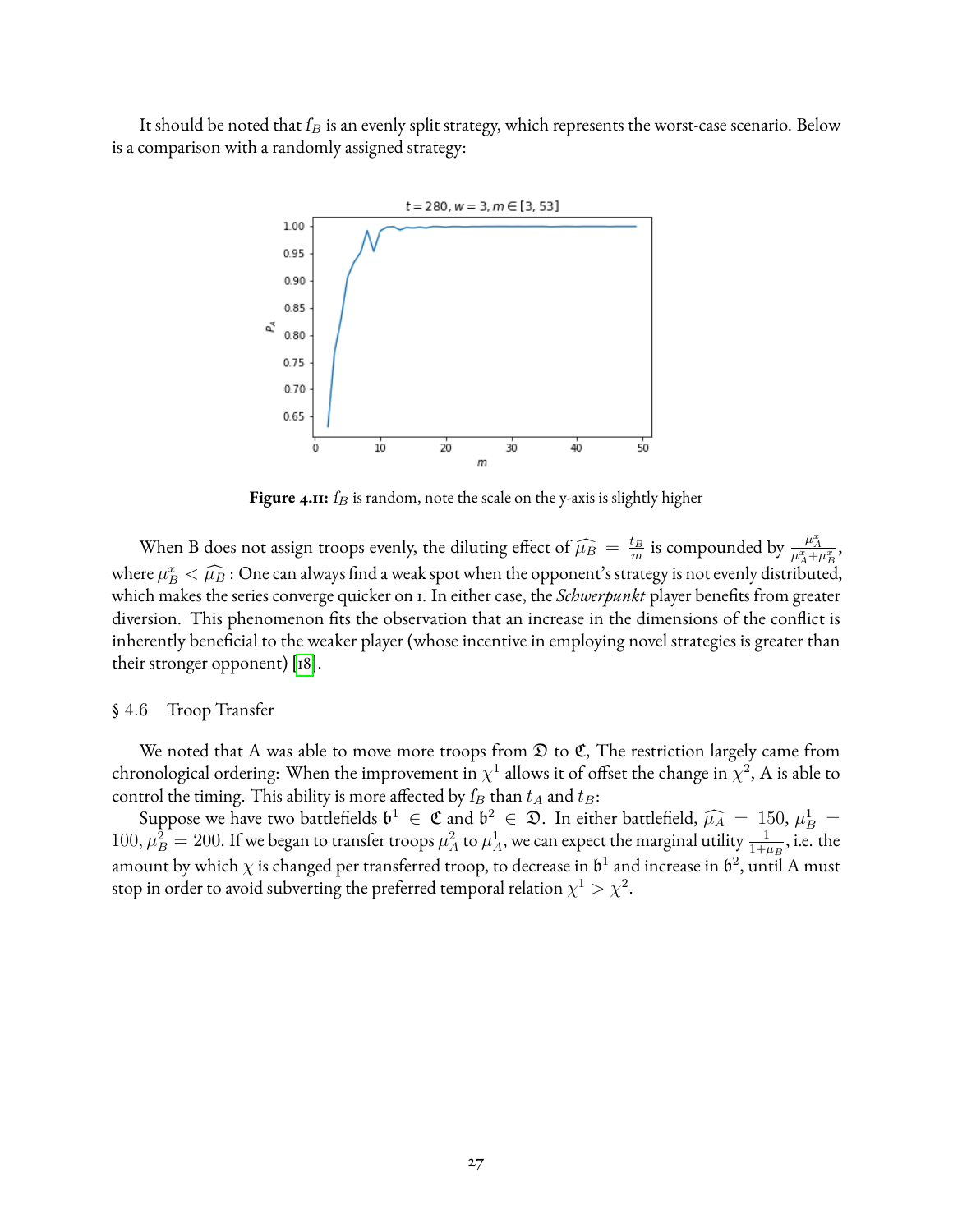

**Figure 4.12:** At some point  $\chi^2$  will overtake  $\chi^1$ 

This threshold is the maximum troops A can spare from the diversionary battlefield without abdicating the control of chronology. In another word, the maximum concentration that can be achieved in  $\mathfrak{b}^1(\mathfrak{b}^{c-}$  in general). We observe that  $\mu_A$  can achieve certain leverage, sometimes with less number than  $\mu_B$ , although higher total number is still advantageous. But when this critical mass is not reached, A cannot formulate any meaningful concentration-based strategy. The critical mass of A is, to a large degree, affected by the B's own degree of concentration:



**Figure 4.13:** Depends on how B assigns troops and how many troops A has, the latter might be able to spare the majority of defensive troops or none at all.

The first graph describes an awkward situation like the one described in table 4.3, where A cannot afford take off a single troop without being the stronger player in the first place ( $\{(+150, -150), (-150, +150)\}$ ). When  $\mu$  manipulation avails nothing, one must turn attention towards  $\kappa$ .

Note that the results are only between two battlefields: If we look at the middle and the right graph, we see that A was able to spare troops when  $\mu_A = 141$  and  $\mu_A = 111$  respectively. If we only consider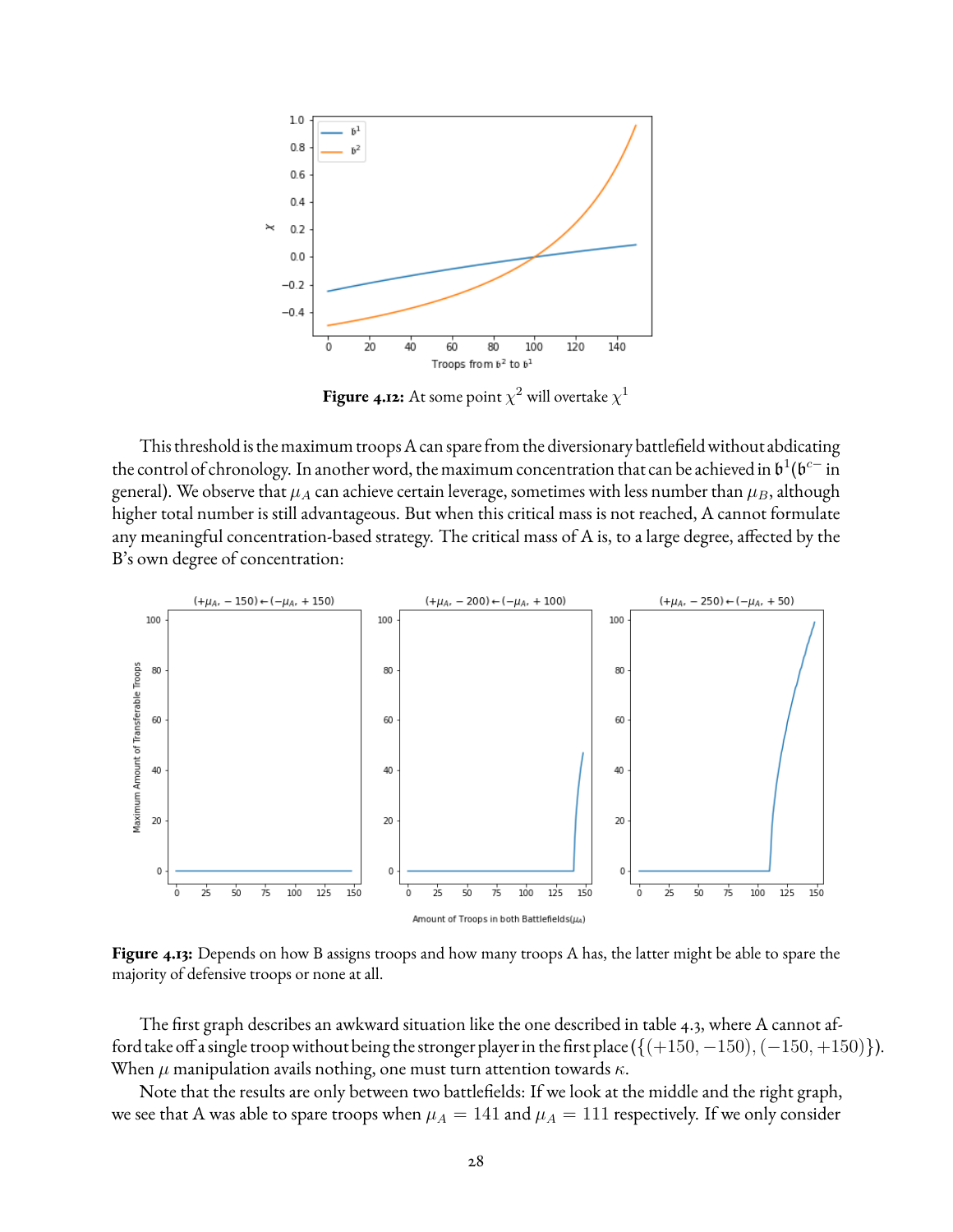these two battlefields, it means A is capable of wresting away B's control of timeline at  $t_A = 282$  and  $t_A = 222$ , even if B outnumbers A by  $\bar{\%}6$  and  $\%26$  respectively. This advantage multiplies with number of battlefields: If there were two of each such battlefields, A would be able to attain the same strategic advantage with 564 and 444 troops against B's 600 troops.

To summarize the roles of the variables in the setup of the game, we can consider this thought experiment: If A was offered a chance to add 1 to either  $w_B$ , m or  $t_A$  before the game,  $t_A + 1$  would be a slight bonus, $m + 1$  might give A a more noticeable boost if B did not concentrate,  $w_B + 1$  would give A a significant advantage.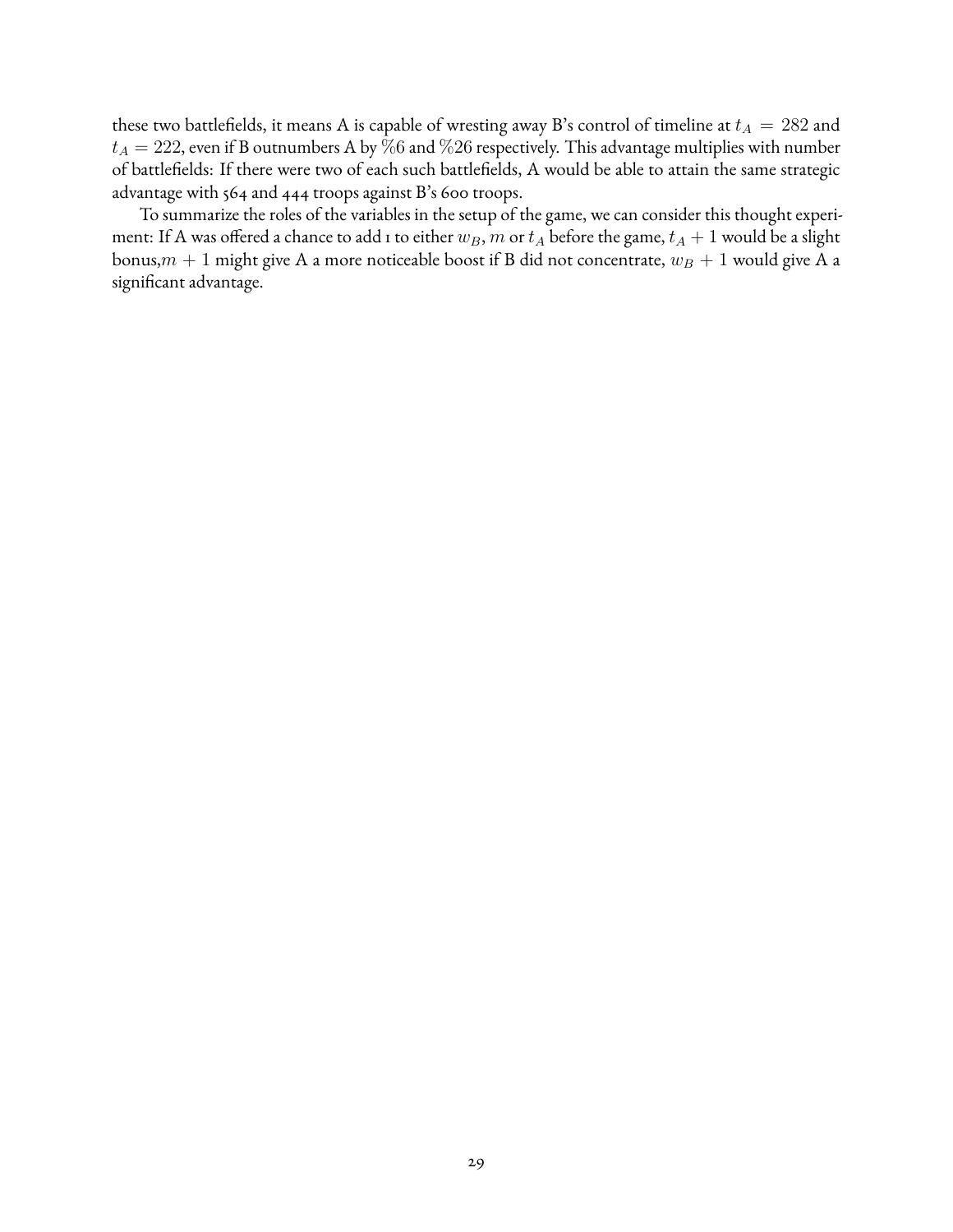#### CHAPTER 5

#### CONCLUSION

<span id="page-36-0"></span>This paper offers a framework to pair game-theoretical models with philosophy as a tool for resource allocation analysis, just as we did with the Epaminondas' troop deployment at the battle of Leuctra.

The Battle of Leuctra was the first recorded instance of a successful application of oblique order. Diodorus recorded that Epaminondas gathered his best warriors on one wing to be used in decisive action. The weakest of them were put on the other side, and bade them to avoid combat. (*Bibliotheca Historica* XV.55,[\[4\]](#page-42-9)). The Boeotian attack on the Lacedaemonian right wing was successful. Xenophon reported that the the Boeotian formation was fifty ranks deep at the point, while the Lacedaemonians had twelve (*Hellenica* VI.4.12[\[24\]](#page-43-9)). not only broke the formation, but also slew Cleombrotus, who was both the commander and the political leader of the faction. Abandoned by her allies, Lacedaemon was forced to abdicate hegemony of Greece. The Thebans erected a monument, part of it stands on the ancient battlefield to this day.



**Figure 5.1:** Epaminondas' oblique order at the Battle of Leuctra

There are several matters that, due to constraint of scope, were not addressed. I shall briefly discuss them below: First, much of the strategy relies heavily on the CSF as well as how the  $\chi$  value is calculated. Many other CSF's exist, such as the difference-form CSF [\[12\]](#page-42-10), and the weighted asymmetric lottery CSF [\[19\]](#page-43-10). Since the CSF is the crux of the game rules, the algorithm to generate strategies are likely particular to a specific CSF, although the principles that guided the design of algorithm likely retains generality. Since  $\chi$  is a function of the CSF, it is also affected by the change. Furthermore, we have taken no account of the complications that might arise from large number of troops. For example, a battlefield  $\mathfrak{b}^i = ((500, +1), (500, +1))$  would resolve faster than one with  $\mathfrak{b}^j = ((5, +1), (5, -1))$ . Second, all battlefields have the same payoffs in this game. It is possible to assign battlefields with different values  $u$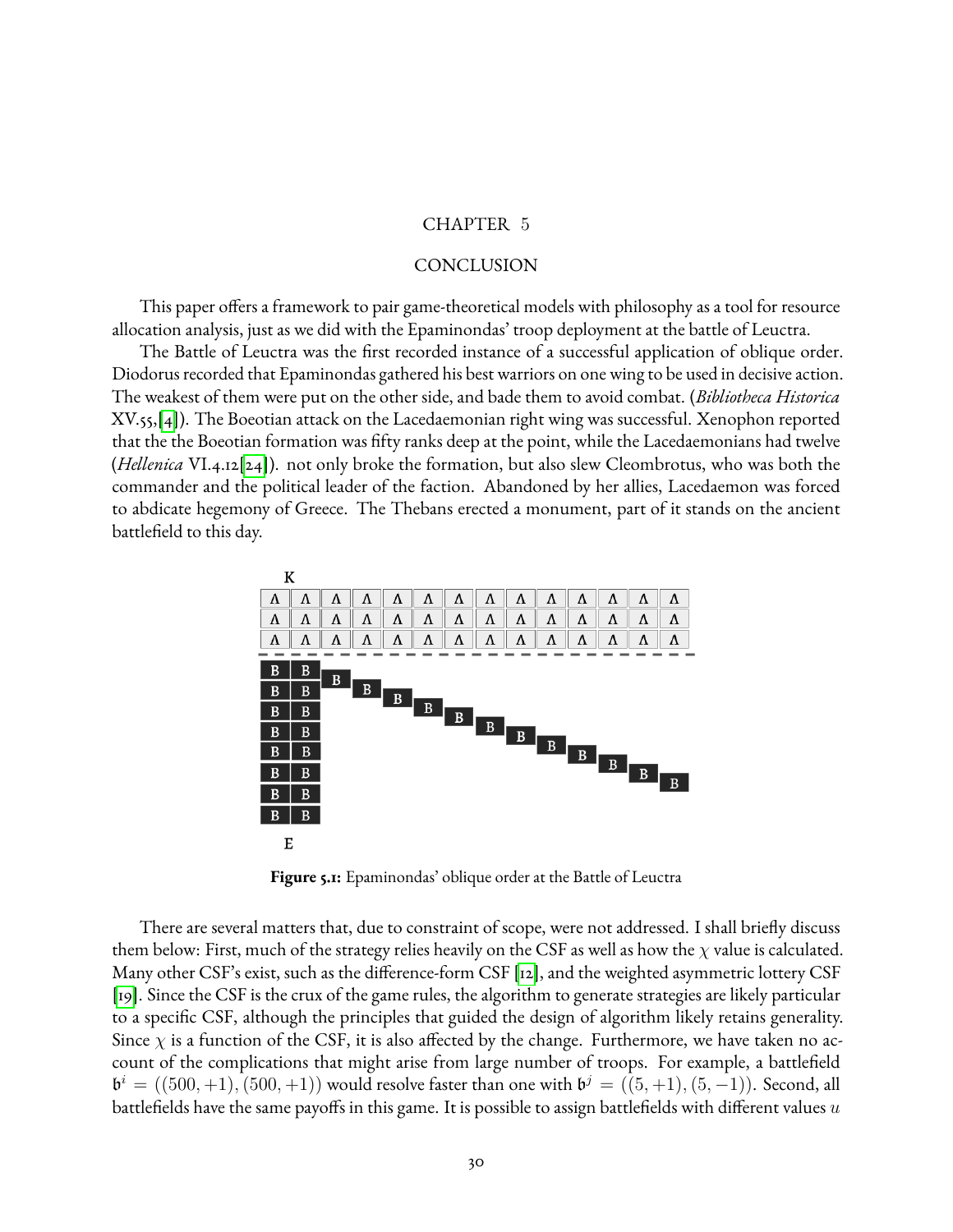and change the victory condition from  $w$  to  $u$ . These additions are circumstantial, and must be tailored to specific context. Third, the partial observability ("fog", in Clausewitizian terms) of war is completely eliminated in our analysis. Of the few works on Blotto games with incomplete information, [\[1\]](#page-42-11) examined Blotto game using auction CSF, and [\[11\]](#page-42-12) used Blotto game to test bounded rational agents. An important reason that this simple principle is not followed is because of uncertainty: Looking at Table 4.4 from the previous chapter, if  $I_B$ <sup>f</sup> was noisy, B would surprise A by attacking in the uncontested  $\mathfrak{b}^{1,2,3,4}$ . A single such surprise attack can nullify the advantage of *Schwerpunkt* by displacing  $\mathfrak{b}^7$  in  $\mathfrak{C}$ , reducing  $p_A$  from 0.78 to 0.49. In this case, A would have the incentive to spread out troops in a more evenly fashion to mitigate the damage of such surprise attacks, weakening the *Schwerpunkt* in the process.

Fourth, with respect to battle simulation, the current one-dimensional battlefield space can only model head-on confrontations, it cannot model more complex situations, such as the perpendicular order.

Finally, we should address the mythical fortune of the underdog: What we have shown creates a specific type of favorable conditions in a friction-less and completely observable environment within a defined scope. When these assumptions are challenged, the risks in such games become more opaque, and the inherent aggression in this strategy may, in the end, contribute more to miscalculation. Understanding how such gambits could work and the assumptions on which it relies is the first step to avoid reckless ventures.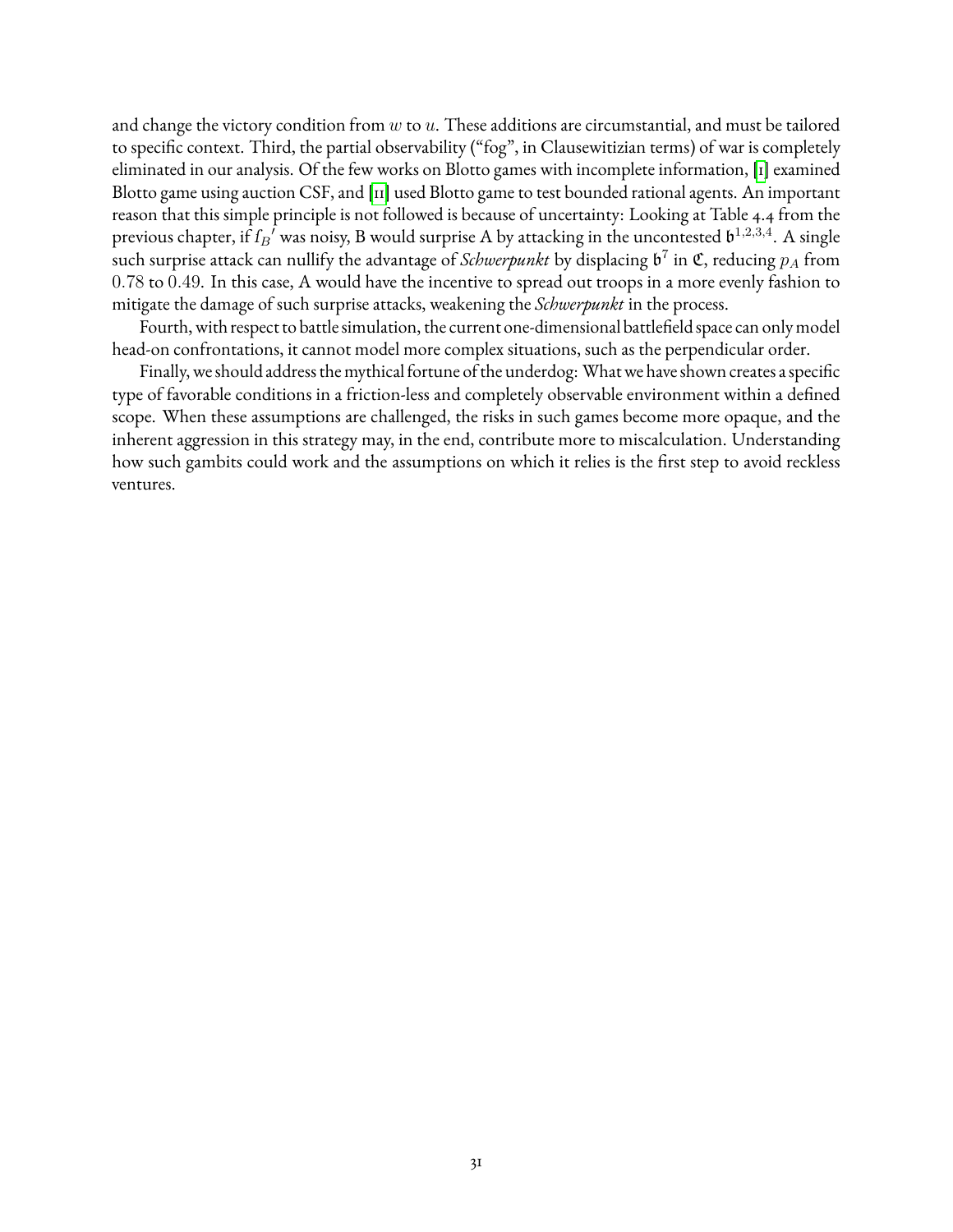## APPENDIX

## The *Schwerpunkt* Algorithm

<span id="page-38-0"></span>

**Figure 5.2:** Begin,  $w = 2$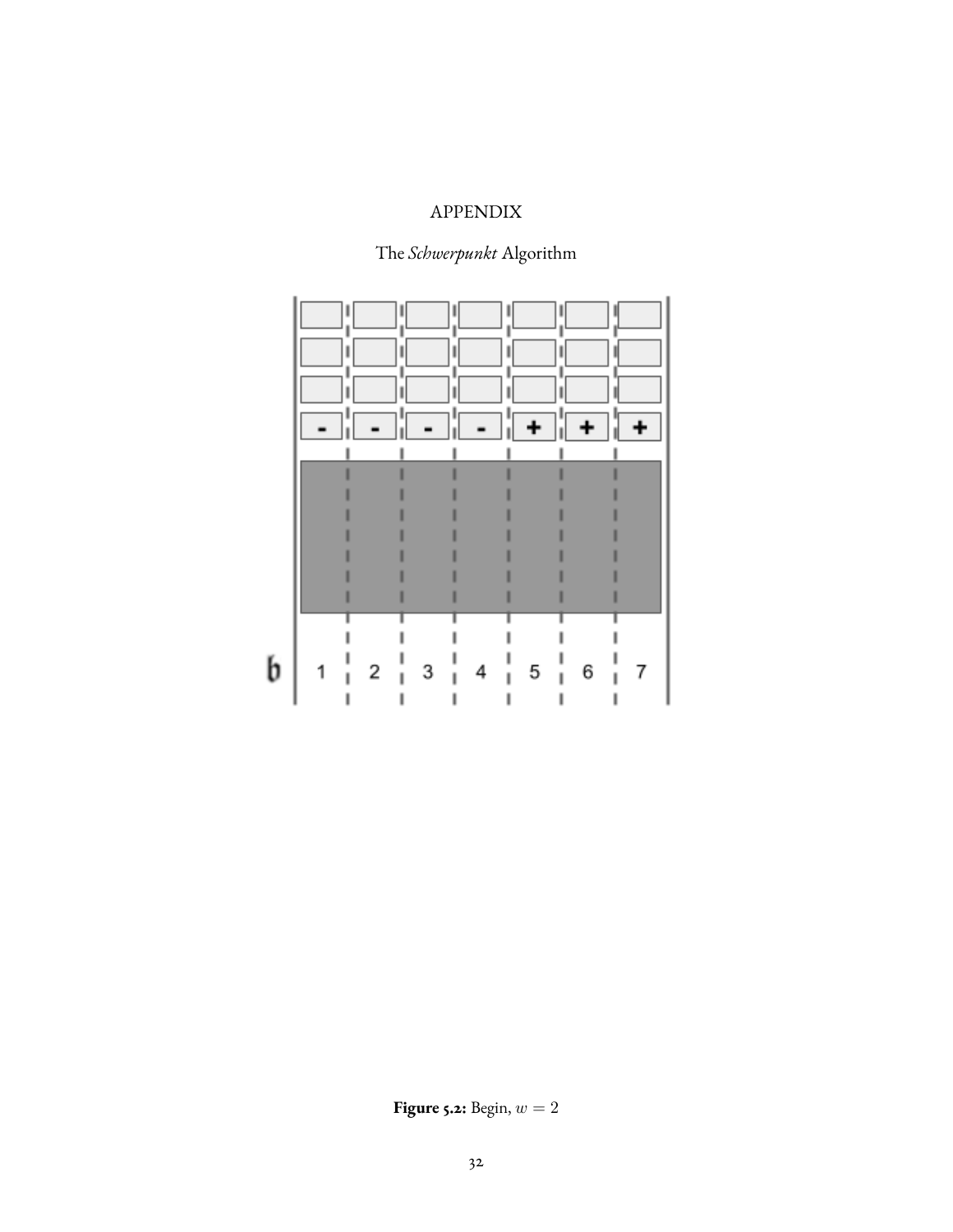

Figure 5.3: Assign troops evenly and find weakness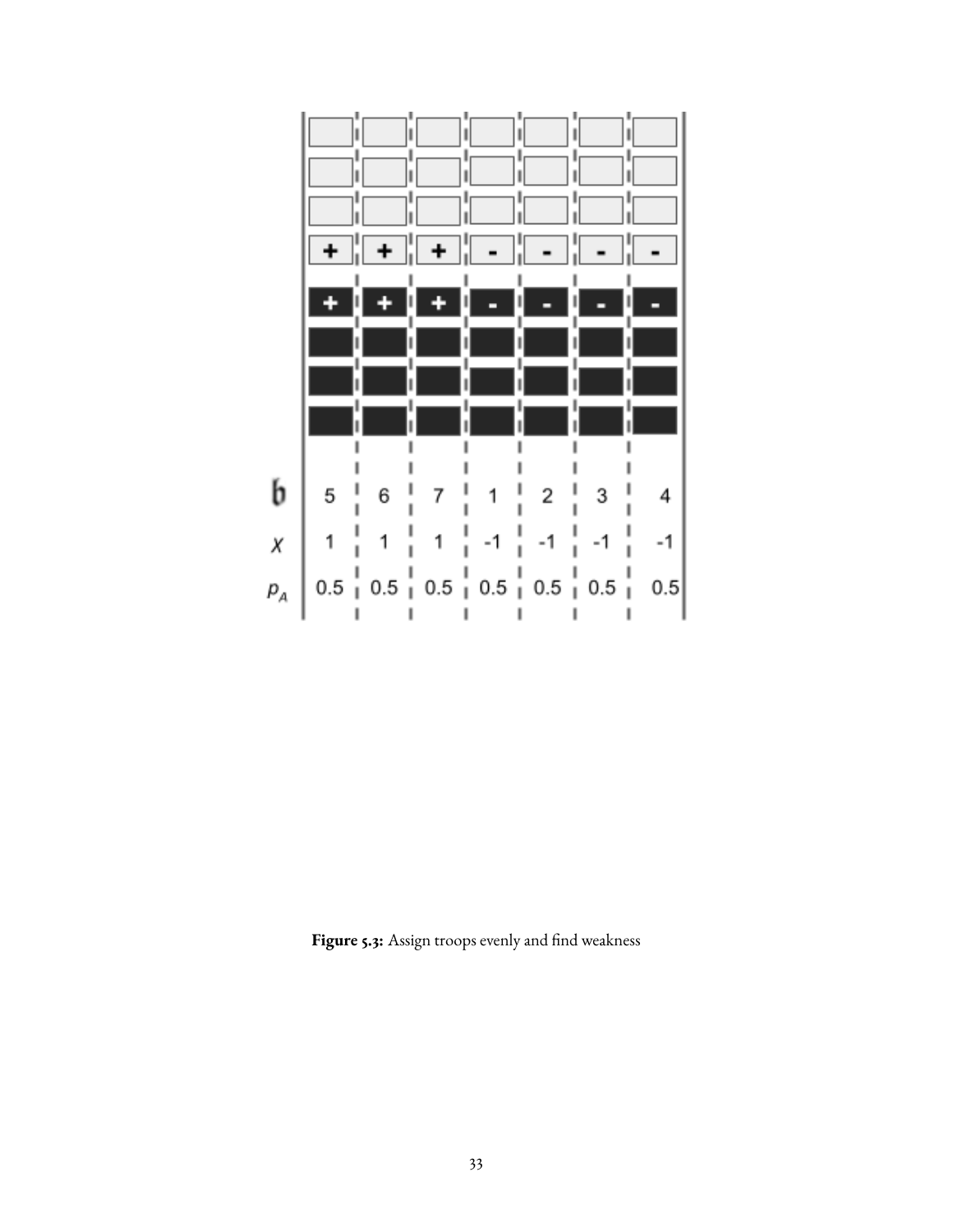



Figure 5.4: Taking off troops from diversionary battlefields to form a reserve R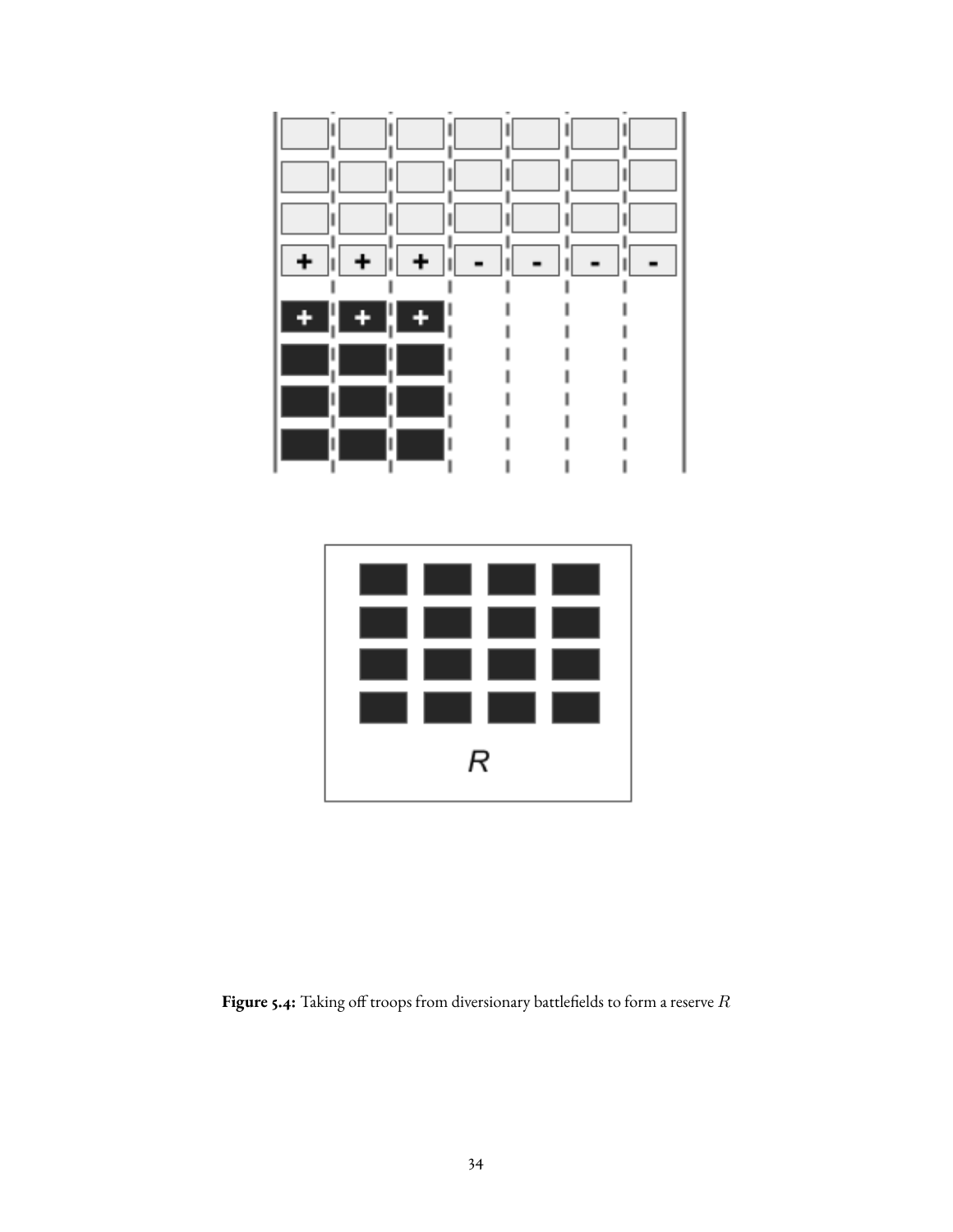<span id="page-41-0"></span>

**Figure 5.5:** Putting  $R$  in the contest battlefields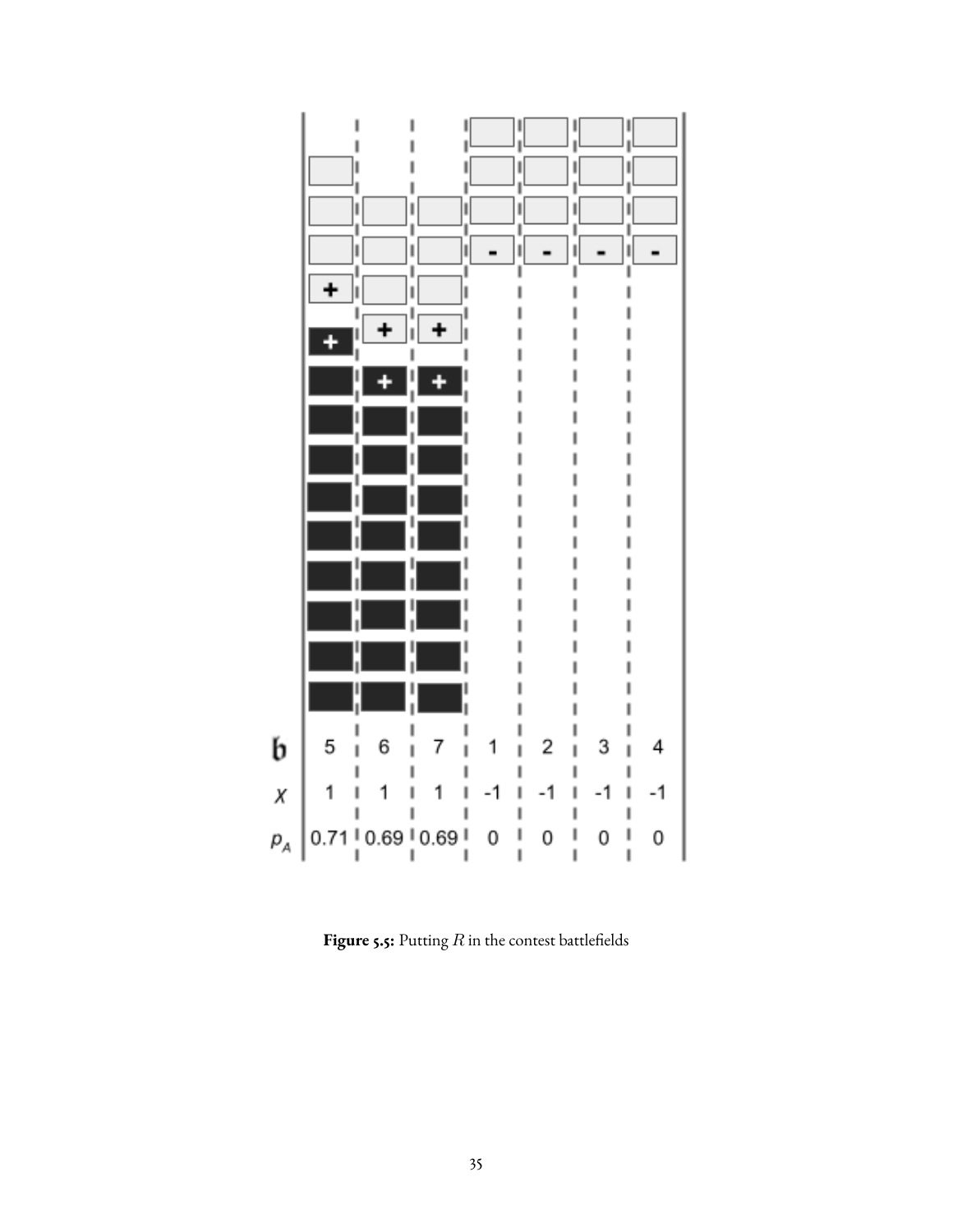#### BIBLIOGRAPHY

- <span id="page-42-11"></span>[1] Tim Adamo and Alexander Matros. "A Blotto game with Incomplete Information". In: *Economics* Letters 105.1 (2009), pp. 100-102. ISSN: 0165-1765. DOI: [https://doi.org/10.1016/j.](https://doi.org/https://doi.org/10.1016/j.econlet.2009.06.025) [econlet.2009.06.025](https://doi.org/https://doi.org/10.1016/j.econlet.2009.06.025). url: [https://www.sciencedirect.com/science/article/](https://www.sciencedirect.com/science/article/pii/S0165176509002055) [pii/S0165176509002055](https://www.sciencedirect.com/science/article/pii/S0165176509002055).
- <span id="page-42-2"></span>[2] Emile Borel. "The Theory of Play and Integral Equations with Skew Symmetric Kernels". In: *Econometrica* 21.1 (1953), pp. 97–100. issn: 00129682, 14680262. url: [http://www.jstor.](http://www.jstor.org/stable/1906946) [org/stable/1906946](http://www.jstor.org/stable/1906946).
- <span id="page-42-6"></span>[3] Carl von Clausewitz and J.J. Graham. *On War*. egan Paul, Trench, Trübner Co. Ltd., 1909. url: https://www.gutenberg.org/files/1946/1946-h/1946-h.htm (visited on 04/21/2021).
- <span id="page-42-9"></span>[4] Diodorus. "Diodorus of Sicily: in twelve volumes. 2: The library of history, books II.35 - IV.58". grc eng. In: The Loeb classical library 303. Cambridge, Mass.: Harvard Univ. Press, 2007. ISBN: 9780674993341.
- <span id="page-42-3"></span>[5] Oliver Alfred Gross and R. A. Wagner. "A Continuous Colonel Blotto Game". In: (1950).
- <span id="page-42-7"></span>[6] Antoine Henri Jomini. "The art of war: a.k.a. The summary of the art of war". English. In: OCLC: 1110270362. 2008. ISBN: 9780978465247.
- <span id="page-42-4"></span>[7] K. S. Kaminsky, E. M. Luks, and P. I. Nelson. "Strategy, Nontransitive Dominance and the Exponential Distribution". In: *Australian Journal of Statistics* 26.2 (June 1984), pp. 111-118. DOI: [10.1111/j.1467-842x.1984.tb01224.x](https://doi.org/10.1111/j.1467-842x.1984.tb01224.x). url: [https://doi.org/10.1111/j.1467-](https://doi.org/10.1111/j.1467-842x.1984.tb01224.x) [842x.1984.tb01224.x](https://doi.org/10.1111/j.1467-842x.1984.tb01224.x).
- <span id="page-42-8"></span>[8] Tilman Klumpp and Kai Konrad. "Sequential Majoritarian Blotto Games". In: 2018-8 (May 2018). url: [https://ideas.repec.org/p/ris/albaec/2018\\_008.html](https://ideas.repec.org/p/ris/albaec/2018_008.html).
- <span id="page-42-1"></span>[9] Kai A Konrad. "Budget and Effort Choice in Sequential Colonel Blotto Campaigns". In: *CESifo Economic Studies* 64.4 (Apr. 2018), pp. 555–576. do i: [10.1093/cesifo/ify010](https://doi.org/10.1093/cesifo/ify010). url: [https:](https://doi.org/10.1093/cesifo/ify010) [//doi.org/10.1093/cesifo/ify010](https://doi.org/10.1093/cesifo/ify010).
- <span id="page-42-5"></span>[10] Dan Kovenock and Brian Roberson. "Conflicts with Multiple Battlefields". In: *Purdue University*, *Department of Economics, Purdue University Economics Working Papers* (Jan. 2010). DOI: 10. [1093/oxfordhb/9780195392777.013.0021](https://doi.org/10.1093/oxfordhb/9780195392777.013.0021).
- <span id="page-42-12"></span>[11] Maciej Latek and Seyed Rizi. "Robust Decision Making under Strategic Uncertainty in Multiagent Environments." In: Jan. 2011.
- <span id="page-42-10"></span>[12] Edward P. Lazear and Sherwin Rosen. "Rank-Order Tournaments as Optimum Labor Contracts". In: *Journal of Political Economy* 89.5 (1981), pp. 841-864. ISSN: 00223808, 1537534X. URL: [http:](http://www.jstor.org/stable/1830810) [//www.jstor.org/stable/1830810](http://www.jstor.org/stable/1830810).
- <span id="page-42-0"></span>[13] John Francis Lazenby. "The Spartan Army". In: Stackpile Books, 2012. Chap. Leuktra.